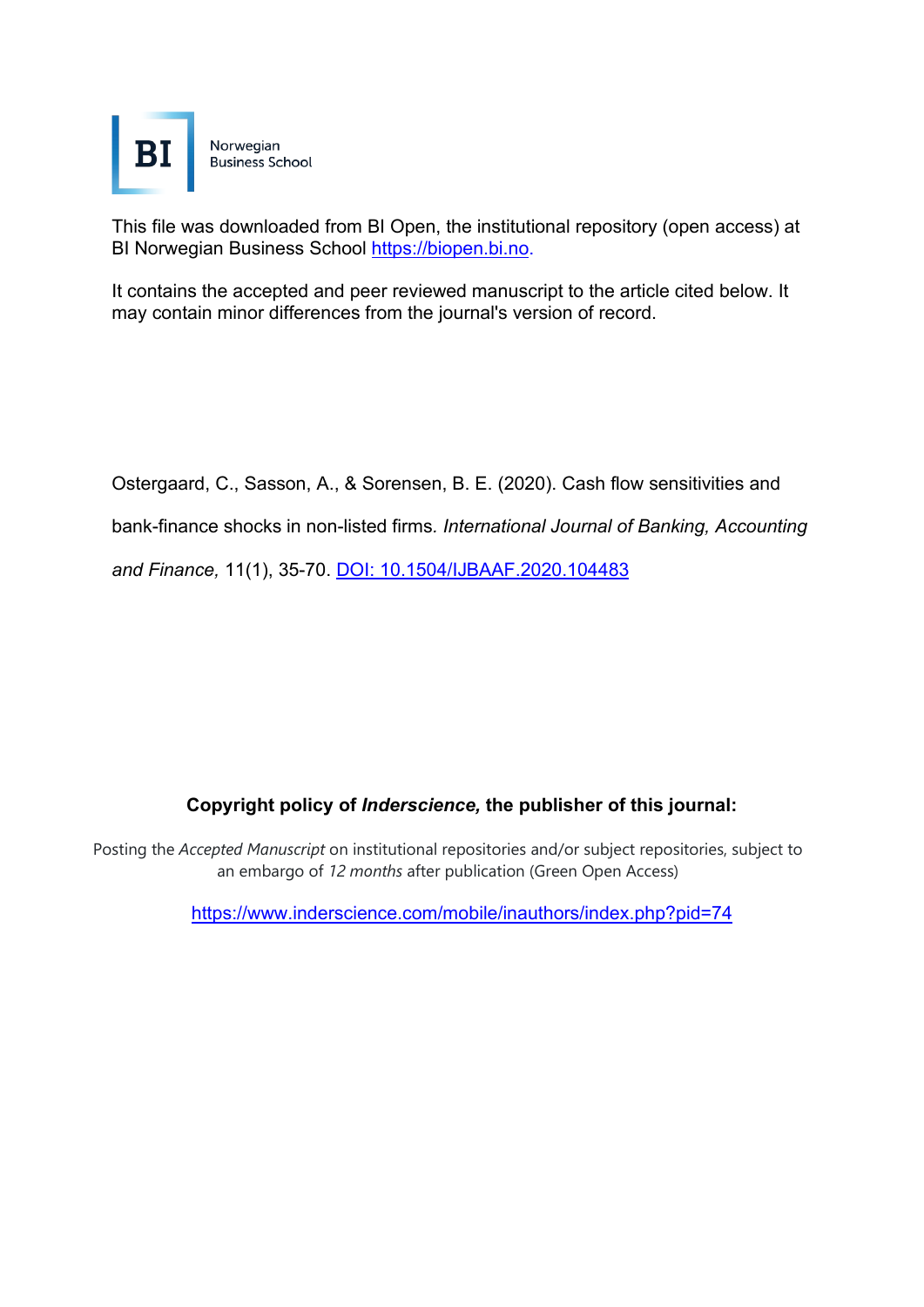## Cash flow sensitivities and bank-finance shocks in nonlisted firms

Charlotte Ostergaard, Amir Sasson, and Bent E. Sørensen<sup>∗</sup>

#### Abstract

We study how small firms manage cash flows by estimating cash flow sensitivities for all sources and uses of cash. Our data are Norwegian nonlisted firms which can be matched to the banks they borrow from. Firms with low cash holdings mainly use external finance to offset cash flow fluctuations over the cycle, whereas firms with high cash holdings rely mainly on internal finance. Estimating how cash flow sensitivities change with exogenous bank shocks, we find that the cyclicality of cash-poor firms' investment is amplified because they do not substitute internal for external finance. Our results imply that for small firms, the transmission of financial shocks to the real economy is closely tied to their accumulation of cash.

Keywords: Cash Holdings, Cash Management, Small Firms, Cash Flow Sensitivity, Bank Lending Channel

JEL: G32, G21

<sup>∗</sup>Corresponding author: Charlotte Ostergaard, BI Norwegian Business School, Nydalsveien 37, 0442 Oslo, Norway. Mobile: +47-4641-0520. Email: charlotte.ostergaard@bi.no. Sasson are at BI Norwegian Business School: amir.sason@bi.no. Sørensen is at the University of Houston and the CEPR: bsorense@Central.UH.EDU. We thank the Editors, two referees, Øyvind Bøhren, Reint Gropp, and Anil Kashyap for helpful comments, the Norwegian Tax Administration, and Hege Anderson, Norges Bank, for help with the banking data. We gratefully acknowledge financial support from the CCGR, the Center for Financial Research at the FDIC, and The Foundation for the Advancement of Bank Studies. Ostergaard thanks Norges Bank for a visiting scholarship.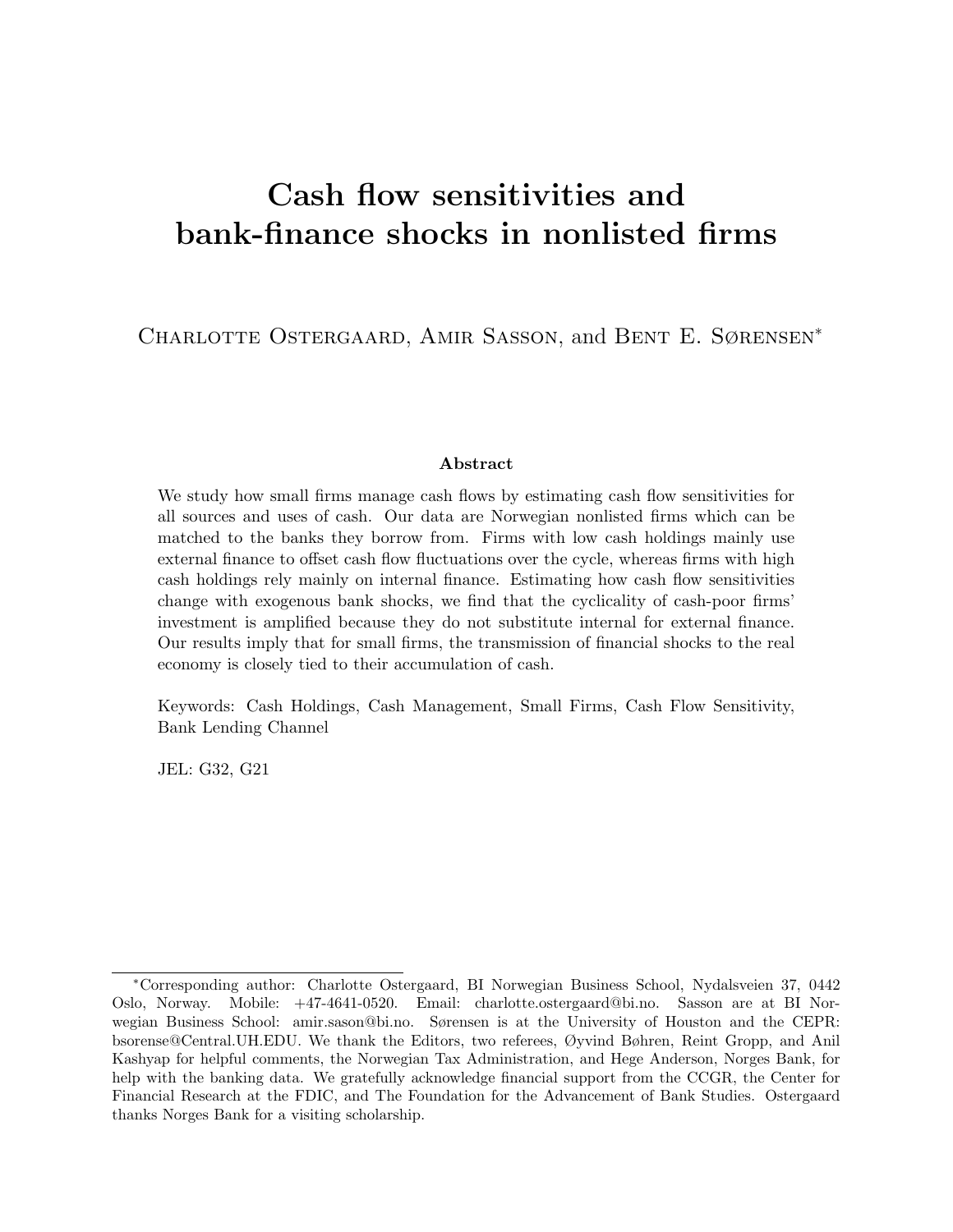## 1 Introduction

Frictions in credit markets may impact the real behavior of firms; for example, the investment of firms with limited access to external finance may be hampered in periods when cash flows are low (Fazzari, Hubbard, and Petersen (1988)). Firms may manage cyclical cash flows to alleviate the consequences of financial constraints, adjusting their sources and uses of cash accordingly. In good times, cash inflow may be invested, but also accumulated or used to pay down debt to help relax future constraints. In bad times, firms may draw on accumulated cash or borrow to avoid cutting back investment (Almeida, Campello, and Weisbach (2004)). Reliance on cash holdings to alleviate financial constraints is likely to be especially important for small firms without access to public debt and equity markets.

Small firms' cash management, however, has not been studied systematically as most research use data for listed firms.<sup>1</sup> Small firms' behavior may be different because they do not have many sources of funds at their disposal and therefore are unable to substitute between different sources to the same extent as large firms. We fill this gap in the literature by studying the cash management policies of nonlisted and closely-held Norwegian firms which all arguably face financial constraints.

We map out the cash flow sensitivities of all components of the cash flow identity, quantifying the margins at which small firms adjust their financing and saving, and we study how these margins change when firms are affected by an exogenous change in the cost of bank finance. Our data allows a detailed examination of how firms change their uses of cash in the face of a bank finance shock because we can match all firms to the banks from which they borrow. Specifically, we consider firms' adjustments to changes in their main banks' loan loss

<sup>&</sup>lt;sup>1</sup>A nonexhaustive list of papers that study cash holding policies and the accumulation of cash in public widely-held corporations include Opler, Pinkowitz, Stulz, and Williamson (1999), Almeida et al. (2004), Bates, Kahle, and Stulz (2009), and Almeida and Campello (2010). Far fewer papers study the cash policies in private firms. Faulkender (2002) examines determinants of the cash holdings of small U.S. firms documenting that firms hold more cash the greater uncertainty about their future access to finance. For a U.K. sample, Brav (2009) shows that the procyclicality of cash accumulation is more pronounced in private compared to public firms. Bigelli and Sanchez-Vidal (2012) study determinants of the cash holdings of Italian firms and find that more risky firms hold more cash.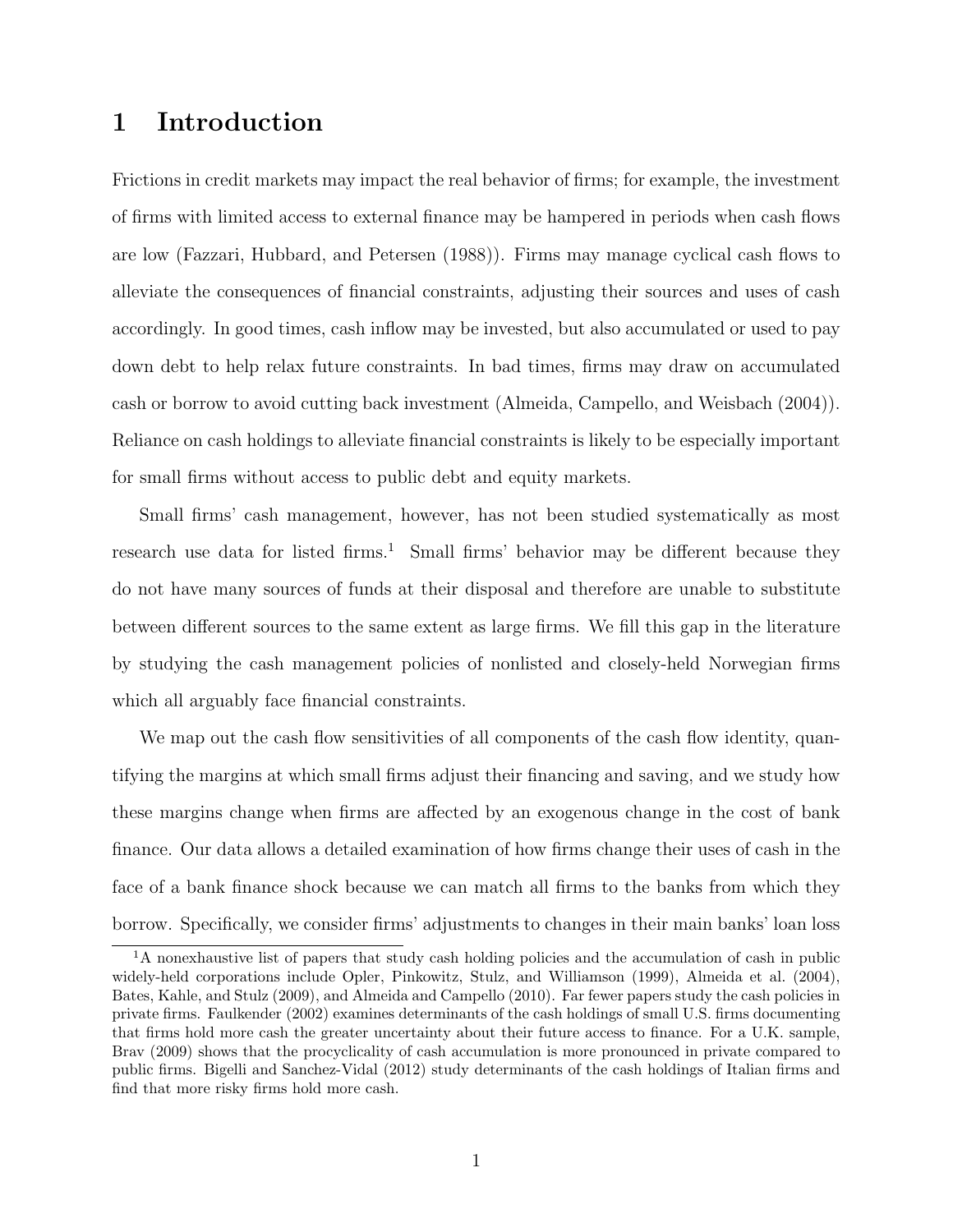provisions, instrumented by provisions against loans to households and sectors other than that of the firm. The sample period is 1995-2005, stopping short of the 2008 financial crisis, and is thus representative of "normal" business cycle fluctuations.<sup>2</sup>

The firms in our sample rely predominantly on bank loans and trade credit as external sources of finance, as is typical for small firms.<sup>3</sup> Cash holdings and dividends are the firms' most important sources of internal funds. When cash inflow is low, firms may draw on bank loans or trade credit to maintain investment, they may spend cash reserves, or they may cut back on dividends. By adjusting the sources and uses of cash flow over the cycle, firms can manage the marginal costs of finance they face, and consequently their vulnerability to financing shocks. For example, when cash inflow is high, firms may add cash to reserves to self-finance future investment or pay down debt to lower the cost of future borrowing, rather than spending the cash. Gatchev, Pulvino, and Tarhan (2010) emphasize that firms' decision-making is constrained by the fact that total sources of cash must equal total uses of cash. Thus investment and financing decisions are interrelated, implying that the use of one particular source of finance cannot be studied meaningfully in isolation. We estimate the cash flow sensitivities of all components of the cash flow identity simultaneously.

We split the sample of firms into two groups which a priori may be expected to be more, respectively less, sensitive to bank finance shocks; namely, firms that on average holds high, respectively, low cash balances or, alternatively, firms that pay dividends versus firms that do not. We refer to firms with low cash balances or no dividend payouts as firms with a high marginal value of cash (MVC). Firms' dividend payments and cash holdings are endogenous but the high-MVC firms use relatively more trade credit which supports our interpretation that they have a higher marginal value of cash. Also consistent with this interpretation is the work of Faulkender and Wang (2006), who find that cash rich listed firms have a lower

<sup>2</sup>For small firms, having a bank relationship is an important determinant of their ability to borrow. Degryse, Matthews, and Zhao (2017) shows that firms with a bank relationship were less susceptible to the financial crisis of 2007.

<sup>3</sup>See, e.g., Petersen and Rajan (1994), Berger and Udell (1998), and Carbo-Valverde, Rodriguez-Fernandez, and Udell (2014). Trade credit is an especially expensive source of finance with a marginal cost known to exceed that of bank loans.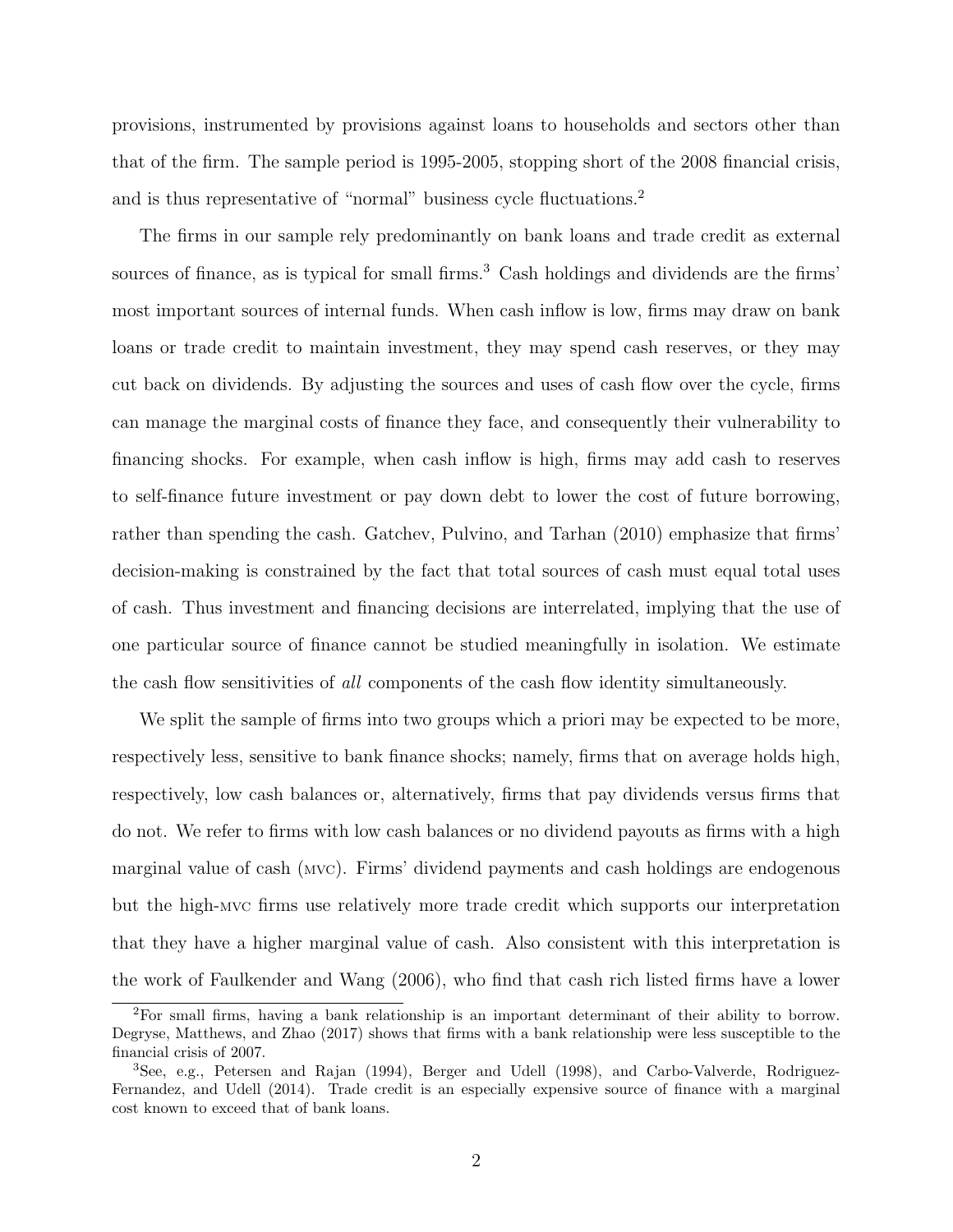marginal value of cash.

Our underlying assumption is that small firms are unable to borrow freely at a constant interest rate but experience rising margin costs when they draw on a given source of finance. In this sense the firms are financially constrained, but the term MVC is preferable to the "constrained/unconstrained"-terminology because it underscores the point that when the marginal cost of external finance is high, the cost of using internal finance, i.e., cash, is also high. This follows from the equilibrium condition that firms draw on all (internal and external) sources of finance until the marginal costs as equalized.<sup>4</sup>

We start by estimating the cyclical management of cash flows of each of the two groups of firms. The cash flow sensitivities reveal that high-MVC firms rely heavily on bank finance and trade credit to off-set fluctuations in their cash flow: They borrow in bad times and repay debt in good times. In contrast, low-MVC firms rely little on external finance and react to fluctuating cash flow by adjusting cash deposits and dividends. They save and pay out high dividends in good times, draw down cash and cut back dividends in bad times. The dividend/cash holdings split thus separates firms into two groups that manage fluctuations in their cash flows very differently. For low-MVC firms, the cost of internal finance changes little when they draw on it, hence they are willing to scale their cash holdings up or down considerably over the cycle. For high-MVC firms, the cost of spending cash rises fast and they adjust their cash holdings much less. That is, each group of firms adjust on their cheapest margin.

Notably, the high-MVC firms in our sample have high levels of both debt and trade credit, and therefore have been able to borrow in the past. Their constraint lies in their marginal cost of cash rising faster than their marginal cost of external finance at their current level of debt. Thus this group of firms comprises both firms with great investment opportunities that borrow to their limit and invest all their cash, and unsuccessful firms with high debt burdens. Both types of firms will have a high marginal value of cash, albeit for different

<sup>&</sup>lt;sup>4</sup>This is illustrated in Figure 1 and in the appendix.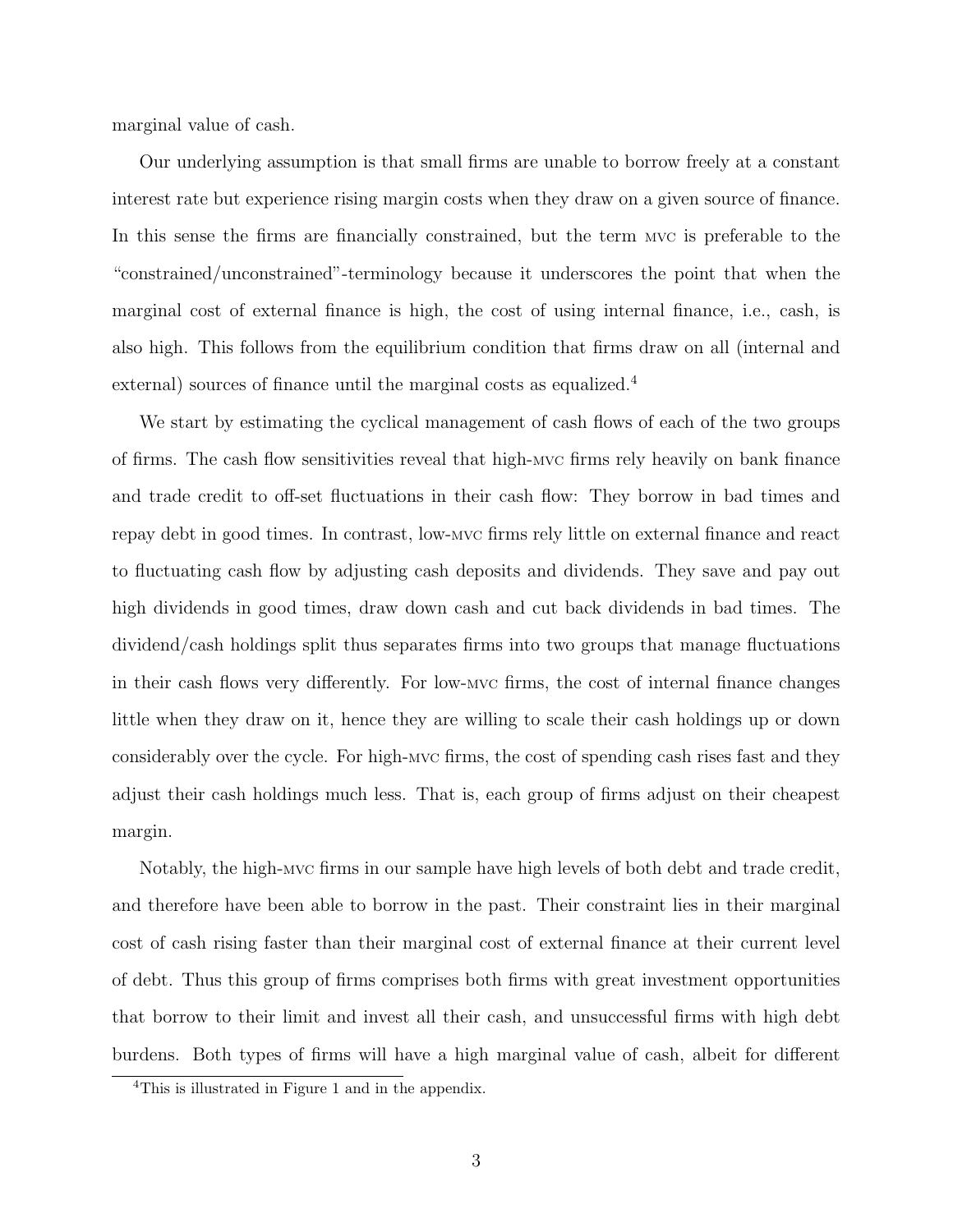reasons. Generally, a firm's outstanding level of bank debt tells us little about the marginal cost of further increases in bank loans compared with other sources of funds, but may be derived from considering how cash is managed following exogenous finance shocks.

Next, we estimate the response of cash flow sensitivities to bank financing shocks for the two groups. We find that the high-MVC firms are affected by tightened constraints, while there is virtually no effect on the low-MVC firms. The high-MVC firms respond to credit tightenings by increasing the cash flow sensitivity of investment, in line with the intuition in Fazzari et al. (1988) where more cyclical investment is interpreted as a sign of tighter constraints. Because the cash-flow sensitivities sum to unity, an increased cash flow sensitivity of investment must be reflected in lower cash flow sensitivities of other components. We find that the higher investment sensitivity is off-set by a lower cash flow sensitivity of bank loans—in effect, investment becomes more cyclical because the firms are less able to draw on bank debt in a counter-cyclical manner.<sup>5</sup>

Our results imply that for small firms, the transmission of financial shocks to the real economy is closely tied to their accumulation of cash. We uncover a dichotomy in the population of small firms that, we believe, has not been documented previously. One group of firms relies mostly on internal funding in the form of cash and dividends which they adjust extensively over the cycle and this financing mix leaves them insulated against bank shocks. The other group of firms behaves in the exact opposite fashion. These firms hold little cash and pay no dividends but have external debt and draw extensively on it over the cycle. When banks tighten credit, however, they do not shift to using cash reserves but increase the cyclicality of their investment. Thus, shocks are transmitted through the high-MVC firms because they do not substitute internal funding for bank loans. Firms that hold little cash because of growth opportunities, or firms whose cash reserves have been depleted from past

<sup>&</sup>lt;sup>5</sup>As pointed out by, e.g. Kaplan and Zingales (1997) and Riddick and Whited (2009), a high cash flow sensitivity cannot per see be interpreted as a sign of financial constraints. Consistent with this, we not interpret high-MVC firms as necessarily having a higher cost of debt finance, but as having a marginal cost of internal finance that rises faster than that of external finance, for a given level of debt. Notably, however, our results suggest that these firms are affected by exogenous changes in credit in a direction that is consistent with the intuition of Fazzari et al. (1988).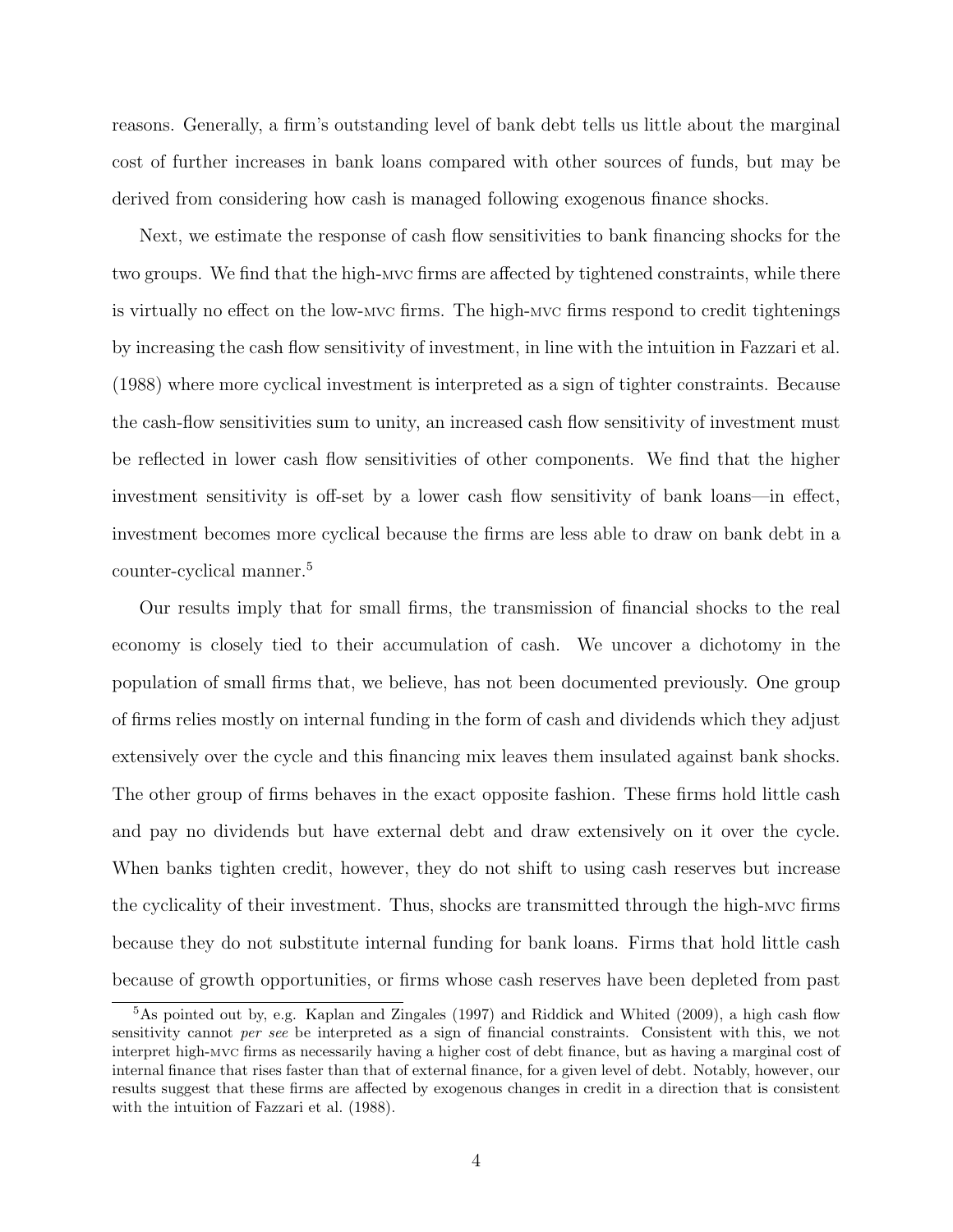negative shocks, are especially vulnerable.

Our results may be compared to those of Almeida et al. (2004) and Dasgupta, Noe, and Wang (2011) who both report that listed firms draw more on accumulated cash when constrained. Compared to listed firms, our firms have few external alternatives to internal finance and we conjecture that for small firms, the cost of drawing down cash reserves to a point near depletion is considerably larger than for listed firms. Thus, high-MVC firms' cash flow sensitivity of cash is low, even if investment opportunities exist.<sup>6</sup> This reasoning suggests that the transmission of financing shocks to the real economy works differently for listed and small bank-dependent firms.

Our paper is also related to the literature arguing that shifts in bank lending policies have real effects because some borrowers are bank dependent and cannot substitute other finance for bank loans (the "bank lending channel").<sup>7</sup> We add to that literature by studying how bank shocks affect corporate trade-offs, thereby identifying a mechanism for how bank shocks are transmitted to the real economy. Also, we study the impact of bank shocks on the financing choice of small firms, whereas the bulk of previous studies are of larger listed firms (a exception being Rice and Strahan (2010)).

The rest of the paper is organized as follows. Section 2 presents our empirical methodology. Section 3 presents the data and Section 4 presents the results. Section 5 concludes.

## 2 Empirical methodology

Consider the accounting identity for cash flows. We start by defining symbols for the elements of the cash identity and all variables are signed such that positive values indicate uses of cash, such as depositing cash in a bank account, investing in equipment, or repaying loans. Define

 $6$ Financial flexibility may also be provided by lines of credit. Sufi (2009) shows that firms without access to a line of credit display a higher cash flow sensitivity of cash and Campello, Giambona, Graham, and Harvey (2011) study firms' use of lines of credit during the 2008 financial crisis. We do not observe lines of credit before they are drawn upon and our data of bank loans includes amounts drawn on lines of credit.

<sup>7</sup>Seminal contributions include Bernanke and Blinder (1988), Bernanke and Lown (1991), Kashyap, Stein, and Wilcox (1993), Peek and Rosengren (2000), Ashcraft (2005), and Rice and Strahan (2010).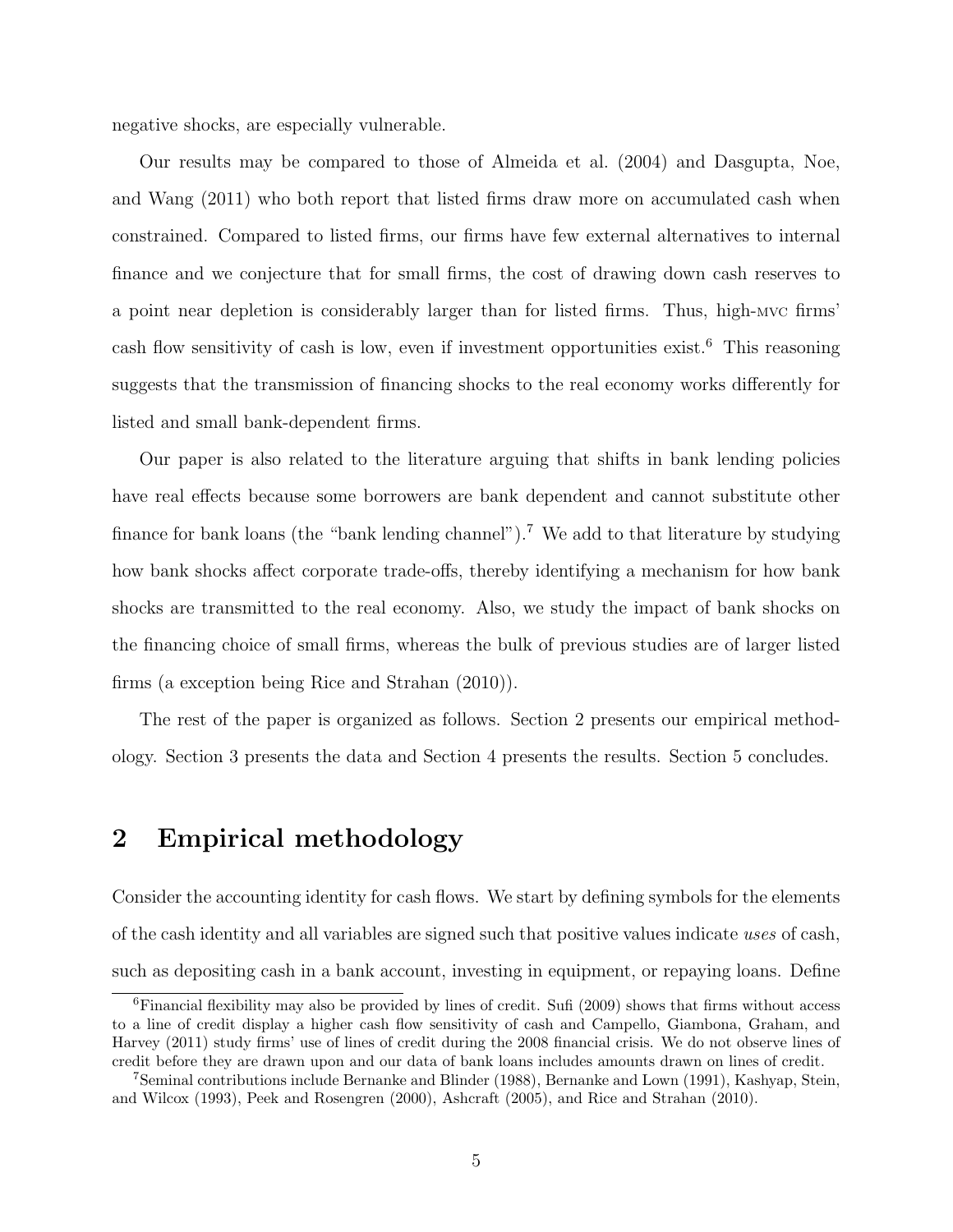cash flows (EBITDA) as earnings before interest, taxes, depreciation, and amortization, DIV as dividends paid to owners, DEP as net increase in deposits in financial institutions, LOANS as net repayment on loans (net of new borrowing), TRADECRED as net repayment of trade credit, TRADEDEB as net granting of credit to customers, SECBOUGHT as securities purchased, EQUITY as equity retired, INTPAID as net payments of interest, INV as gross investment in fixed capital and inventories and TAXPAID as taxes paid. Given a dollar of cash inflow, firms can pay out dividends or invest in capital, they typically are obligated to pay (or receive) interest and pay taxes, and they normally grant trade credit to customers as part of routine business transactions. For our firms, purchases of securities and changes in firms' equity are small and we include these terms here for completeness but ignore them in the empirical work. Finally, firms can add to cash holdings, repay (bank) loans, or postpone payments for goods delivered; i.e., borrow from suppliers.

In symbols, the (approximate) cash identity is:

$$
EBITDA = DIV + DEP + LOANS + TRADECRED + INV +
$$
  
 
$$
TRADEDEB + TAXPAID + INTPAID + SECBOUGHT + EQUITY. (1)
$$

Equation (1) is the starting point for our empirical analysis. Empirically, we estimate how an extra dollar of cash flows (EBITDA) is allocated to each of the terms in the cash identity. We estimate panel Ordinary Least Squares (OLS) regressions

$$
(\mathbf{Y}_{it} - \overline{\mathbf{Y}}_{i.}) = \nu_t + \beta (\text{EBITDA}_{it} - \overline{\text{EBITDA}}_{i.}) + \text{lags} + \epsilon_{it}, \tag{2}
$$

where the index *i* refers to firm *i* and index *t* refers to year *t*.  $\nu_t$  is a dummy variable for each time period. The variable <sup>Y</sup> is generic and represents an element of the cash flow identity, such as deposits or net loans repayments.

"Lags" refers to lagged variables. Gatchev et al. (2010) show that including lagged variables have important effects on the estimated parameters which likely display left-out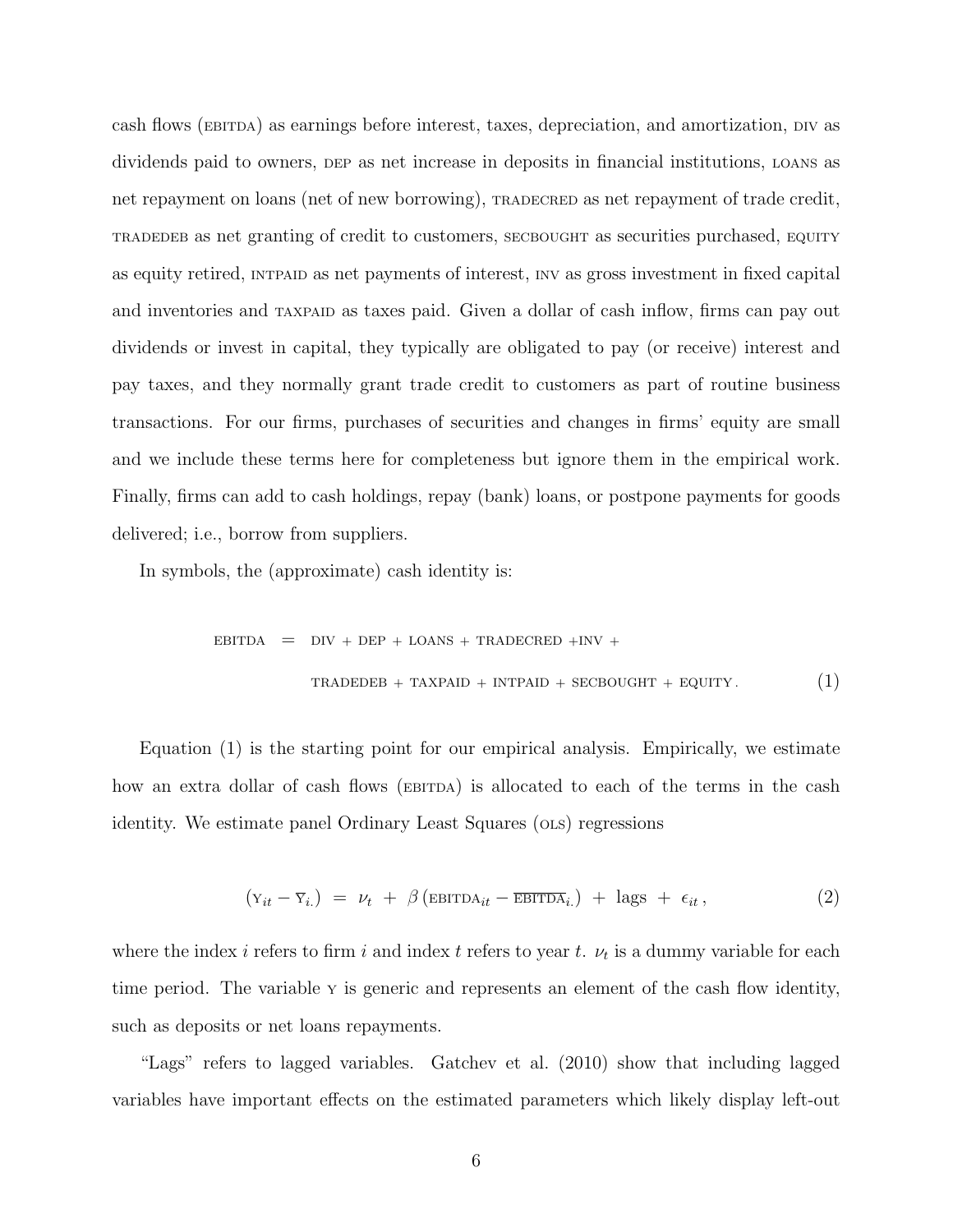variable bias in a static specification. In the literature on optimal capital structure the change in loans to assets are typically regressed on explanatory variables and the lagged level in order to allow for mean reversion.<sup>8</sup> Similarly, Opler et al. (1999) find that the majority of firms display mean reversion in cash to asset ratios. We, therefore, do not follow Gatchev et al.  $(2010)$ , who include the lagged flows (the Ys) in the regression—a specification which imply that firms have a target level for cash flows rather than for the levels of deposits, loans, capital, etc.<sup>9</sup> We include the lagged stock of deposits, loans, trade credit, accounts payable, and physical capital and, as shown below, find strong mean reversion in the stock levels.

We further include lagged EBITDA based on initial explorations: Physical investments take time to implement and we find that, indeed, investment reacts to cash flows with a lag. We control for firm fixed effects by subtracting the average of the variables for each firm, indicated by  $\overline{\text{EBITDA}}_i$ , because we wish to study how; e.g., the accumulation of cash reacts to cash inflows relative to the firm average, and not cross-sectional differences between firms. (We don't use the standard dummy variable notation because interaction terms, introduced below, act on the variables after removing firm averages.)

The variables are all measured in millions of Norwegian kroner and a coefficient  $\beta$  of, say, 0.25, implies that out of a cash flow of one hundred kroner in firm i at time t, 25 kroner are paid out on cash flow component <sup>Y</sup> on average. More precisely, these numbers are deviations from firm- and year-averages.

We estimate equation (2) with each component of the cash identity taking the place of the generic y variable and if the cash identity holds in the data, the  $\beta$ -coefficients will sum to unity. The equations all have the same right-hand side regressors and form a socalled Seemingly Unrelated Regression (SURE). It is well known that system estimation provides estimates identical to equation-by-equation OLS estimates for SURE systems. We

<sup>8</sup>See, among others, Shyam-Sunder and Myers (1999), Baker and Wurgler (2002), and Fama and French (2002). Relatedly, Graham and Harvey (2001) find, using questionnaires, that most CEOs aim for a target level of debt to equity.

<sup>9</sup>The specification of Gatchev et al. (2010) is suitable if the level variables are non-stationary. In our specification, non-stationarity of the level variables is a special case where a coefficient of the lagged level near unity indicates non-stationarity.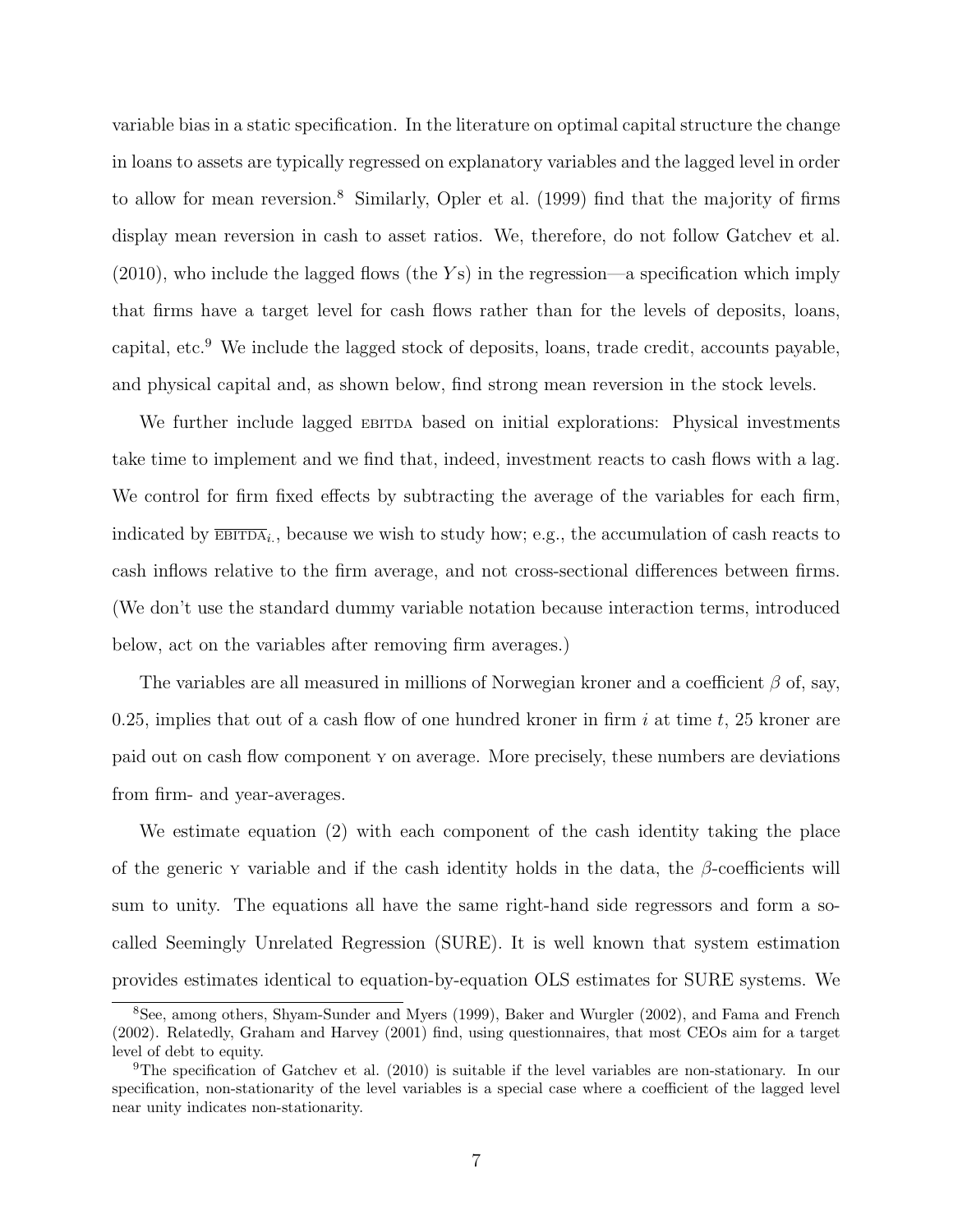present the  $\beta$ -coefficients multiplied by 100 and each coefficient then has the interpretation as the percent of EBITDA allocated to the relevant component. In other words, we provide a decomposition of a typical firm's EBITDA-shock into its components of use. In most of our work we focus on dividends, deposits, net loan repayment, net trade credit repayment, and gross investment. The other components are negligible for the firms in our sample (except for accounts payable).

In order to examine the effect of bank shocks on the decomposition of cash flows, we allow the coefficient  $\beta$  to change with shocks to loans-loss provisions (which we denote PROV) in the main bank of firm i. We specify the coefficient  $\beta_{it}$  as

$$
\beta_{it} = \beta_0 + \beta_1 x_{it} \tag{3}
$$

where  $x_{it} \equiv (\text{PROV}_{jt} - \overline{\text{PROV}}_{j.} - \overline{\text{PROV}}_{t.})$  is a measure of the shock to firm i's main bank j at date t. (The term  $\overline{PROV}_{t}$  is the average across all banks rather than across firms.) The intuition is that firm i's main bank may tighten lending and/or increase costs if it experiences larger-than-average (over time and over banks in year t) loan loss provisions in a given year.

We augment regression specification (2) to estimate regressions with interactions between EBITDA<sub>it</sub> and  $X_{it}$  in the following manner,

$$
(\mathbf{Y}_{it} - \overline{\mathbf{Y}}_{i.}) = \nu_t + \beta_{it} (\text{EBITDA}_{it} - \overline{\text{EBITDA}}_{i.}) + \gamma (\mathbf{X}_{it} - \overline{\mathbf{X}}_{i.}) + \text{lags} + \epsilon_{it}. \tag{4}
$$

We allow for interactions between  $\text{EBITDA}_{i,t-1}$  and  $X_{i,t-1}$  as well, because firms may adjust to bank shocks over more than one period.

The coefficient  $\beta_1$  is the interaction effect and an estimated value larger than zero implies that a larger share of cash flows are allocated to <sup>Y</sup> on average when <sup>X</sup> is large (relative to firm- and overall means). In other words, the cash flow sensitivity of <sup>Y</sup> increases when firm i's main bank makes above-average loan loss provisions.

Our regressions do not include a measure of Tobin's q, as is customary in the investment-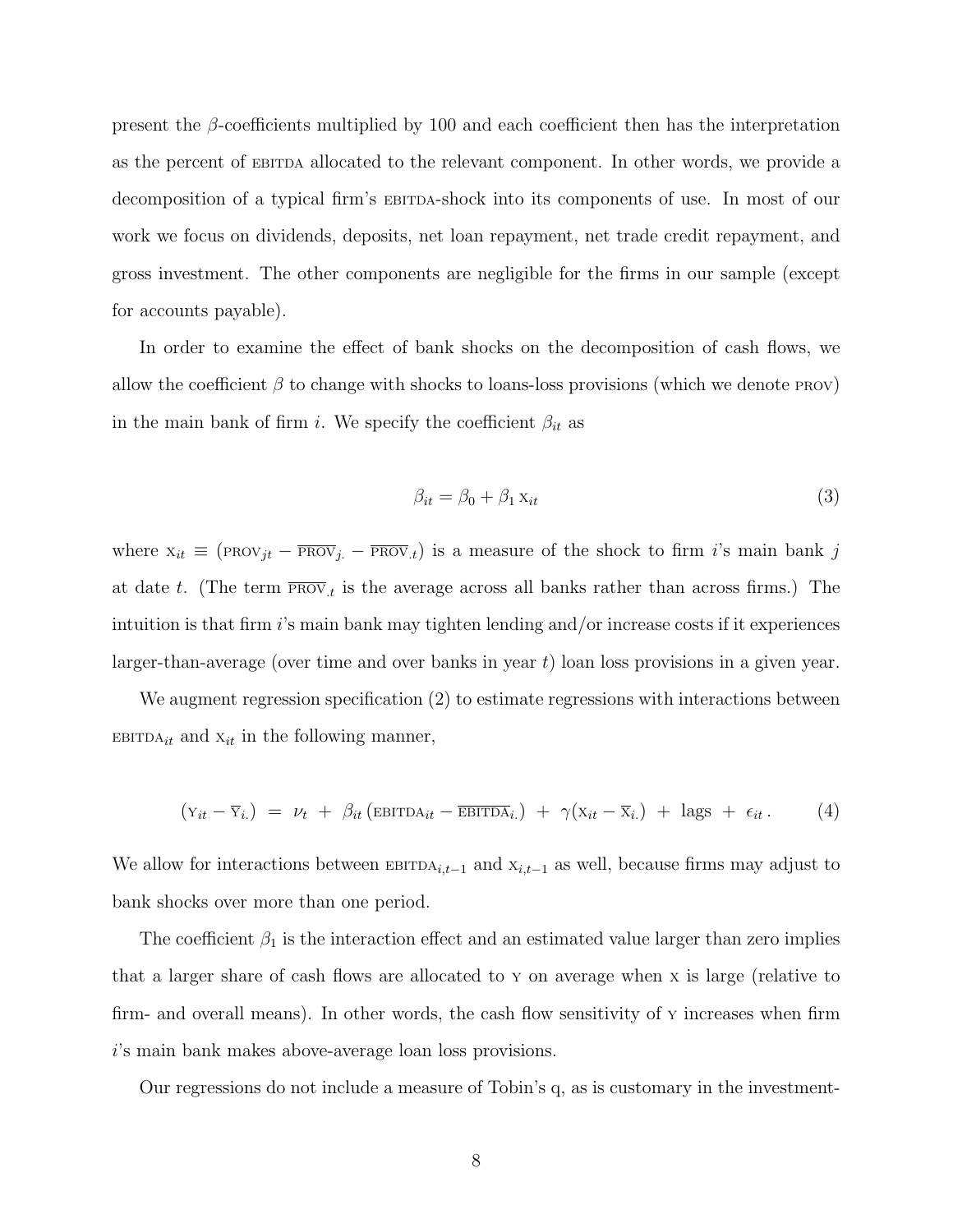cash flow sensitivity literature because such a measure is very hard to obtain for small non-listed firms. The estimated cash flow sensitivities depend on a variety of factors, such as external financing constraints and investment productivity, that are extremely difficult to control adequately for in a regression—even if a perfect measure of investment opportunities were available, a single measure cannot be expected to control for all unobserved variables that might affect cash flows.

Our identification strategy is therefore a different one: The effect of external financing constraints are captured through the interaction effect which estimates the changes in cash flow sensitivities when firms' main bank receives an exogenous shock and tightens lending. The OLS estimator of the interaction effect,  $\beta_1$ , is equivalent to the estimate from a regression of the cash flow sensitivity on an exogenous regressor. Hence, the change in the cash flow sensitivities of a bank shock can be given a causal interpretation.<sup>10</sup>

#### 2.1 Instrumental variables

One may question the causality of the interaction effect in equation (4). That is, it is possible that the interacted cash flow sensitivities are caused by financial difficulties of firms in our sample—such firms may trade off sources of funds differently and their financial difficulties might show up as delinquencies and subsequent loan loss provisions at their main banks. Hence, it is possible that a significant interaction term does not reflect an exogenous change in banks' loan supply, but rather that distraught firms behave differently.

It is unlikely that such reverse causality is a problem in our regressions because, on average, a firm's outstanding loans constitute only 0.043 percent (a fraction of 0.00043) of their main bank's outstanding loans and leases with the median being 0.0024 percent. As we

<sup>&</sup>lt;sup>10</sup>To see this, notice that in the linear setting—where  $Y_{it} = \beta$  EBITDA<sub>it</sub>—the cash flow sensitivity  $\partial Y/\partial E$ BITDA is simply Y<sub>it</sub>/EBITDA<sub>it</sub> for observation (i, t). The OLS estimator of  $\beta$  is  $\Sigma_{it}$ <sup>Y</sup><sub>it</sub> EBITDA<sub>it</sub>/ $\Sigma_{it}$ EBITDA<sup>2</sup><sub>it</sub> (demeaned variables). Consider the situation where the effects of other regressors and the direct effect of EBITDA has been partialed out (as prescribed by the Frisch-Waugh theorem); i.e., the situation where we estimate the equation  $Y_{it} = \beta_1$  EBITDA<sub>it</sub> X<sub>it</sub>.  $\beta_1$  is estimated by the OLS coefficient  $\hat{\beta}_1 = \sum_{it} Y_{it} E$ BITDA<sub>it</sub>  $X_{it}/\sum_{it} E$ BITDA<sub>it</sub>  $X_{it}^2$ . This is the same as the regression of  $Y_{it}/E$ BITDA<sub>it</sub> =  $Y_{it}$ EBITDA<sub>it</sub>/EBITDA<sup>2</sup><sub>it</sub> on the exogenous variable x.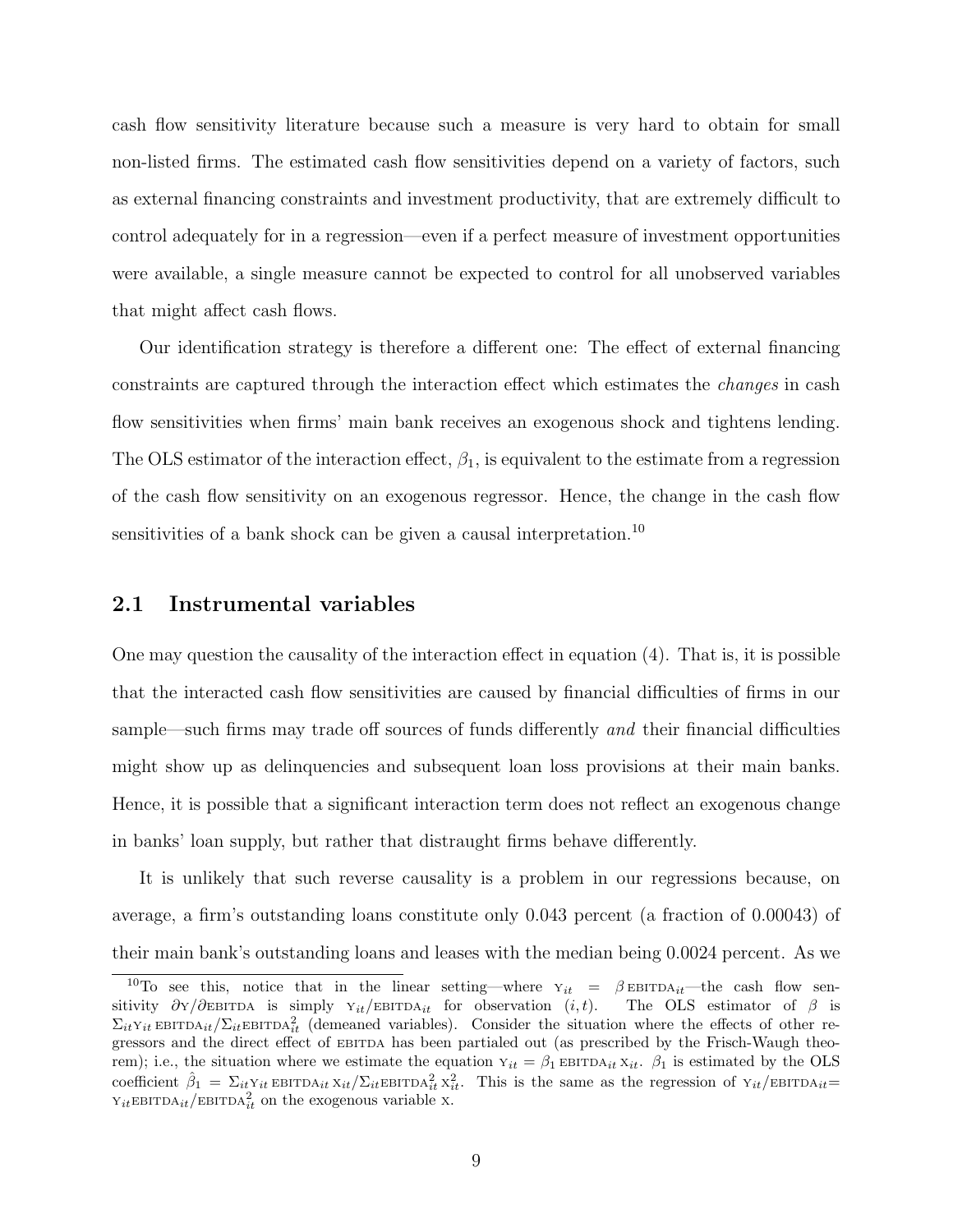show below (Table 5), the loans to all the firms in the sample make up less than 5 percent of their main bank's loan portfolio; that is, the banks in our sample have many borrowers that are not included in the sample. The banks' loan loss provisions are therefore unlikely to be caused by delinquencies of the firms in our sample. Further, the banks have many other, larger, loan engagements with corporations that are not included in the sample. <sup>11</sup>

Banks' loan loss provisions are likely to be correlated over time with the overall business cycle and it is therefore very important to include time fixed effects, also in the interactions; i.e., to remove the year-by-year average from the provisions such that impact of provisions is identified from the idiosyncratic (deviation from average) loan losses of the specific main bank of the firm.

We further perform instrumental variables (IV) regressions to validate our interpretation. We construct instruments from three variables related to banks' loan loss provisions: (1) specified provisions against loan losses in the household sector in percent of firm i's main bank  $j$ 's loan portfolio; (2) the fraction of delinquent loans in the household and foreign sector, in percent of firm  $i$ 's main bank  $j$ 's loan portfolio; and  $(3)$  commercial and industrial loan loss reserves held by firm  $i$ 's main bank j against firms in industries *other* than firm  $i$ 's industry.<sup>12</sup>

Norwegian banks do not report loan loss provisions (flow) by industry but they report loan loss reserves (stock) by industry. We may therefore proxy provisions in industry  $k$  in year t by the change in loan loss reserves from year  $t - 1$  to year t. Such changes will be correlated with the bank's overall loss provisions, but not with *idiosyncratic* shocks to firm  $i$ 's cash flow.<sup>13</sup> By similar reasoning, we compute the change in the stock of delinquent loans in the household and foreign sector as a proxy for provisions in those sectors. We retain the

 $11<sup>11</sup>$ As we explain in Section 3, we exclude firms that belong to a business group from the sample.

<sup>&</sup>lt;sup>12</sup>On might worry about reverse causality from overall industry downturns to loan-losses. We therefore also ran the regressions without including loan losses to other industries as instruments. This had almost no effect on the results.

<sup>13</sup>We set negative changes in loan loss reserves to zero. The change in reserves may be negative in years where banks write off large amounts of loans from their balance sheet. Such write-offs are related to provisions made in the past and are unlikely to affect the current loan policy of the banks. Therefore, we prefer to set negative values to zero.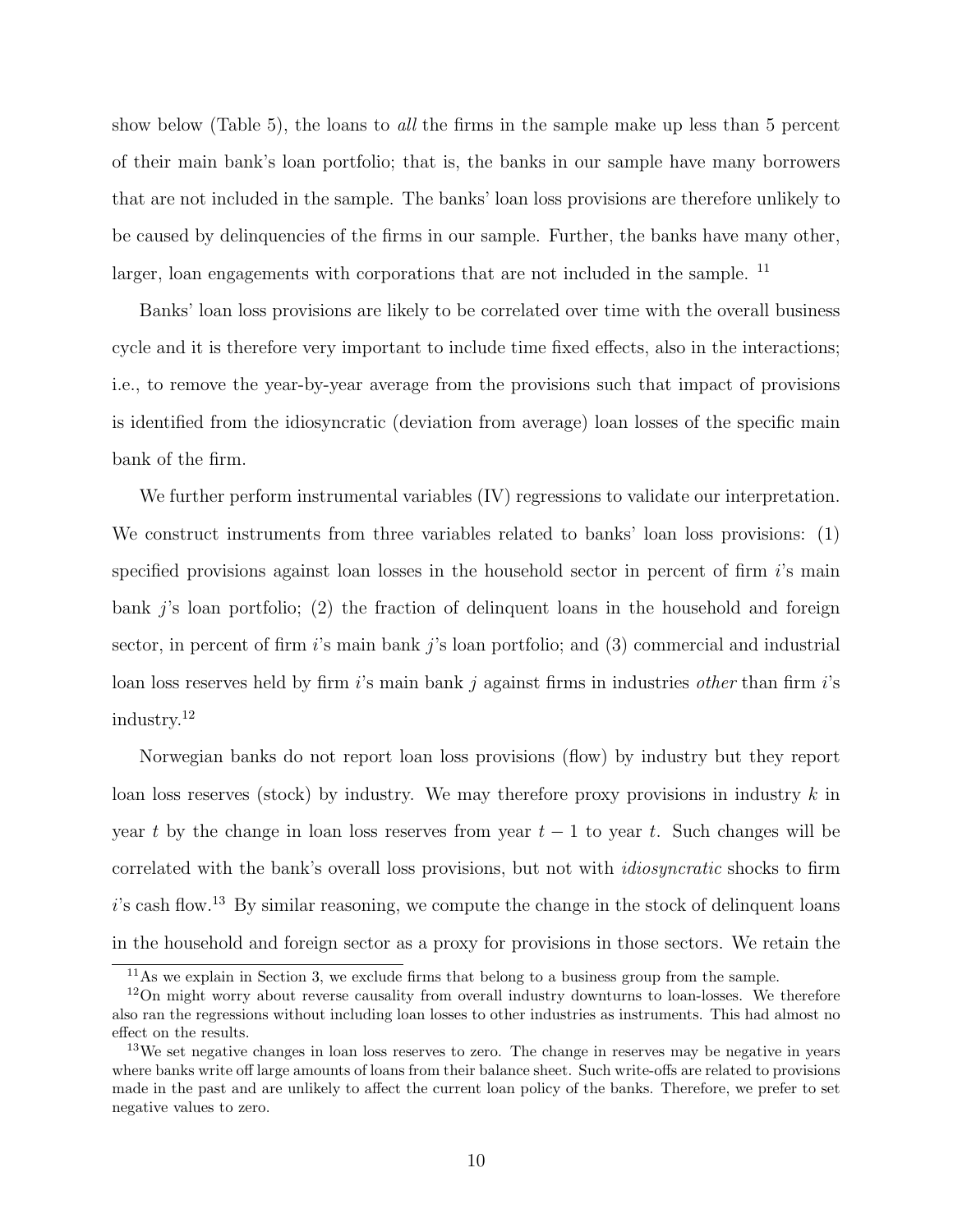(scaled) level of reserves and delinquent loans as instruments, although most power comes from the changes in these variables.

## 3 Data

Our sample consists of Norwegian limited liability firms operating in Norway between 1995 and 2005. All Norwegian limited liabilities firms must annually report audited balance sheet and income and loss statements to the Company Register, the Brønnøysund Register.<sup>14</sup> Norwegian law requires that accounts be audited, irrespective of company size which ensures high quality data even for small and medium size firms.<sup>15</sup>

From the population of all limited liabilities firms, we exclude firms which are subsidiaries of larger corporations such that our sample comprise independent firms that are not members of business groups. Because business groups may transfer resources between member firms, thus counteracting credit constraints imposed on individual members, we prefer to focus on independent firms in order to aid identification of the *mechanism* with which bank loan supply shocks are transmitted to the real economy. Also, subsidiaries do not have full autonomy with regards to financial management decisions. We also exclude public (listed) firms and firms whose main owner is the Norwegian state or a foreign firm. Finally, we exclude firms from the following industries: Finance and insurance; professional, scientific, and technical services; public administration, educational services; health care and social assistance; other services; and ocean transportation. Shipping is a large industry in Norway, but individual ships are typically financed through a separate subsidiary that owns the vessel as its main asset. This practice renders the use of accounting data at the firm-level misleading.

Some firms-years have missing information on location, industry, and/or establishment year. Missing values are filled in, where possible, by checking consistency with industry

<sup>&</sup>lt;sup>14</sup>This data is made available to us through the Center for Corporate Governance Research (CCGR) at BI Norwegian Business School.

<sup>&</sup>lt;sup>15</sup>The failure to submit audited accounts within a specified deadline automatically results in the initiation of a process that may end with the enforced liquidation of the firm.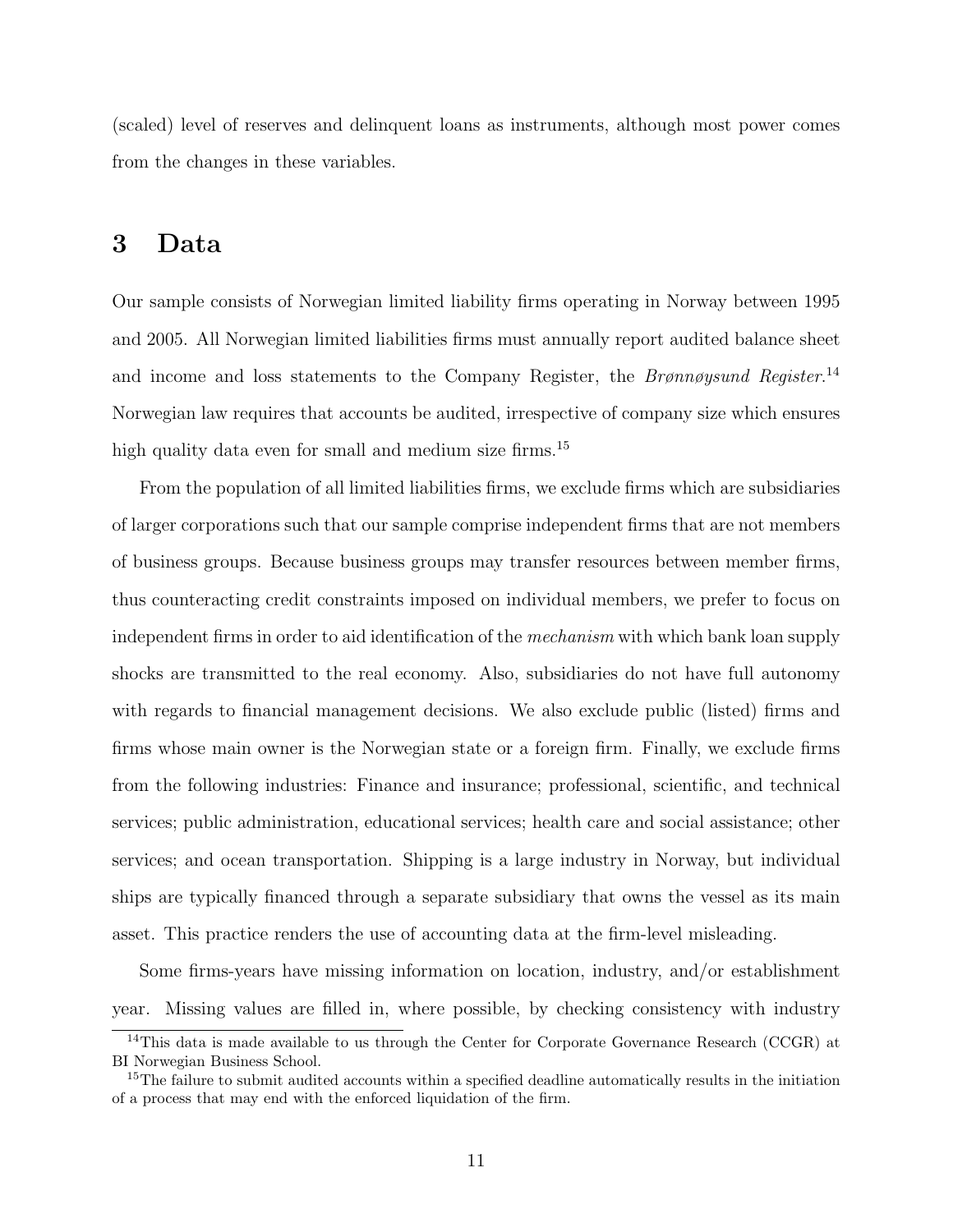and establishment years before and after the missing entry. Firms with negative assets and sales, firms of average size less than 1 million Norwegian kroner (approx. 167,000 dollars), and firms where the difference between reported total assets and liabilities exceeds 1 million kroner are excluded.<sup>16</sup> We are interested in studying the reaction of variation in the time series of firms' cash flow; hence, we exclude firms with missing accounting data for one or more years between the first and the last year they appear in the sample. Finally, we exclude firms for which we observe less than three consecutive years of data leaving us with 119,682 firm-year observations and 23,057 individual firms. Sixty percent of the firms appear in all eleven years of the sample.

We match the sample of independent firms with annual data for outstanding loans and deposits in financial institutions. The data ("tax data") is made available to us by the Norwegian Tax Administration. It specifies each deposit and loan relationship that a given firm has with any loan-giving institution in Norway. This allows us to match up individual firms and loan-giving institutions. In those cases where such institutions are banks, we can merge the sample further with data on Norwegian banks' financial accounts (Norwegian call reports) made available to us by the Central Bank of Norway and Statistics Norway.

#### 3.1 Construction and data source of main variables

The construction of the variables in the cash flow identity is as follows: From the tax data, we construct a firm's accumulation of cash as the increase in its outstanding deposits aggregated over all deposit-giving institutions with which it has a deposit account. The repayment of loans (net of new borrowing) is the decrease in outstanding loans aggregated over all loangiving institutions. Net interest paid is the difference between annual interest paid and received, summed over all institutions.<sup>17</sup>

<sup>&</sup>lt;sup>16</sup>Total assets deviate from total liabilities for very few firms. Adding a filter, where we exclude firms where the asset-liability discrepancy is larger than 5 percent does not change the results.

<sup>&</sup>lt;sup>17</sup>Although firms in our data set may borrow from non-financial institutions and non-banks, almost all borrowing is from savings or commercial banks. If we substitute loan from all lenders with bank loans in our regressions, it makes little difference to the results.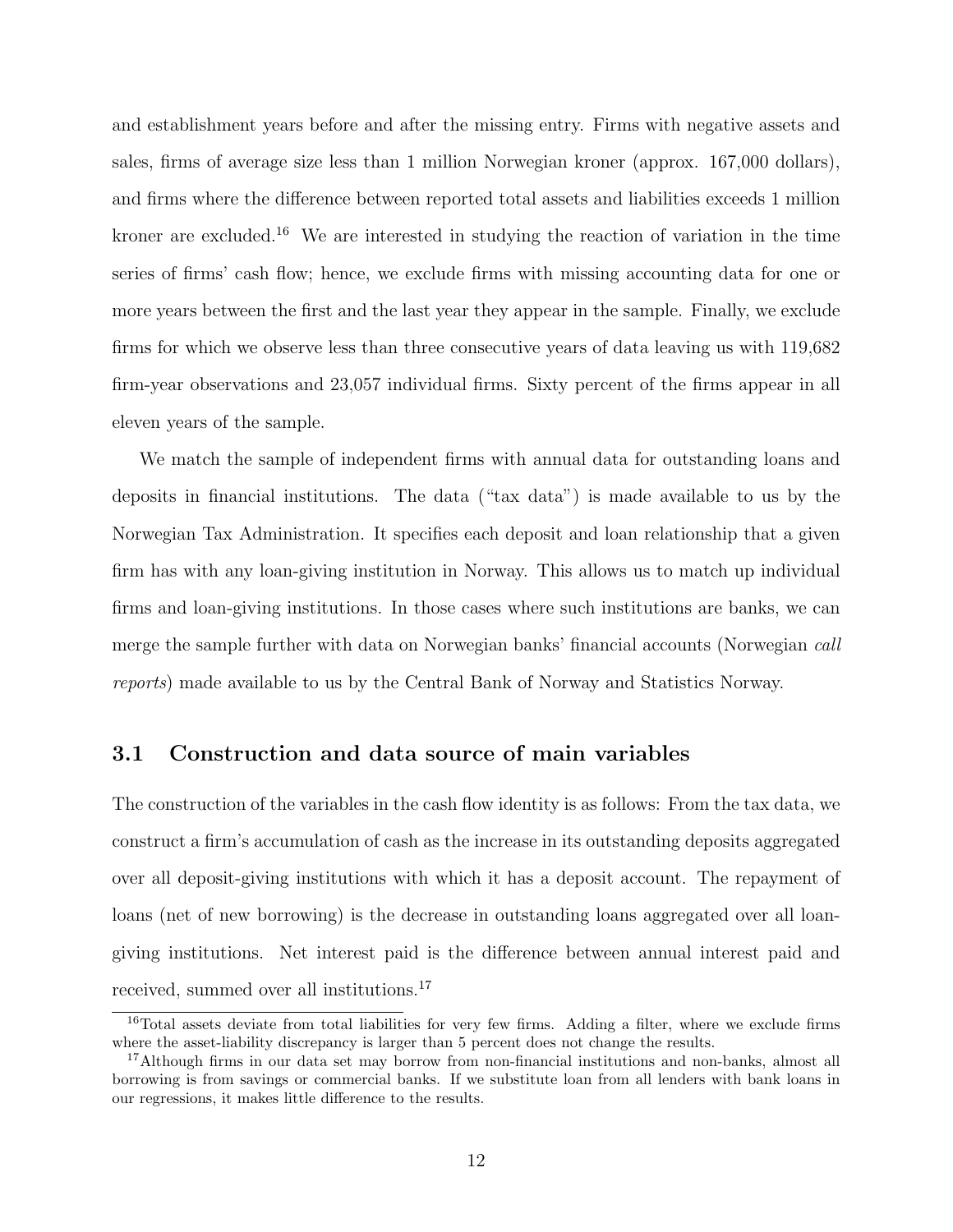The remaining variables in the cash flow identity are from firms' annual accounts. EBITDA is earnings before interest, taxes, depreciation and amortization. The repayment of trade credit (net of new borrowing) is the decrease in accounts payable between two consecutive years. Extension of trade credit (net of repayments) is the increase in accounts receivable between years. Capital stock is the value of fixed assets and inventories and gross investment is the change in the capital stock plus depreciation. Accrued taxes is reported accounting taxes and reduction in paid-in equity is the net reduction in share capital; i.e., the cash outflow due to write-downs. All firm-level variables are scaled by the consumer price index normalized to unity in 1998 and then scaled by the average firm size (total assets averaged over all years with observations for the firm) and winsorized at the 1st and 99th percentile.

Bank-level variables are constructed from Norwegian call reports. Loan loss provisions comprise gross provisions made on loans, leases, and guarantees.<sup>18</sup> Provisions comprise so-called "specified" and "unspecified" provisions where the former is provisions against delinquent engagements of three months or longer. Norwegian law requires that banks compute loss assessments and set aside reserves for such loans. The latter type of provisions may not be tied to individual engagements but are of a general nature and likely to contain forward-looking information about expected, but not yet realized, delinquencies. The instruments for loan loss provisions are constructed as follows: Specified provisions against loans/leases/guarantees to households is a subset of specified provisions as described above. Delinquent loans in the household and foreign sector is the value of all loans and leases extended to customers that are in delinquency on one or more engagements. We define delinquent loans as those where payments are at least 30 days behind schedule. Loan loss reserves is the stock of reserves held on the balance sheet against loan/leases/guarantees to households. Annual changes in loan loss reserves include realized losses on engagements for which provisions were previously made. All bank level variables are scaled by the value of

<sup>18</sup>Gross provisions are new provisions on engagements for which provisions have not previously been made, plus increased provisions on engagements for which provisions have been made previously, minus reductions in previously made provisions. The measure does not include realized losses on engagements.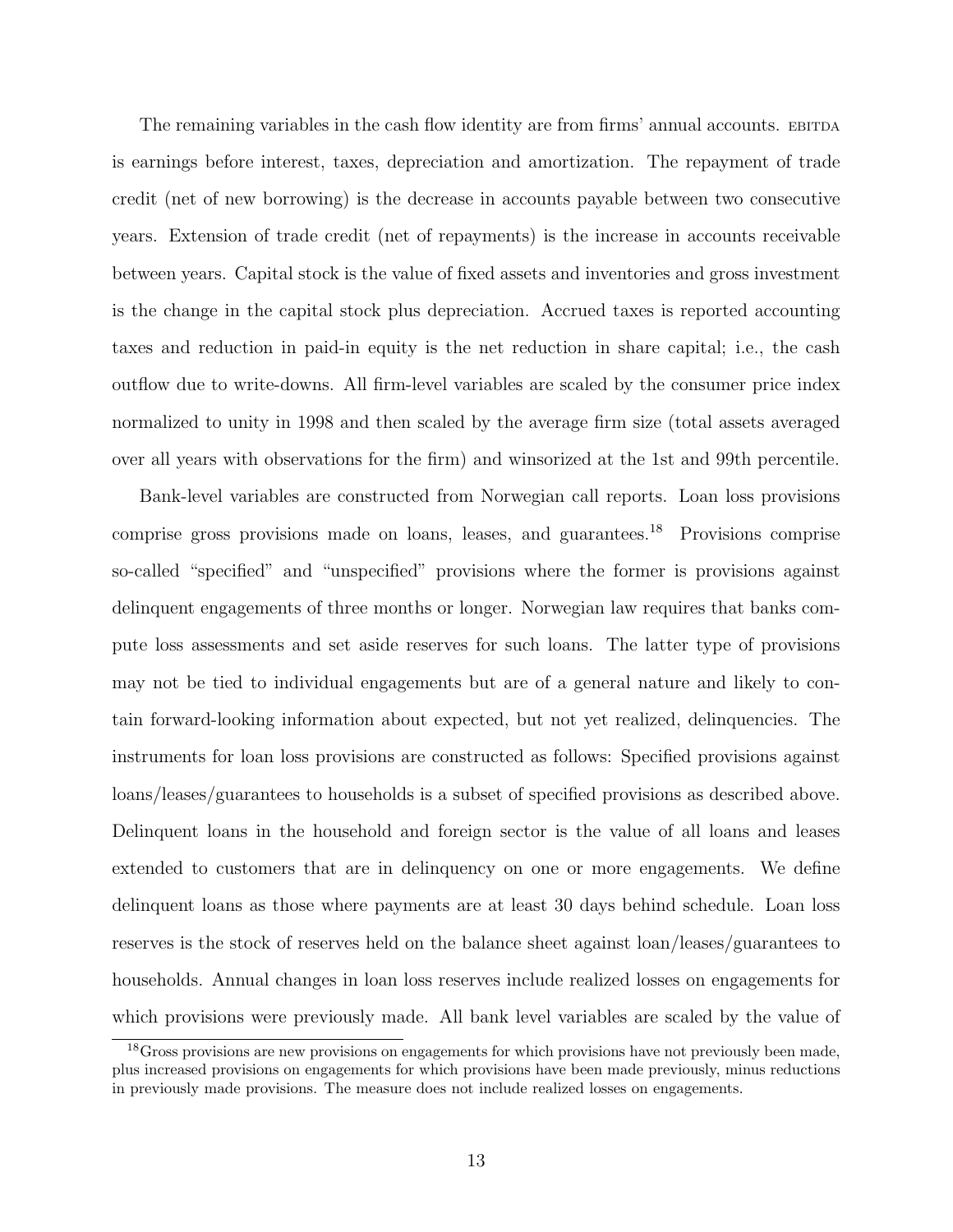the bank's loans and leases at the end of the previous period (the size of its loan portfolio) and are winsorized at the 1st and 99th percentile.

We construct a bank shock measure from banks' loan loss provisions, by demeaning gross provisions in year t with the bank's average level of provisions during the sample. Higherthan-average provisions thus constitutes a negative shock to a bank. A firm's main bank is defined as the bank with which it has the largest outstanding amount of loans in a given year. Only a very small fraction of firms change main bank during the sample and less than 25 percent of the firms in our regressions sample borrows from more than one bank and, in most, cases borrowing from non-main banks is minor.<sup>19</sup> In each year, the firm is paired up with its main bank and the credit shock to a firm in a given year is the demeaned level of loan loss provisions at this bank in that year.

#### 3.2 Descriptive statistics

Table 1 reports key ratios from the firms' balance sheet and income statements. The firms are on average 11 years of age and the main owner holds a controlling stake of 65 percent. The distribution of assets, and most other variables, is clearly right-skewed. Average turnover is about twice the size of total assets. Fixed assets make up 37 percent of assets and cash holdings, in the form of deposits, 14 percent. Accounts receivable make up 20 percent. On the capital side, equity constitutes 16 percent of assets. The explanation for the high liability-to-assets ratio (84 percent) is the Norwegian value-added tax of 25 percent which accumulates as a liability on firm's balance sheets and constitutes 14 percent of short term liabilities on average (not reported in Table 1). In addition, liabilities include loans from shareholders and other private lenders. Unpaid salaries and unpaid reserves for vacation pay account for 22 and 54 percent of short and long-term liabilities, respectively (not reported in Table 1). Bank debt is the largest financial debt item at 28 percent followed by trade credit at 21 percent. Return on assets is 6 percent and the firms pay out 39 percent of net income

 $19$ Re-running the regressions after dropping firms that in any year borrow more than 5 percent from lenders other than the main bank did not change the results.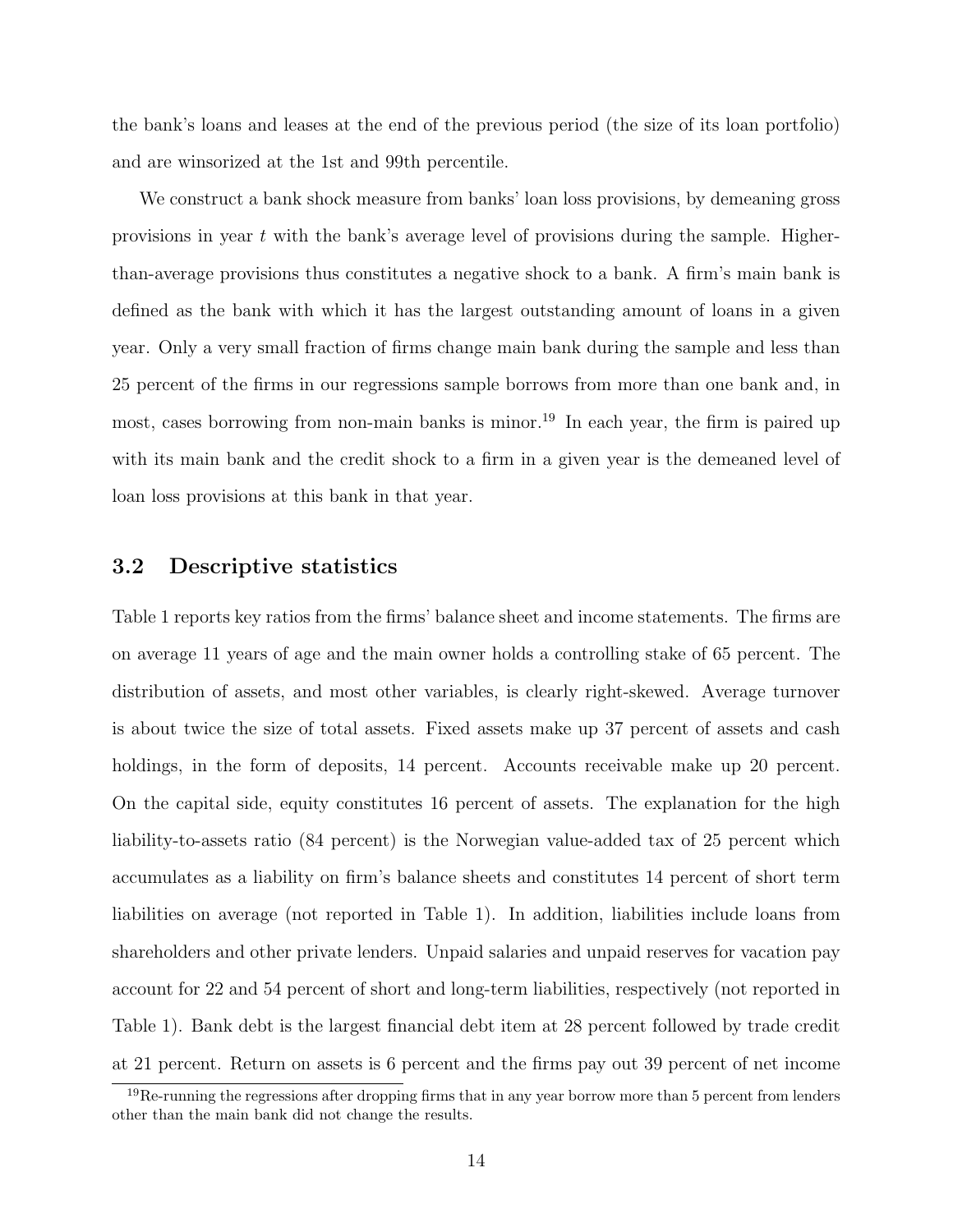as dividends, suggesting that dividends is an important source of income for the owners of these firms.

The industry distribution of the firms is a follows: The largest group is wholesale and retail firms which constitutes 45 percent of the firms in the sample followed by 21 percent of firms in construction and 16 percent in manufacturing. Approximately 6 percent of the firms operate in each of the following sectors: Accommodation and Food Services, Transportation and Warehousing, and Agriculture. Firms operating in the Mining, Utilities, and Information (telecommunication) sectors constitute approximately one percent.

## 4 Regression results

#### 4.1 Cash flow decomposition

We start by estimating the cash flow sensitivities of each component of the cash flow identity. The first line of Table 2 gives the coefficient on contemporary EBITDA and shows how a one-hundred dollar increase in cash flow (EBITDA) is allocated to different uses—alternatively, how a one-dollar shortfall may be funded from different sources. Standard errors are estimated robustly with clustering at the firm level. In general, the t-statistics are so large—for instance, about 100 for dividends—that we do not comment on significance for this table.<sup>20</sup>

Firms cover a cash flow shortfall by lowering dividends, drawing on accumulated deposits or bank loans, giving less trade credit and, to a lesser extent, decreasing investment. The sum of these five items indicate that they finance 84 percent of the shortfall. Dividends react strongly to cash flows with 20 percent of (above average) cash flows being paid out as dividends—much higher than the 2-3 percent found by Dasgupta et al. (2011). 24 percent is deposited—a number close to what Dasgupta et al. (2011) find for listed firms. Repayment of bank loans (net of new borrowing) in good times, and borrowing in bad times, amounts to about 13 percent of cash flows which is much lower than the 36 percent "external financing"

 $20$ The estimated coefficients have all been multiplied by 100 to allow interpretation in percentage terms.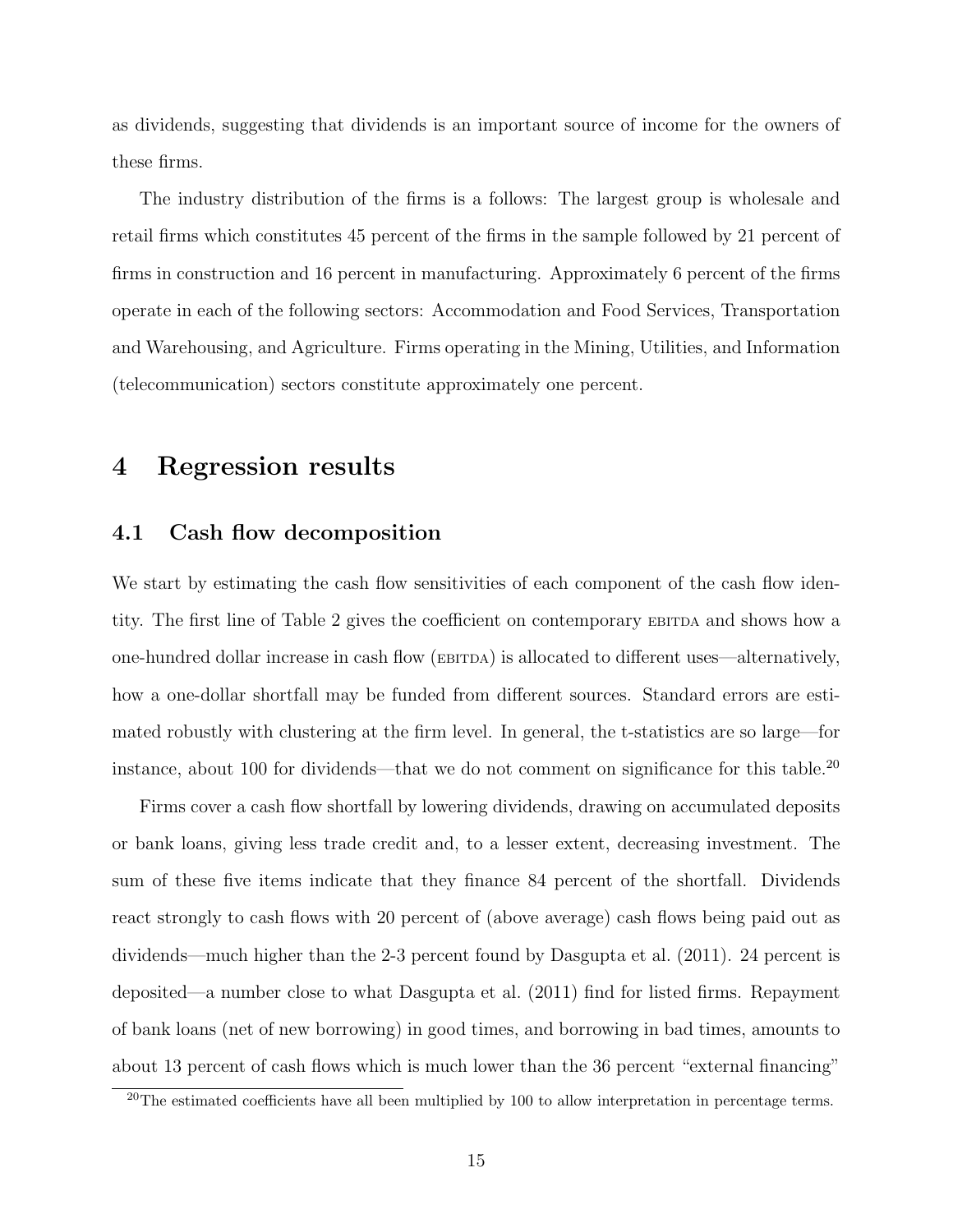found by Dasgupta et al. (2011). Repayment of trade credit does not depend on whether firms have high or low cash flows. This likely reflects that trade credit is an expensive source of finance on the margin, with high penalty rates when payments are not made within the standard deadlines. In contrast, firms extend trade credit when their cash flows are high and tighten up when cash flows are low.<sup>21</sup> Hence, the average firm does not use trade credit to cover a shortfall—the estimated cash flow sensitivity is less than 1 percent. This insensitivity, however, hides cross-sectional differences as our subsequent analysis will show.

An additional 20 percent of cash flow variations is covered by accrued taxes. The remaining items, interest paid (net), increase in stock of securities, and reduction in paid-in equity are of negligible importance and we disregard these in further analysis. Clearly, small firms accumulate cash but not securities and, as expected, equity is not issued much by this type of firms. We also disregard accrued taxes in our analysis because we cannot observe actually paid taxes. Accrued taxes reflect accounting taxes and this variable has little information about firms' ability to delay tax payment as a source of finance. The estimated coefficients sum up to 104.22 despite the fact that we do not constrain the estimated cash flow sensitivities to add to one. In the data, the cash flow identity is far from satisfied when we consider the levels of the items, but the sum of the estimated cash sensitivities is close to unity and we therefore do not display results that impose the adding-up constraint.

It is obvious from our results that, on the margin, the average firm's financing mix is biased towards internal funds in that it draws mainly on internal funds (including dividends) to absorb cash flow fluctuations. As illustrated in figures 1 and 2, the sensitivity to cash flow reflects how quickly the marginal cost of each source of funds changes as the firm draws on it. Our results therefore reveal that the average firm operates with a steeper marginal cost-curve for external than for internal funds.

Dividends may be an important source of income to the owners of the firms in our sample

<sup>&</sup>lt;sup>21</sup>Notice, that because we estimate sensitivity to firm's *idiosyncratic* cash flow, the cyclical extension of trade credit is not necessarily mirrored in the use of trade credit, even if our sample contained the entire population of firms.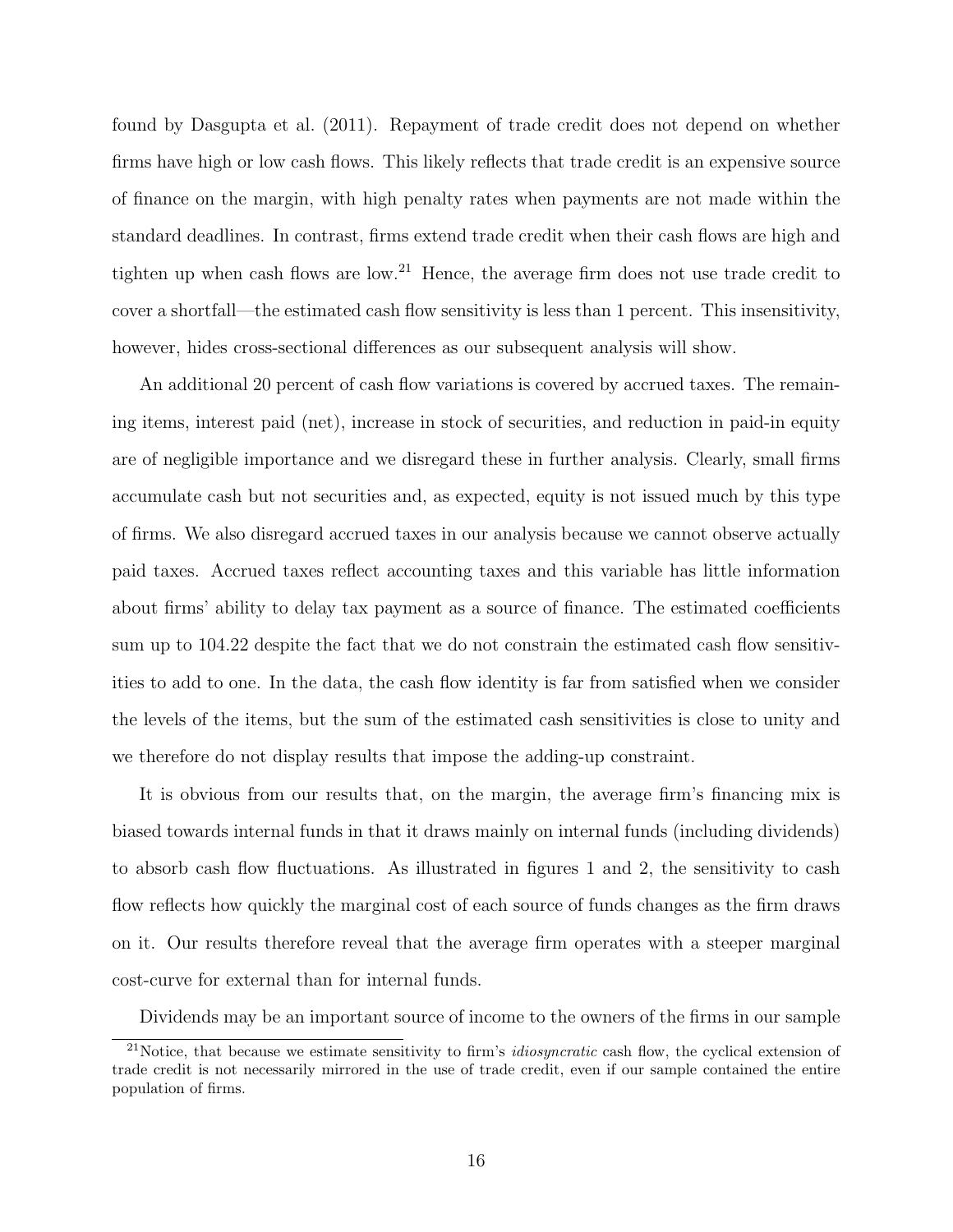as the firms are closely held and owners' wealth not necessarily very diversified. If owners were highly diversified, one would expect the marginal utility of dividends to be roughly constant. Our results suggest that the shadow marginal value of dividends changes at a somewhat higher rate than the marginal value of cash but still at a considerably lower rate than that of external finance. Our results therefore are consistent with dividends being an important, but not the sole, source of income for owners.

We include lagged cash flows as a regressor to account for potential dynamic effects. Table 2 shows that the investment sensitivity to lagged cash flows is actually *larger* than the contemporaneous one (11 and 6 respectively), implying that investment reacts to cash flows with a lag. This likely reflects that investment takes time and if one focuses only on the current investment-cash flow sensitivity, a large part of investment is missed and the relation between cash flows and real investment may be severely underestimated.<sup>22</sup> The sensitivity of investment to cash flow of two years (summing the current and lagged coefficients) is about 17 percent—smaller than the magnitude around 30 percent found by Dasgupta et al. (2011). The lagged sensitivities of the remaining coefficients are small compared to the contemporaneous estimates, except for loan repayments, where net borrowing increases in response to last year's EBITDA. Hence, higher cash flow today leads firms to repay loans faster but the subsequent year they repay less, likely in order to finance the increase in investment.

Table 2 has interesting predictions for the capital structure of firms. Firms with high levels of deposits (relative to the firm average) drastically decrease cash savings. The point estimate implies that 100 dollars more in deposits is associated with 70 dollars less deposits in the following period. A 100 dollars of lagged deposits is also associated with significantly higher dividends (6 dollars), higher granting of trade credit (10 dollars), and more investment (14 dollars). Of course, these numbers should not be given a causal interpretation; in particular, firms will accumulate cash for the purpose of financing planned investment. Firms with high levels of outstanding bank loans (100 dollars higher) repay loans (51 dollars)

 $^{22}$ Other studies of private firms, Brav (2009) and Bigelli and Sanchez-Vidal (2012), similarly report that investment responds to cash flow with a lag.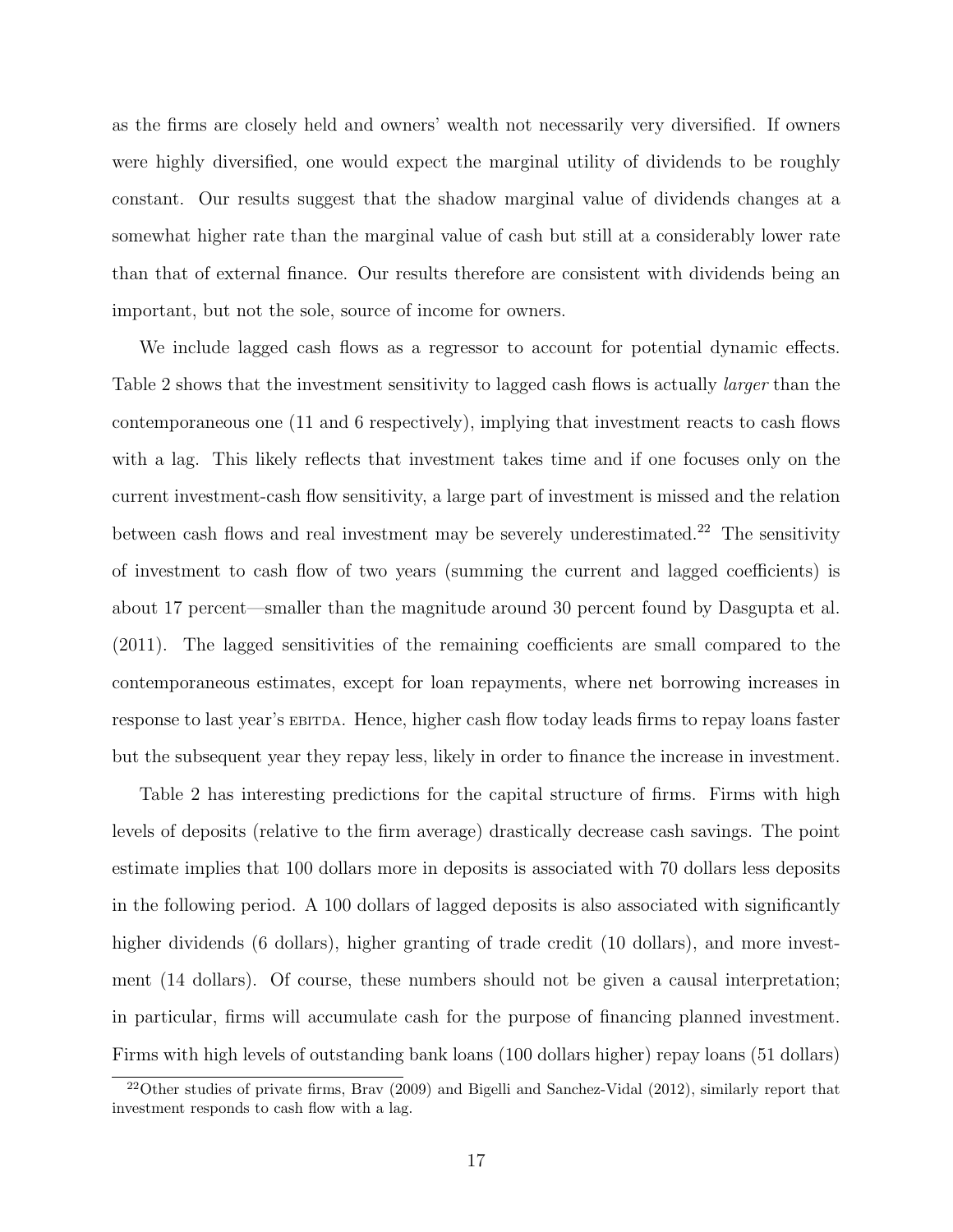and lower dividends (5 dollars), deposits (4 dollars), trade credit (4 dollars), and investments (3 dollars). Outstanding trade credit is paid off as soon as possible as indicated by the coefficient to the lagged level of 73 and high trade credit leads to lower dividends, deposits, loan repayments, and investments in the 5-10 dollars range per 100 dollars outstanding. Accounts receivable is almost as strongly mean reverting as accounts payable and a high level of accounts receivable predicts higher investments, deposits, loans (marginally), and investments, but a lower extension of further trade credit.<sup>23</sup> A relatively large capital stock affects the allocation of cash the following period with 100 dollars more of physical capital predicting 26 dollars less of investment and around 5 dollars more of dividends, deposits, and extension trade credit, while associated with 5 dollars lower repayment of trade credit and 13 dollars less repayment of loans. The latter negative numbers may reflect that physical investment is associated with a larger scale of operations. From the above discussion it is clear that the coefficients of the lagged stocks are large—albeit numerically less than unity, consistent with mean reversion—implying a large potential for left-out variable bias in the coefficients of interest if the lagged levels are not included.

#### 4.2 Firms with high vs. low marginal costs of cash

We split the sample into firms with high versus low marginal value of cash using two measures that a priori would seem to proxy that value well: The level of deposit holdings and firms' dividend payments (both scaled by average firm size). The High-MVC group is the lower 30% percentile of the distribution for the cash split and all firm-years with 0 dividends (more than 30% of the observations) for the dividend split.

We first compute various descriptive statistics for these subgroups of firms, displayed in Table 3. Considering the splits by cash holdings and dividends, the difference between the high- and low-MVC groups are quite similar in the two splits. Firms with high cash

<sup>&</sup>lt;sup>23</sup>One might conjecture that a high level of accounts payable partly is associated with a temporarily high level of goods turnover, in which case accounts receivable might also be temporarily high.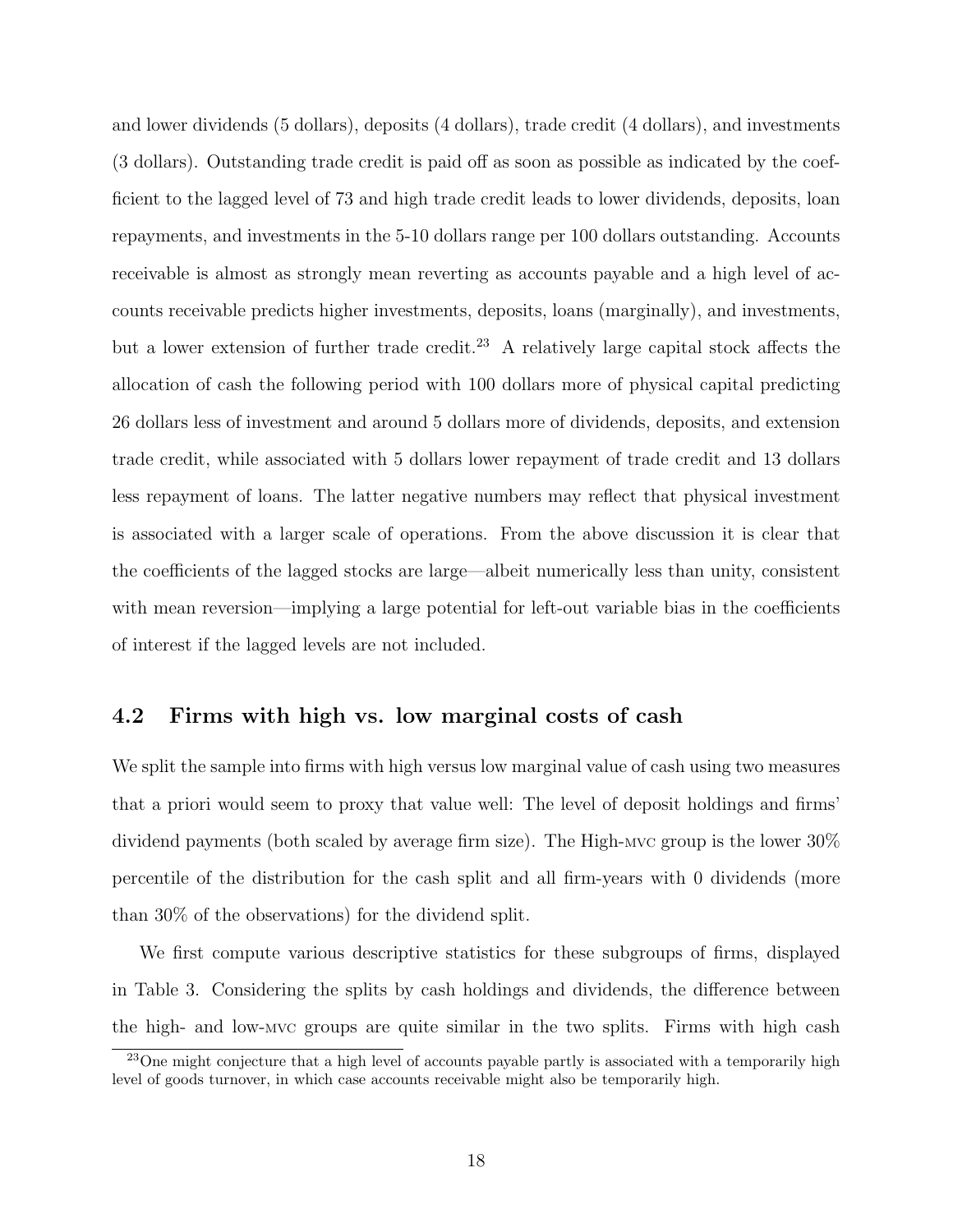holdings pay higher dividends and firms that pay higher dividends hold more cash.<sup>24</sup> High-MVC firms also operate with higher levels of external finance, both in terms of bank loans and trade credit and high-MVC firms have more physical capital. They tend to grow less rapidly, although investment levels are about the same as for low-MVC firms (higher in the split by cash holdings, lower in the split by dividends). Clearly high-MVC firms have been able to borrow and they may therefore face a high marginal cost of borrowing as sketched in Figure 1. However, it does not necessarily follow that, for a given level of debt these firms face higher borrowing costs and we therefore avoid referring to those firms as being "more" financially constrained. What we do know, is that their marginal cost of borrowing is higher given their higher use of trade credit.

In Figure 1, we illustrate the optimal allocation of cash deposits, loans, dividends, and physical investment under typical assumptions about the curvature of marginal cost and benefit functions (appendix B illustrats how such curves could be derived from Euler equations). The curves outline a marginal benefit of deposits, a marginal cost of loans, and a marginal product of capital (MPK, for investment). The figures illustrates in the top panel how some firms may have a high marginal value of cash due to superior investment opportunities. A firm with an MPK curve above that of other firms will have higher investment, higher borrowing, and less deposits (as well as paying less dividends, which we leave out of the figure to ease congestion). The lower panel illustrates how a firm may have a high marginal value of cash due to tighter credit constraints which we illustrate with the cost of borrowing curve being above that of other firms. A small non-diversified firm could also have a high marginal value of cash due to high marginal utility of dividends although we do not illustrate this in the figure.

Next, we run the cash flow sensitivity regressions for high- and low-MVC firms separately and we display the estimated coefficients to current and lagged cash flows in Table 4. (Lagged levels are included in the regressions but the estimated coefficients are not displayed.) We

 $^{24}$ Bigelli and Sanchez-Vidal (2012) also find that cash rich firms pay higher dividends.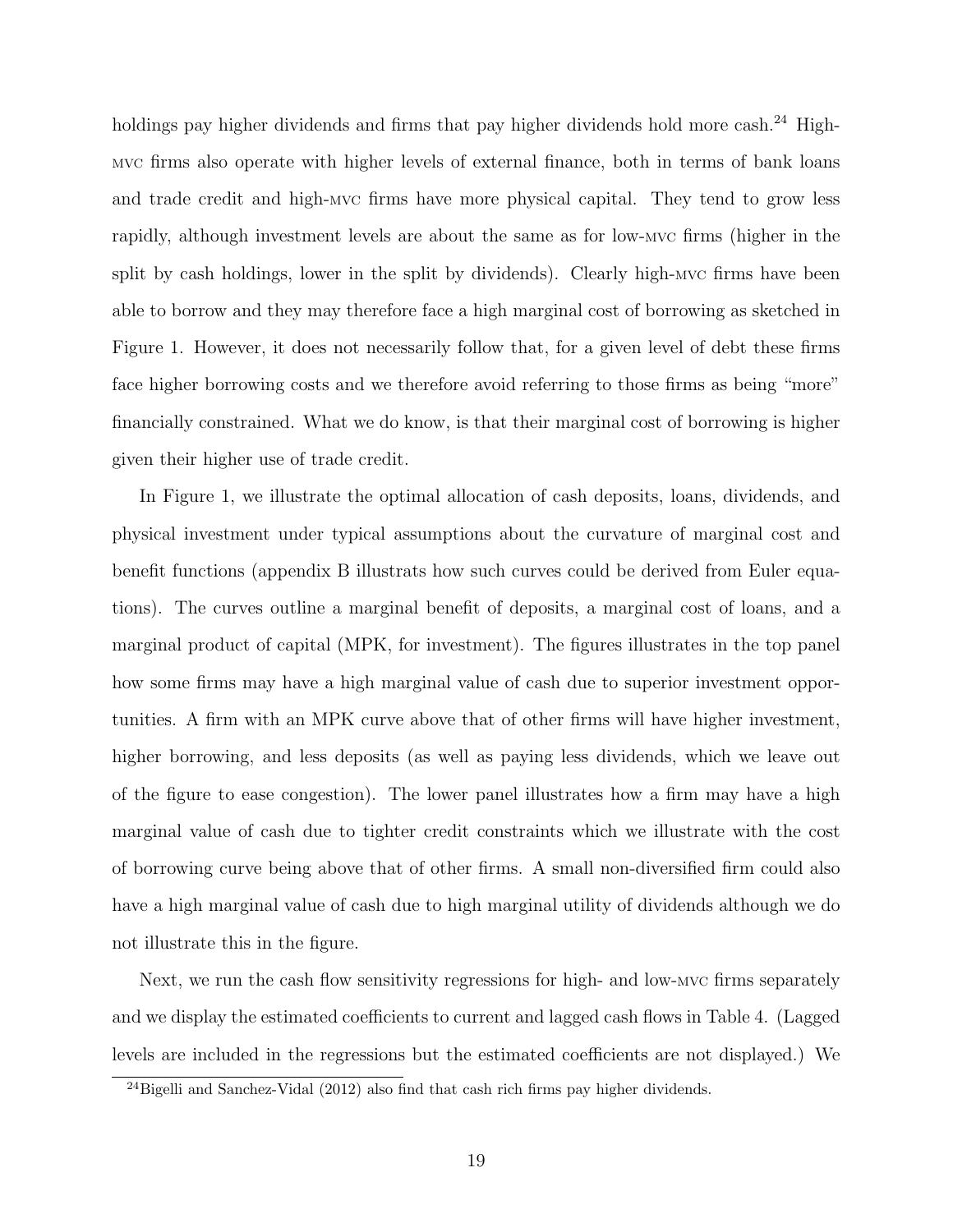indicate coefficients that are significant at the 5 percent level by showing them in bold font, while we use stars to indicate whether coefficients are significantly different between highand low-MVC firms. The results reveal strong differences in financing choices between highand low-MVC firms. Splitting by average cash holdings, the estimated cash flow sensitivities in Table 4 show that high-MVC firms pay out (about) 12 dollars in dividends (for average current cash flows 100 dollars above average) while low-MVC firms pay out 28 dollars in dividends consistent with the argument that cash has lower value within the firm. Investments are more cash-flow sensitive for high-MVC firms with significance at the 5 percent level. High-MVC firms draw almost 6 times as much on external (loans and trade-credit) than internal finance, whereas low-MVC firms draw 35-times more on internal finance.<sup>25</sup> Considering the ratio of bank finance to deposits saved, the ratio is 5 in the case of high-MVC firms, and  $0.12$ in the case of low-MVC firms; i.e., low-MVC firms use internal funds about 8 times more than they use external funds.

Splitting by dividend-payments, the picture is very similar although high-MVC firms tend to draw more on deposits and less on bank finance compared to the cash holdings-split and investment now is more cash-flow sensitive for the low-MVC firms.<sup>26</sup>

Generally, we find that low-MVC firms operate with a financing mix that relies heavily on internal funds on the margin. High-MVC firms, in contrast, operate with a marginal financing mix that relies more on external funding (esp. bank loans but also trade credit). This reveals differences in the marginal cost curves of each financing source for the firms. Accumulated cash is more valuable for a high-MVC firm on the margin, therefore, it uses only little cash to make up for a cash flow shortfall—if the firm's buffer-stock of cash is low, it is associated with large costs to draw it down considerably: It may affect future investment adversely or the risk of financial distress may increase. The marginal cost curve for bank loans is relatively

<sup>&</sup>lt;sup>25</sup>For high-MVC firms:  $(18.19 + 5.48)/4.03 = 5.87$ . For low-MVC firms:  $44.24/(5.63 - 4.39) = 35.68$ .

<sup>&</sup>lt;sup>26</sup>Notice that the estimated cash flow sensitivity of dividend payments is not zero for the high-MVC group (with 0 dividends for the given year) in the dividend-split because we are estimating the covariation between firm demeaned EBITDA and dividends. A firm that pays zero dividends in one year will pay below its average level in that year and if this occurs in years where EBITDA is also below average, the cash flow sensitivity of dividends will be positive.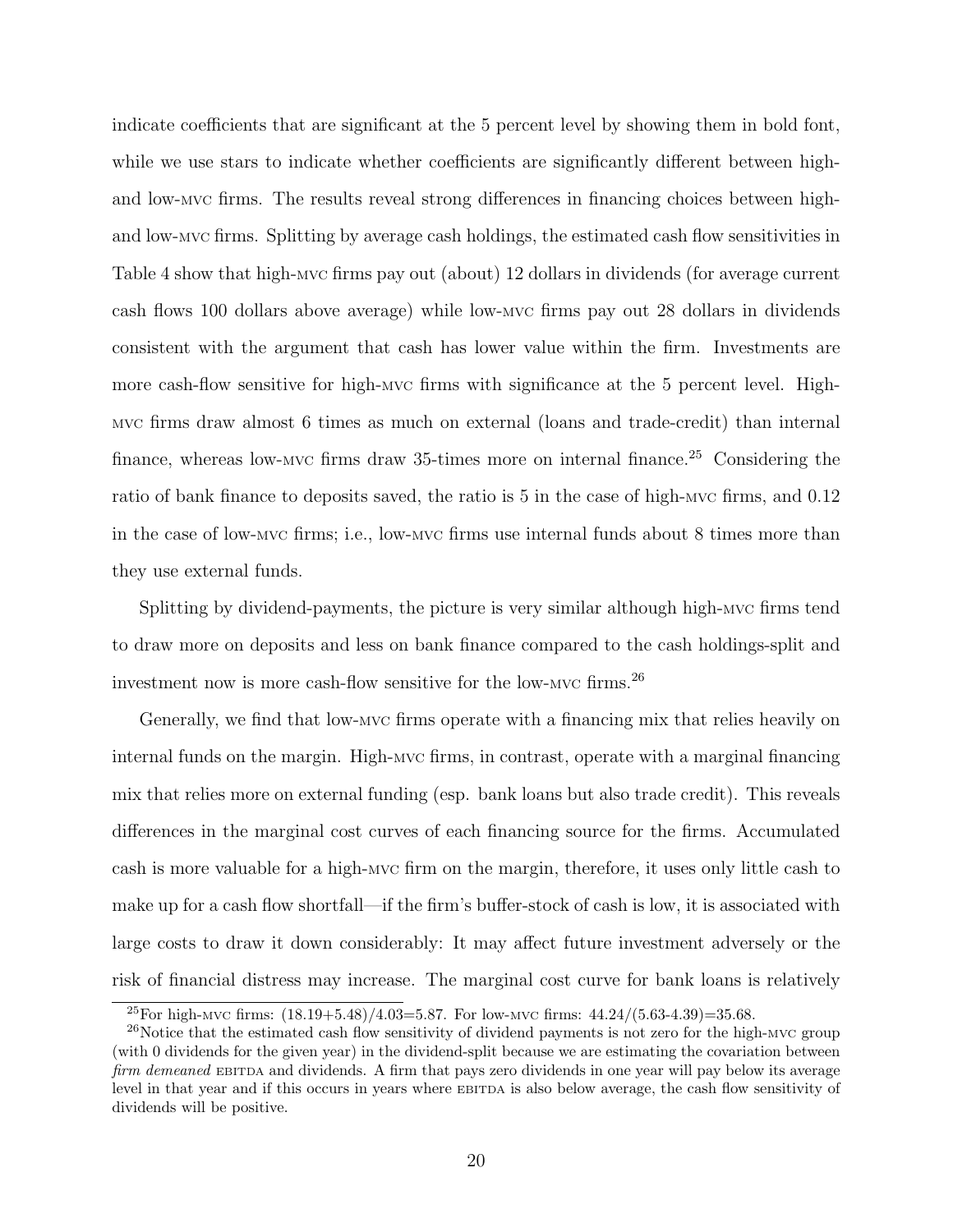flatter for high-MVC firms, therefore it makes up for a cash flow shortfall by borrowing more. For low-MVC firms, the intuition is the reverse: They may draw down their cash reserves aggressively without affecting the value of the firm much; i.e., the marginal value of cash does not change much even with relatively large movements in cash holdings. The firm is situated on the flat segment of the marginal value of cash-curve.

This is illustrated in Figure 2. The figure shows the optimal allocation of cash flows for deposits, loans, dividends, and physical investment for a cash-rich, low-MVC firm, and a cash-poor, high-MVC firm, with identical utility, cost, and production functions. In terms of the first order conditions outlined in the appendix, the curves have the same interpretation as in Figure 1 with U' normalized by  $\beta U_{t+1}'$  added for dividends. At the outset, time t, these marginal values are equalized. In this figure, we choose high- and low- MVC firms with identical curves but different positions on the curve—this choice reflects our argument that cash flow sensitivities depend on the level of the MVC more than on the underlying reason for why the MVC is high or low.

A negative cash flow shock at date  $t + 1$  causes re-optimization to a higher MVC level. The figure illustrates the interpretation of the cash flow sensitivities; in particular, it shows how the steepness of the MVC-curve affects the magnitude of the adjustments in deposits, loans, and investment to the new equilibrium. The cash-rich firm operates where the shadow value of cash changes slowly and therefore a large fraction of the firm's cash flow fluctuations will be absorbed by an adjustment in deposits. The curves are drawn such that the same holds for investments, while loans react less.<sup>27</sup> The cash-poor firm, in contrast, operates on a relatively steep segment of the MVC-curve and absorbs relatively less of its cash flow fluctuations through deposits, such that loans react relatively more.

Our results differ from Dasgupta et al. (2011) and Almeida et al. (2004) in that the firms they consider constrained have relatively high cash-flow sensitivity of deposits while our low-

 $27$ Figure 2 may have a slope that is too steep for low amounts of loans but the same result would hold if a fraction of firms adjusted loans significantly while another fraction of firms didn't adjust loans at all because they were at the zero lower limit.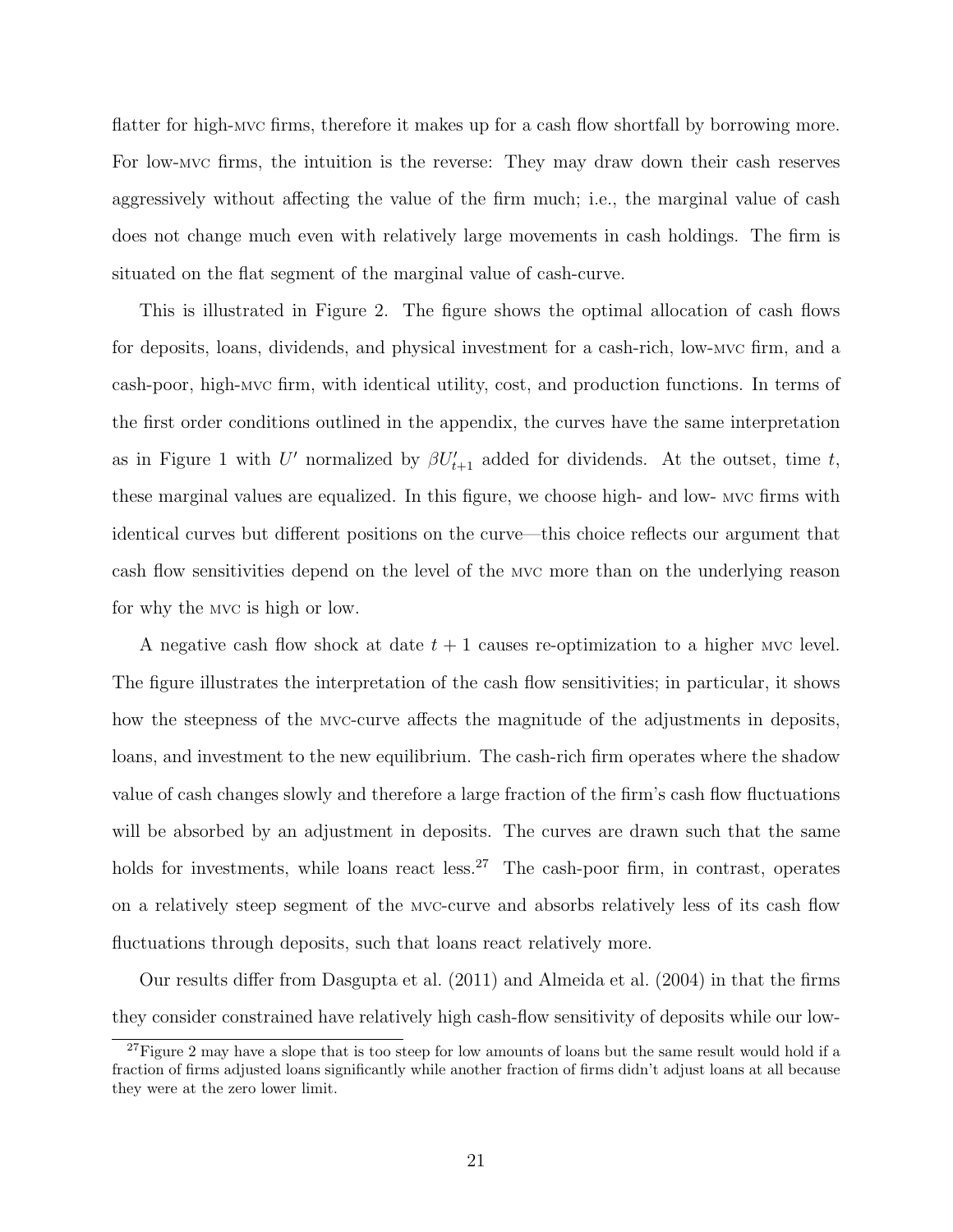MVC firms have relatively high sensitivity of deposits. Further, in these papers, constrained firms have relatively high investment sensitivities while investment sensitivities do not vary much across our sample splits. While our sample splits are not exactly identical to those of, say, Dasgupta et al. (2011), it is clear that small firms behave differently than listed firms. Our finding that the cash flow sensitivity of cash is considerably larger for firms with large cash holdings and, therefore, a lower marginal value of cash, is extremely robust. It appears in all the regression specifications we use. A similar difference holds for the payment of dividends.

#### 4.3 Transmission of bank shocks

So far, the estimated cash flow sensitivities tell us little about potential credit constraints that firms face. Credit constraints affect cash-flow sensitivities but the sensitivities are also correlated with firms' investment opportunities, the stochastic process governing firms' cash flows, etc., and expectations of these. We may, however, deduce the effect of credit constraints by examining how the cash flow sensitivities change with exogenous shocks to the supply of external finance. Because we have information about the main bank from which each firm borrows, we can examine how shocks to a firm's main bank affect the financing trade-offs made by the firm.<sup>28</sup> In particular, we look at the reaction of the firm's cash flow sensitivities in years where its main bank makes relatively large loan loss provisions. Specifically, our measure of the shock to bank  $j$  in year t is the difference between provisions made in year  $j$  and the bank's average provisions over the sample. Loan loss provisions lower the equity in the bank and make it harder for banks to expand their balance sheet though lending and they are therefore likely to respond to high provisions by reducing lending and/or increasing the costs of borrowing.<sup>29</sup>

In Table 5, we provide summary statistics for the size distribution of the banks in our

<sup>&</sup>lt;sup>28</sup>We can observe all the banks a firm borrows from, but the vast majority of the firms in the sample borrow from just one bank and do not change bank relationship over the sample.

 $^{29}$ The costs of borrowing should be understood to include all terms of the loan, not just the interest rate. For example, costs will increase if the bank tightens covenants or collateral requirements.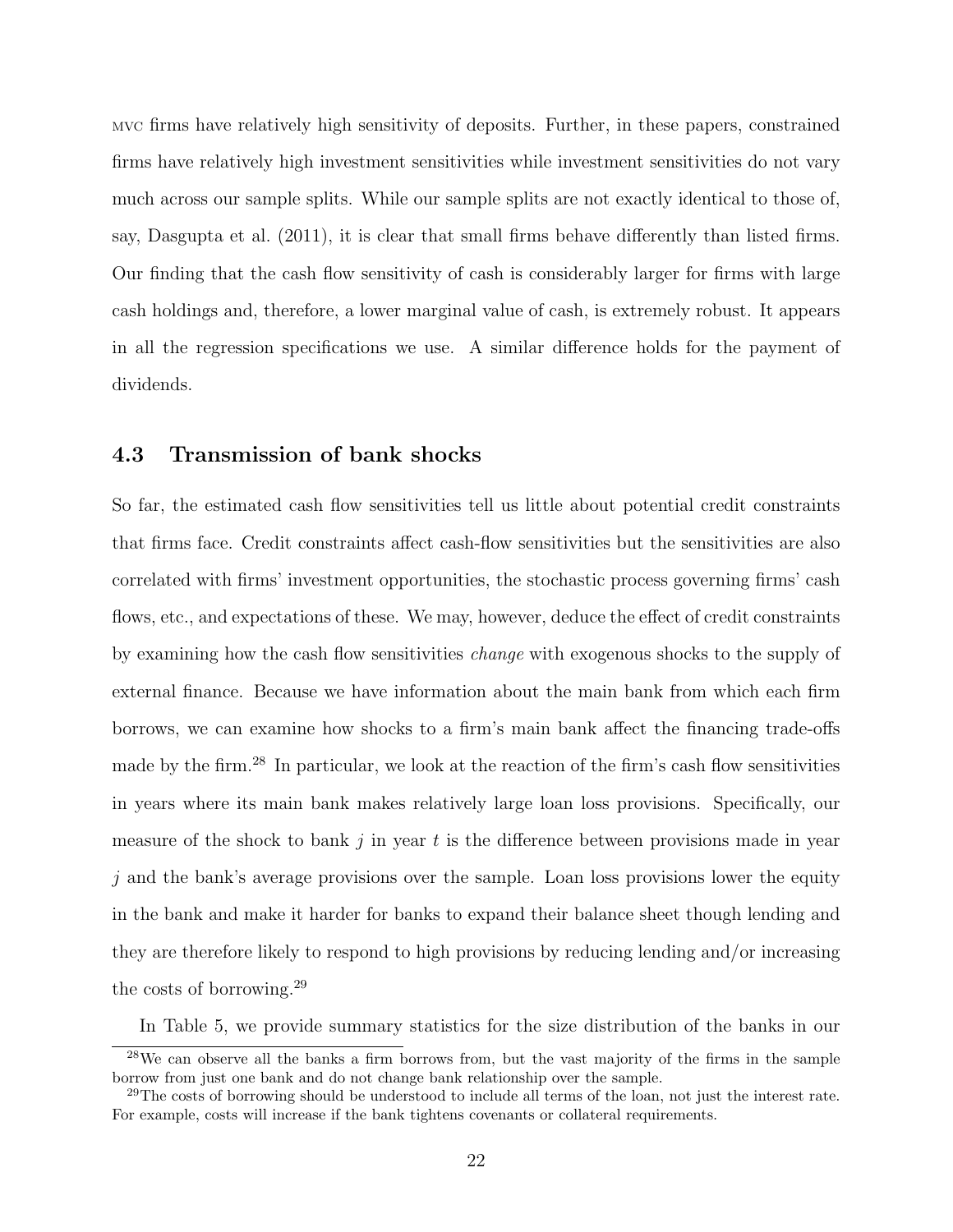sample. Norway has a quite heterogenous bank population with 5-10 nationwide banks, several of which have been acquired by or merged with foreign banks. The largest of these banks has a market share of about 30 percent at the end of our sample. In addition, there is a group of very small, locally-oriented, savings banks and, in between, a large number of regionally-oriented banks. As can be seen from the table, the bulk of our observations consists of firms that bank with large or medium sized banks; naturally, the banks that cover the largest geographical areas are over-represented in this sense. Firms that bank with small banks make up less than 7 percent of the observations. Importantly, the total amount of loans to the firms in our sample constitute only a very small fraction (below 5 percent) of their main bank's loan portfolio. This alleviates concerns one may have about reverse causality in the bank shock regressions. Loans to households, including mortgage loans, constitute a large fraction of the loan portfolio for all banks, whereas it is mainly the largest banks that lend abroad. The table also shows the value of the bank shocks used in the regressions. On average, it is the largest banks that make above-average provisions during our sample period, that is, most of the negative shocks to loan supply are found in this group, whereas the smaller banks have generally made below-average provisions. Considering the size of the bank shock, not surprisingly, when a small bank experiences a negative shock, the shock tends to be larger relative to the bank's loan portfolio.

In the regressions, we include terms where EBITDA is interacted with the measure of bank shocks, allowing for the shock to provisions to work over two years; that is, we include measures of bank provisions in year t and year  $t-1$  which we interact in all combinations with EBITDA<sub>t</sub> and EBITDA<sub>t-1</sub>. We include these lags because investment, as shown, reacts to cash flows with a lag.

In Table 6, we show four sets of results: We split the sample according to firms' cash holdings respectively dividend payout and present OLS-estimates in the top panel and IVestimates in the bottom panel. In order to limit the number of regressors in the table, we average some regressors, such that  $\text{EBITDA}_{t/t-1} \equiv (\text{EBITDA}_{t} + \text{EBITDA}_{t-1})/2$ , and (for provisions)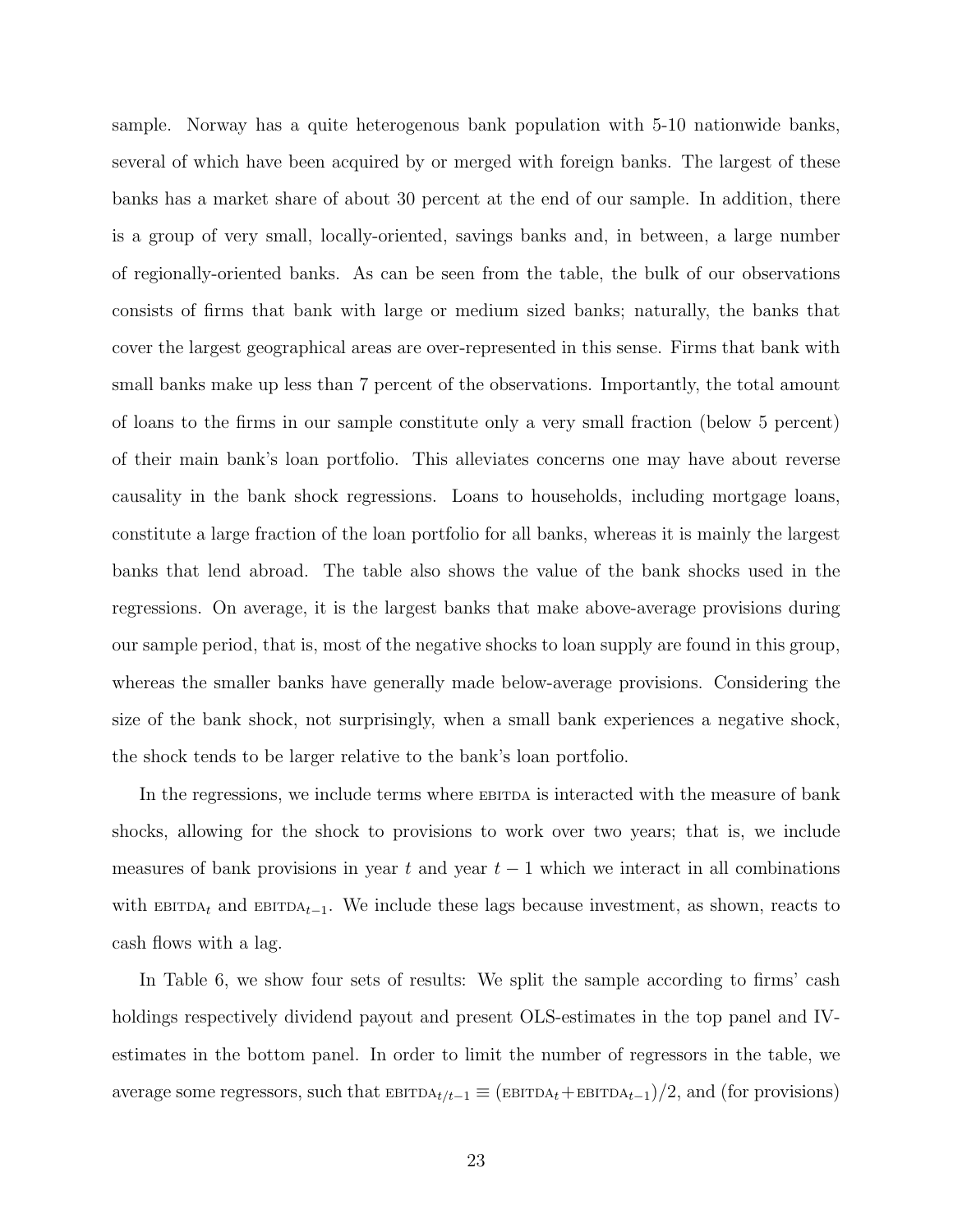PROV<sub>t/t−1</sub>  $\equiv$  (PROV<sub>t</sub> + PROV<sub>t−1</sub>)/2.<sup>30</sup> The averaging is done for variables that exert an effect over two periods based on preliminary regressions. The previously discussed results revealed that, especially, investment adjusts to cash flows over two periods but also the cash flow sensitivity of loan repayments tends to adjust to loan loss provisions over two periods, and this is the reason for focusing on the interaction variable  $EBITDA_t \times PROV_{t/t-1}$ . (For completeness, we display regressions without averaging in Appendix A). Our regressions include time fixed effects so the results are not driven by any particular time period or nationwide credit contraction.

We first consider the effect of provisions on the *level* of borrowing. High provisions lead to less net borrowing (higher net repayment) in the following period: The coefficient to lagged provisions is  $0.71$  (OLS) and  $1.26$  (IV) for the high-MVC group—both are significant at the 5 percent level while loan-loss provisions have no effect on the low-MVC group. The interpretation of a coefficient of 0.71 is that if a bank increases loan loss provisions (relative to total loans) by 1 percentage point, firms decrease the level of loans by an amount corresponding to 0.71 percent of their total assets. To get a sense of the economic size of this coefficient, we need to look at the size of a typical bank shock. Figure 3 plots the distribution of the (absolute value of) bank shocks observed during our sample period (these shocks are not cleaned of time fixed effects and therefore they differ from the shocks reported in Table 5). Most shocks are of a size below 1 percent of the bank's loan portfolio; hence, the economic effect of a typical shock on firms' repayment of loans is small. When banks receive a larger shock of, say, 5 percent it is associated with a almost 4 percent reduction in the loans-to-asset ratio of the borrowing firms. Considering that the typical high-MVC firm operates with a loans-to-asset ratio of around 43 percent (Table 3), this is of significant, but modest, economic size.

Surprisingly, we find a positive relation between contemporaneous net repayment and provisions—this holds also for the IV-estimations wherefore it is not due to reverse causality.

 $30$ The variables have firm-, bank-, and time-averages subtracted as explained in the previous section.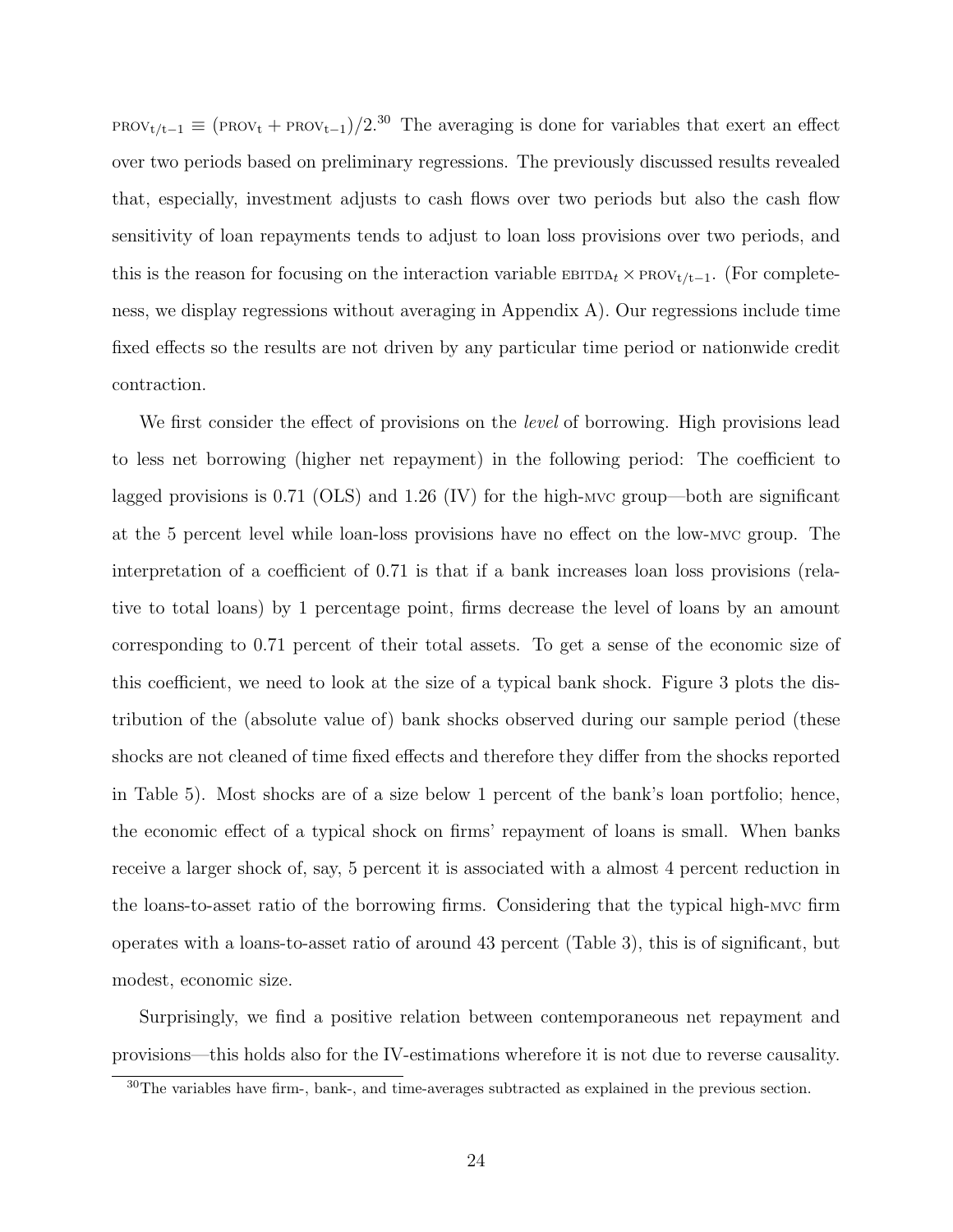Possibly this occurs because firms draw on lines of credit but we cannot verify this; however, such cash hoarding has been documented during the 2008 financial crisis by Ivashina and Scharfstein (2010). Firms limit dividend pay-out in the same period as higher loan-loss provisions are observed at their respective main banks.

Turning to cash-flow sensitivities, Table 6 reveals that bank shocks affect the cash flow sensitivity of loan repayments and investment for high-MVC firms whereas there is no effect for low-MVC firms. The latter tend to have fewer loans and are therefore less likely to face significantly increased cost of lending and they can draw on cash and dividends although that seems not to happen to a large extent. The results are consistent with banks tightening standards relatively more for borrowers with a larger amount of outstanding loans.

The cash flow sensitivity of loan repayments interacted with loan-loss provisions averaged over two years (EBITDA<sub>t</sub> × PROV<sub>t/t−1</sub>) is –8.77 for the high-MVC group but –1.62 (and insignificantly different from 0) for the low-MVC firms. The economic interpretation of the coefficient of –8.77, is that if a bank makes loan loss provisions in the order of 1 percentage point of loans (deviation from the bank average and averaged of the current and previous period) then the net repayment of loans will decline by 8.77 dollars out of a 100 dollars cash flow increase or—maybe more relevant—the firm will draw 8.77 percent less on loans in the case of a cash flow shortfall. That is, a 1 percentage point increase in provisions causes an approximately 10 percent reduction in firms' use of bank finance on the margin. This is obviously an economic effect of considerable size. The changes in cash flow sensitivities are significant at the five percent level and they are significantly different from the corresponding estimates in the low-MVC group at the one and five percent level in the IV regressions (although the difference is not quite significant at conventional levels in the OLS regressions).

Interpreting the results in the light of Figure 1, higher loan-loss provisions steepens the marginal cost curve of loans for firms with large amounts of loans outstanding and, as a result, the MVC shifts up significantly for high-MVC firms leading to a higher investment sensitivity of cash flows. It is natural to expect that firms that face an increase in the cost of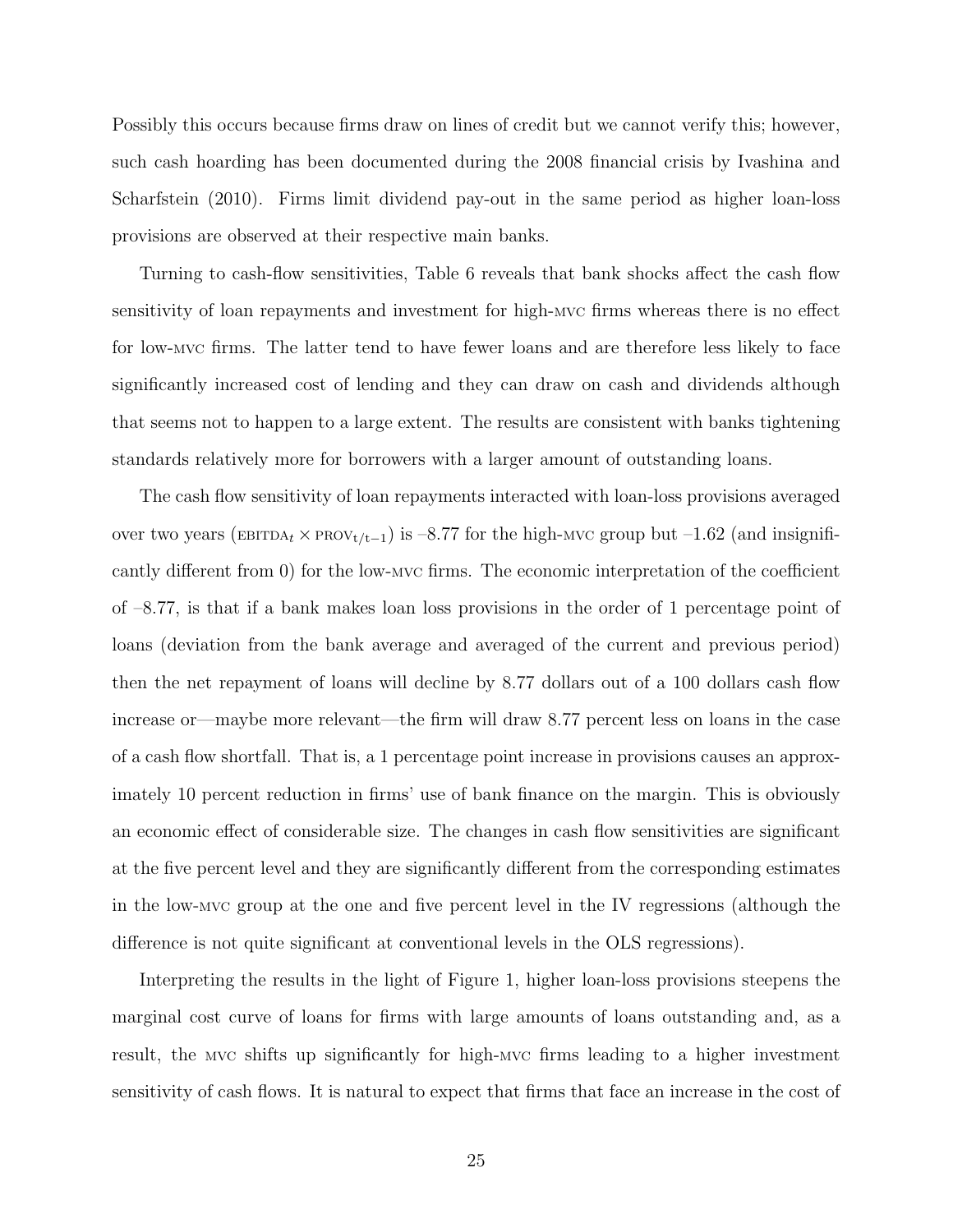bank finance switch to other sources of finance, for example, internal funds. This, however, is not what we observe in our sample—there is no effect of bank shocks on the cash flow sensitivity of cash because high-MVC firms already economize on cash. Rather, it is the firms' investments that give. The correlation of investment with firms' (idiosyncratic) cash flow goes up and in this sense investment becomes more procyclical. The point estimate is around 10 for OLS with the interpretation that a 1 percentage point increase in provisions causes a 10 percent reduction in investment-to-assets in the case of a cash flow shortfall. The IV estimate is even larger at 27 and is significant but less precisely estimated.

In the IV-specification of Table 6, the marginal cost of trade credit and, to a lesser extent, the marginal utility of dividends increase in response to bank shocks (the estimated cash flow sensitivities fall) making firms more reluctant to draw on, especially, trade credit in bad times. One interpretation could be that in the face of uncertainty over future access to bank finance, firms prefer not to borrow from expensive non-bank sources fearing potential difficulties with repayment; alternatively trade credit may become more cyclical because the firms scale of operation have to follow cash flows more closely. These cash flow sensitivities are not significant in the OLS-estimation so we hesitate to stress them.

The second part of Table 6 presents OLS- and IV-regressions with the sample split according to whether firms pay dividends in a given year. The results are in line with the cash holdings-split, albeit the differences between the high and low-MVC groups are less significant. The results, however, indicate that bank shocks affect both the cash flow sensitivities and the level of net loan repayments and investment: Bank finance becomes more expensive so firms use it less, and as a result, investment falls. Overall, the results are very robust to the type of different sample split used.<sup>31</sup>

Lastly, we check if our results are robust to dynamic panel effects. The lagged levels

<sup>&</sup>lt;sup>31</sup>We present the "full" regression specification, without averaging, in Appendix A, Table A-1. Those results clearly show that the effect of loan provisions on the cash flow sensitivity of loan repayments is spread out over two periods, as the coefficient on both  $EBITDA_t \times PROV_t$  and  $EBITDA_t \times PROV_{t-1}$  are negative. The two coefficients are jointly significant. For that reason, we prefer to average the effects and use the regressor EBITDA<sub>t</sub> × PROV<sub>t/t−1</sub> in the main tables.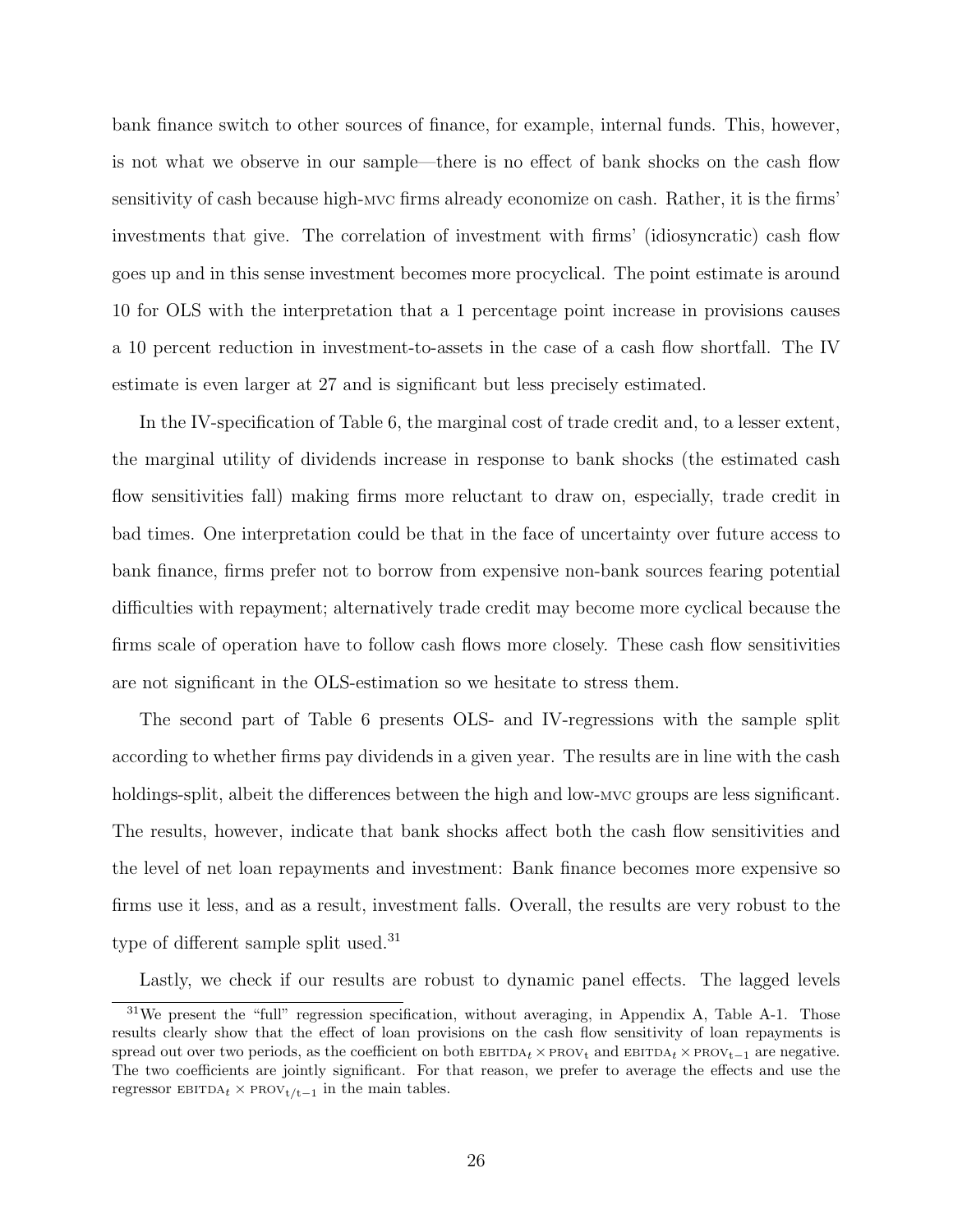of the main variables are included in our regressions and they are correlated with the error terms through the estimated firm fixed effects when the time dimension is small.

We re-estimate the specifications in Table 6 using the Arellano-Bond Generalized Method of Moments (GMM) dynamic panel estimator.<sup>32</sup> The results (for our variables of interest) are presented in Table 7. They are quantitatively and qualitatively similar to those in Table 6 hence, our results do not appear to be significantly biased by the presence of dynamic panel effects.

## 5 Conclusion

We study the cash-flow sensitivities of dividends, borrowing, cash-holdings, and investment for non-listed, closely-held, Norwegian firms. Our firms are heavily bank dependent and by using data that link individual firms to their main bank, we examine how these sensitivities are affected by exogenous external bank shocks.

Our results show how small firms' substitute between internal and external financing and how this substitution is related to firms' real investment and their dividend payouts to owners. Firms' marginal value of cash (MVC) is a key determinant of their marginal financing choices and we show that cash-flow sensitivities reveal how quickly the marginal cost of the different sources of finance change as the firm draws on them. By comparing estimated cash flow sensitivities for firms with a high MVC to those of firms with a low MVC, we find substantial differences: High-MVC firms rely five-fold more on external (mostly bank) finance than internal finance to absorb fluctuations in cash flows, whereas low-MVC firms rely eightfold more on internal finance (cash) than bank finance. This dichotomy in the population of small firms has not been documented earlier.

Recognizing that firms' level of cash balances is determined endogenously, we study how firms' financing choices are affected by exogenous shocks to the availability of external bank finance. Low-MVC firms are not affected by shocks to their main bank but high-MVC firms

<sup>32</sup>The procedure is available for Stata as xtabond2, written by Roodman (2006).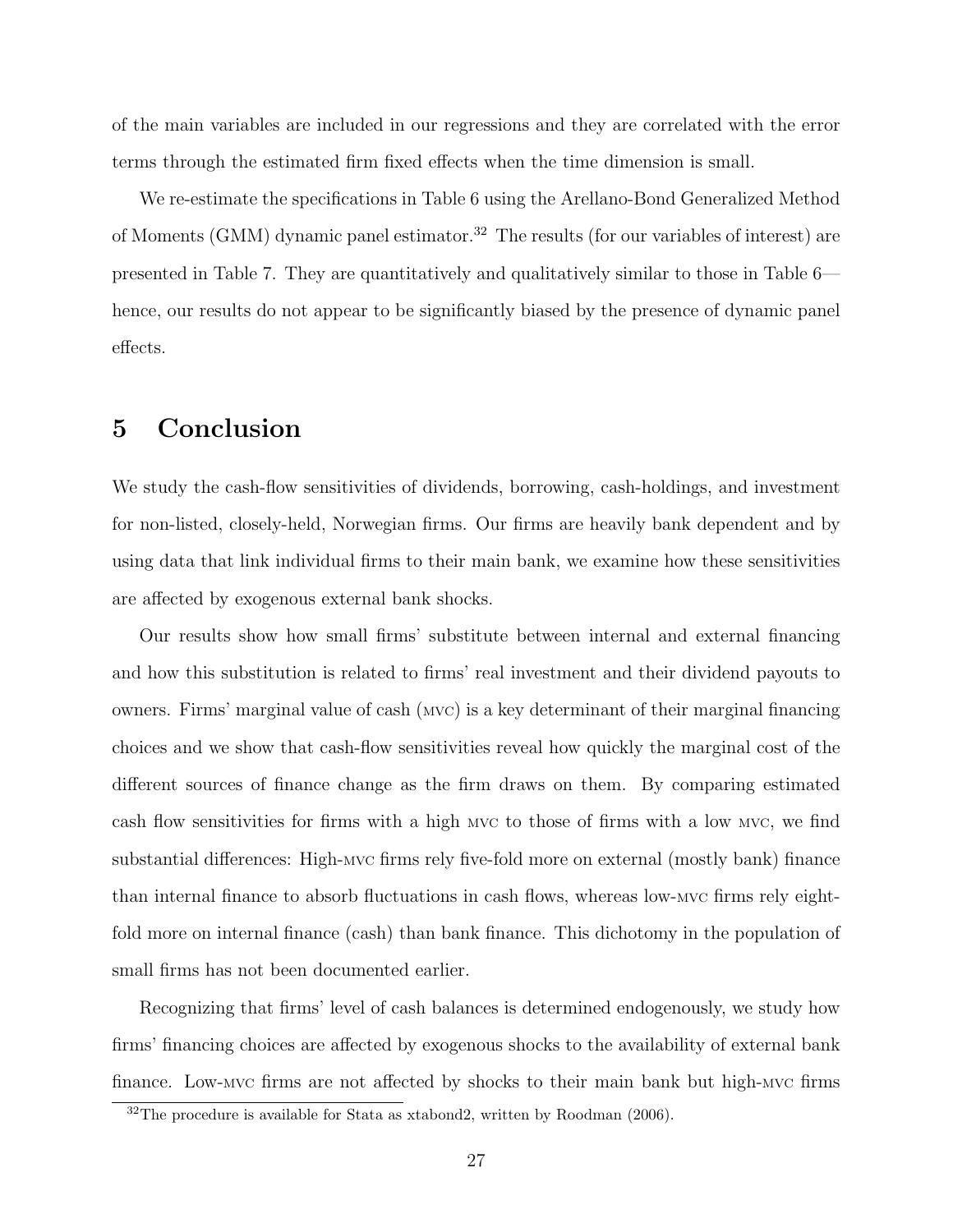switch away from bank finance, reflecting that bank finance becomes more expensive. High-MVC firms, however, do not substitute internal funding for bank loans in the face of bank loan shocks; rather, investment becomes more procyclical and dependent on firms' cash flows. In difference to large listed firms (Dasgupta et al. (2011)), small firms do not respond to financial constraints by substituting internal for external finance and this amplifies the cyclicality of the real behavior of small firms.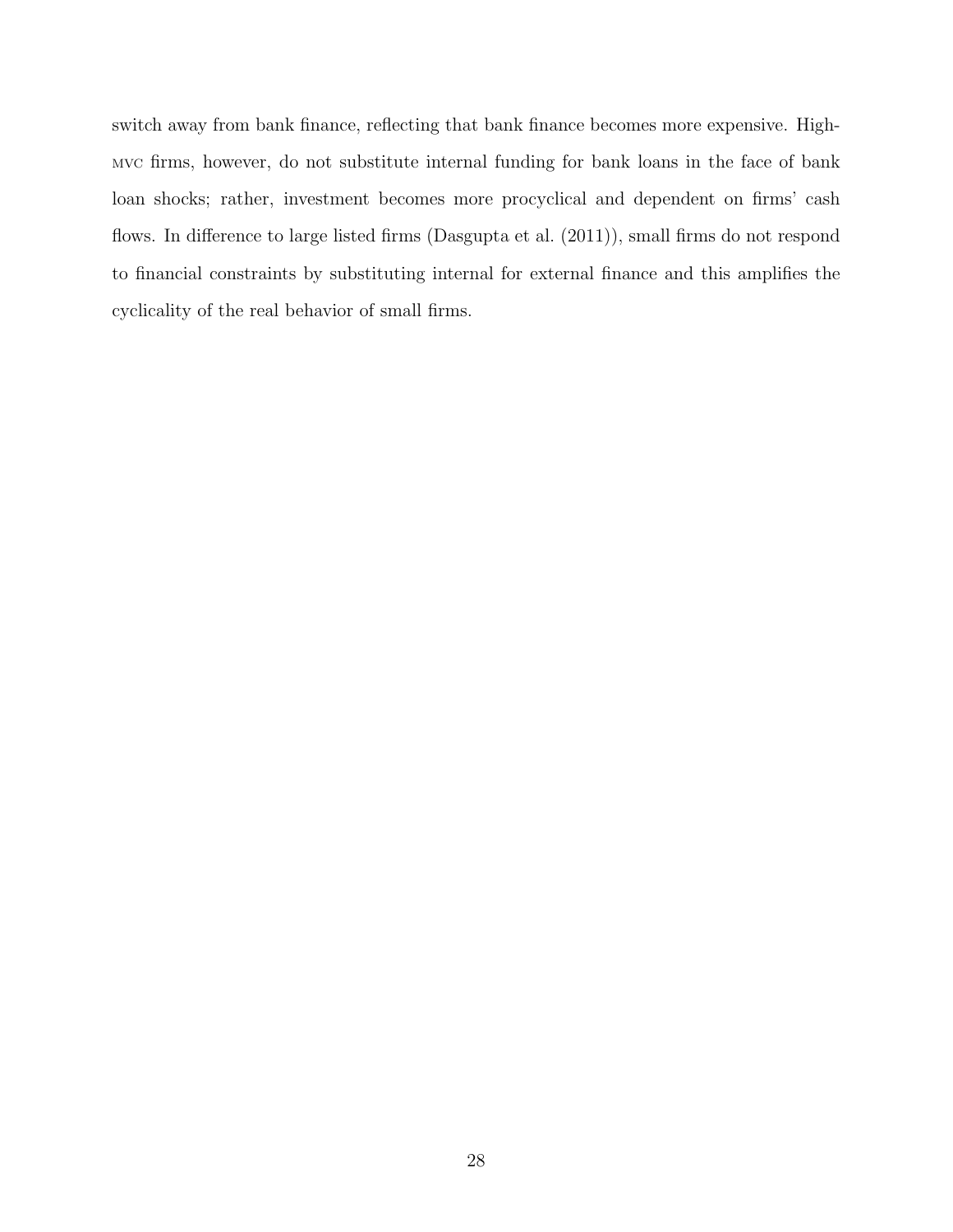## References

- Almeida, Heitor, and Murillo Campello, 2010, Financing frictions and the substitution between internal and external funds, Journal of Financial and Quantitative Analysis 45, 589–622.
- Almeida, Heitor, Murillo Campello, and Michael Weisbach, 2004, The cash flow sensitivity of cash, Journal of Finance 59, 1777–1804.
- Ashcraft, Adam, 2005, Are banks really special? New evidence from the FDIC-induced failure of healthy banks, American Economic Review 95, 1712–1730.
- Baker, Malcolm, and Jeffrey Wurgler, 2002, Market timing and capital structure, Journal of Finance 55, 1–32.
- Bates, Thomas W., Kathleen M. Kahle, and Rene M. Stulz, 2009, Why do U.S. firms hold so much more cash than they used to?, Journal of Finance 65, 1985–2021.
- Berger, Allen N., and Gregory F. Udell, 1998, The economics of small business finance: The roles of private equity and debt markets in the financial growth cycle, *Journal of* Banking and Finance 22, 613–673.
- Bernanke, Ben S., and Cara S. Lown, 1991, The credit crunch, Brookings Papers on Economic Activity 2, 205–248.
- Bernanke, Bern S., and Alan S. Blinder, 1988, Credit, money, and aggregate demand, American Economic Review, Papers and Proceedings 78, 435–439.
- Bigelli, Marco, and Javier Sanchez-Vidal, 2012, Cash holdings in private firms, Journal of Banking and Finance 36, 26–35.
- Brav, Omer, 2009, Access to capital, capital structure, and the funding of the firm, Journal of Finance 64, 263–308.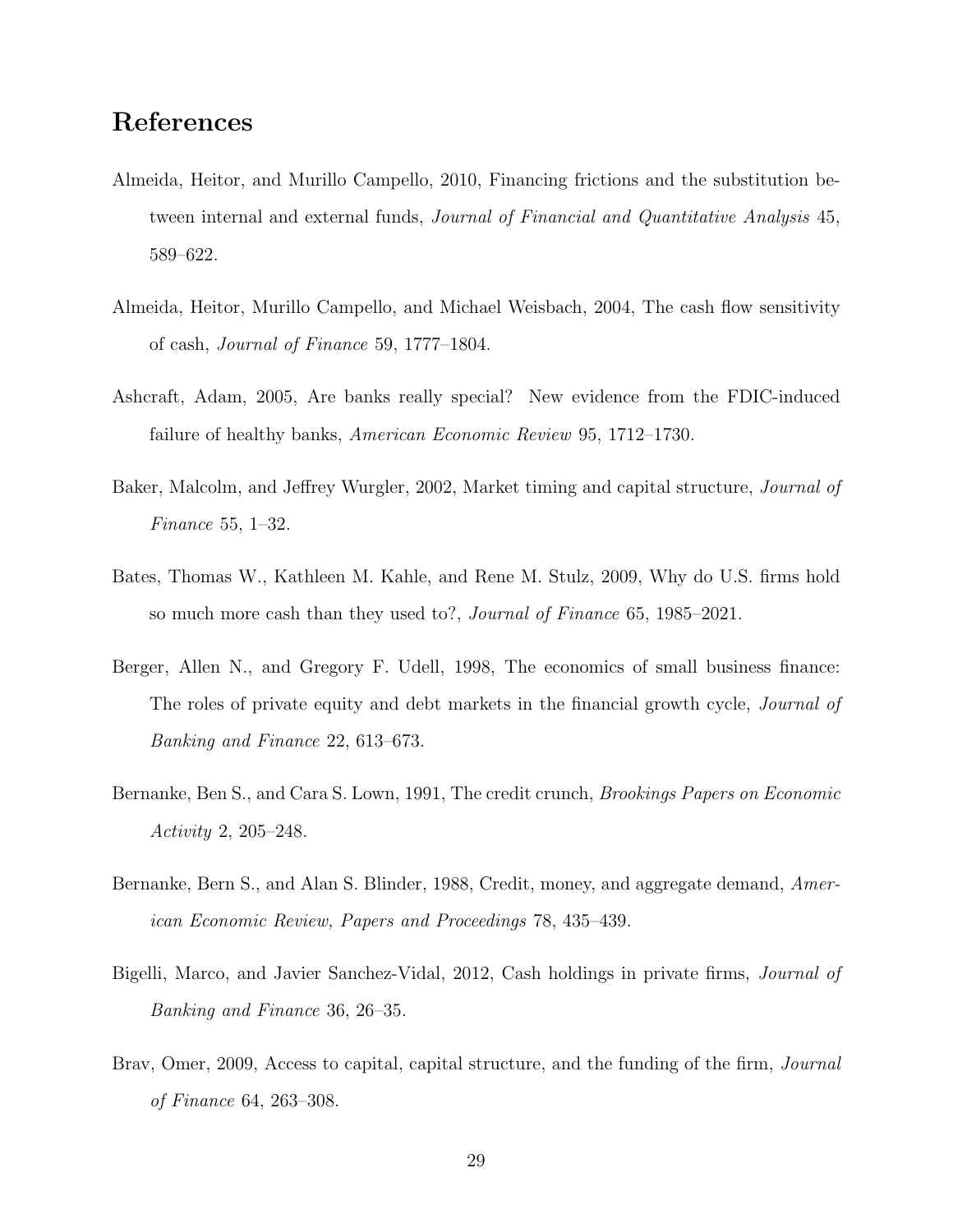- Campello, Murillo, Erasmo Giambona, John R. Graham, and Campbell R. Harvey, 2011, Liquidity management and corporate investment during a financial crisis, Review of Financial Studies 24, 1944–1979.
- Carbo-Valverde, Santiago, Francisco Rodriguez-Fernandez, and Gregory F. Udell, 2014, Trade credit, the financial crisis, and sme access to finance, *forthcoming, Journal of* Money, Credit and Banking .
- Cochrane, John H., 2005, Asset Pricing (Princeton University Press, Princeton, New Jersey).
- Dasgupta, Sudipto, Thomas H. Noe, and Zhen Wang, 2011, Where did all the dollars go? The effect of cash flows on capital and asset structure, *Journal of Financial and Quantitative* Analysis 46, 1259–1294.
- Degryse, Hans, Kent Matthews, and Tianshu Zhao, 2017, Relational banking and regional SME financing: the case of Wales, International Journal of Banking, Accounting, and Finance 8, 93–118.
- Fama, Eugene F., and Kenneth R. French, 2002, Testing trade-off and pecking order predictions about dividends and debt, Review of Financial Studies 15, 1–33.
- Faulkender, Michael, 2002, Cash holdings among small businesses, Unpublished Manuscript

.

- Faulkender, Michael, and Rong Wang, 2006, Corporate financial policy and the value of cash, Journal of Finance 61, 1957–1990.
- Fazzari, Steven M., R. Glenn Hubbard, and Bruce C. Petersen, 1988, Financial constraints and corporate investment, Brookings Papers on Economic Activity 1, 141–206.
- Gatchev, Vladimir A., Todd Pulvino, and Vefa Tarhan, 2010, The interdependent and intertemporal nature of financial decisions: An application to cash flow sensitivities, Journal of Finance 65, 725–763.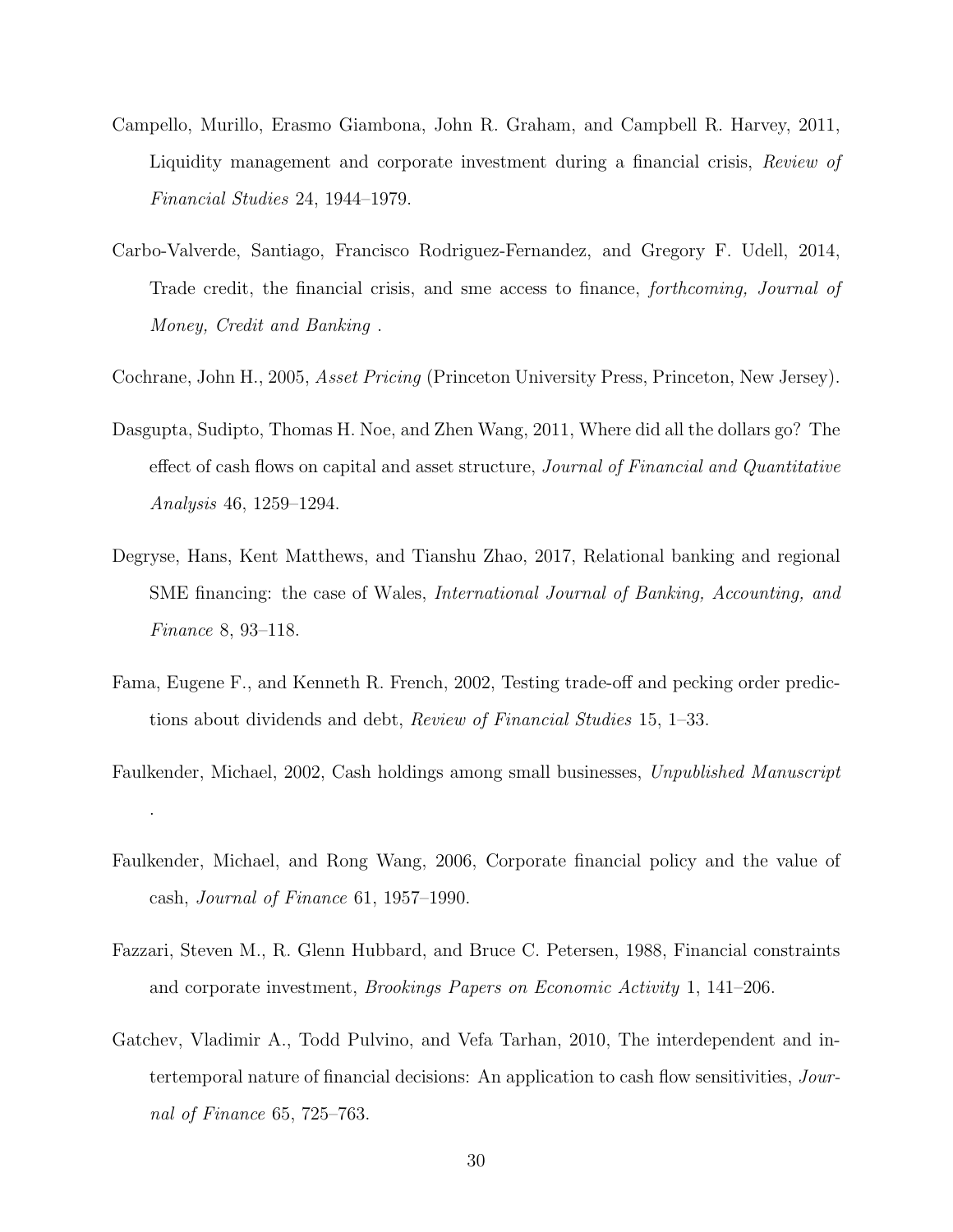- Graham, John R., and Campbell R. Harvey, 2001, The theory and practice of corporate finance: Evidence from the field, *Journal of Financial Economics* 61, 187–243.
- Ivashina, Victoria, and David Scharfstein, 2010, Bank lending during the financial crisis of 2008, Journal of Financial Economics 97, 319–338.
- Kaplan, Steven N., and Luigi Zingales, 1997, Do investment-cash flow sensitivities provid euseful measures of financing constraints?, Quarterly Journal of Economics 102, 169– 216.
- Kashyap, Anil K., Jeremy C. Stein, and David W. Wilcox, 1993, Monetary policy and credit conditions: Evidence from the composition of external finance, American Economic Review 83, 78–98.
- Opler, Tim, Lee Pinkowitz, Rene M. Stulz, and Rohan Williamson, 1999, The determinants and implications of corporate cash holdings, Journal of Financial Economics 52, 3–46.
- Peek, Joe, and Eric S. Rosengren, 2000, Collateral damage: Effects of the Japanese bank crisis on real activity in the United States, American Economic Review 90, 30–45.
- Petersen, Mitchell A., and Raghuram G. Rajan, 1994, The benefits of lending relationships: Evidence from small business data, Journal of Finance 49, 3–37.
- Rice, Tara, and Philip E. Strahan, 2010, Does credit competition affect small-firm finance?, Journal of Finance 65, 861–889.
- Riddick, Leigh A., and Toni M. Whited, 2009, The corporate propensity to save, *Journal of* Finance 64, 1729–1766.
- Roodman, David M., 2006, How to do xtabond2: An introduction to "difference" and "system" GMM in Stata, Center for Global Development, Washington, Working Paper 103.
- Shyam-Sunder, Lakshmi, and Stewart C. Myers, 1999, Testing static trade-off against pecking order models of capital structure, Journal of Financial Economics 51, 219–244.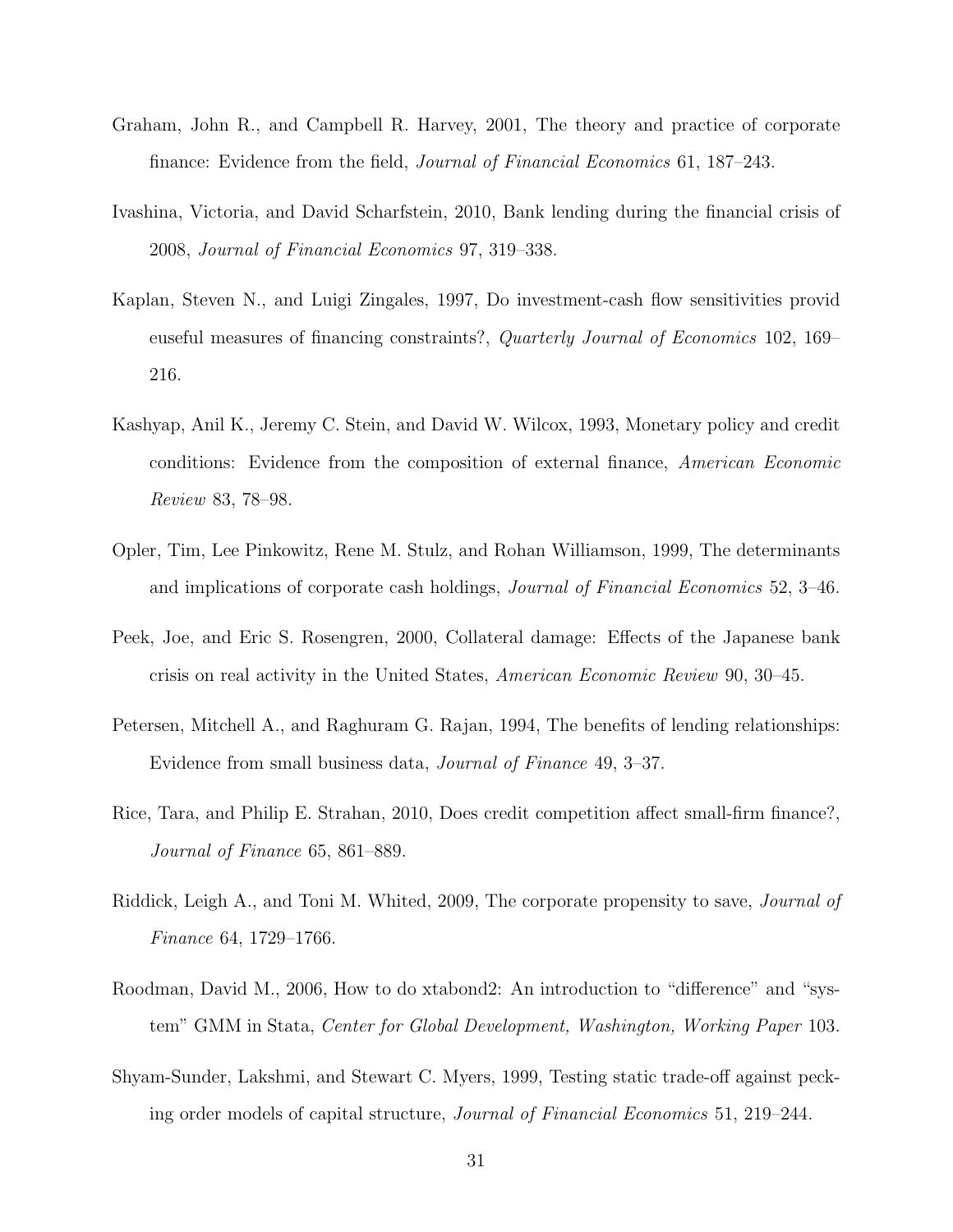Sufi, Amir, 2009, Bank lines of credit in corporate finance: An empirical analysis, Review of Financial Studies 22, 1057–1088.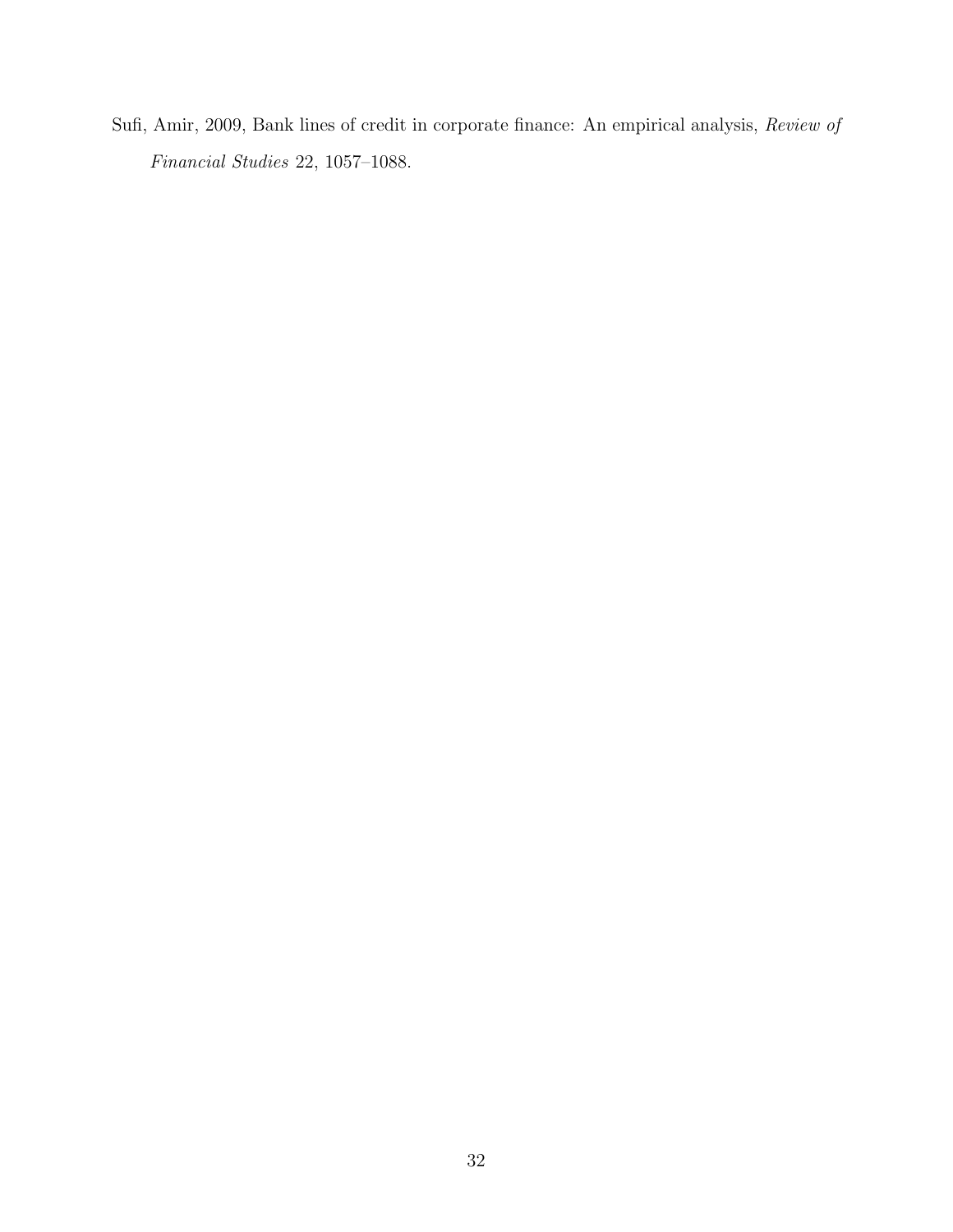

The figure illustrates two reasons why firms may have a high marginal value of cash. The top panels illustrate the case where a firm's investment opportunities improve and the MPK-curve shifts up and the firm's value of cash increases as it economizes on cash holdings and the cost of borrowing increases as the firm draws more on bank loans to finance physical investment. The bottom panel illustrates the case where the firm's access to credit deteriorates (the borrowing interest curve shifts up) making the firm cut back on physical investment and economize on cash holdings in order to opportunities improve and the MPK-curve shifts up and the firm's value of cash increases as it economizes on cash holdings and the cost of borrowing deteriorates (the borrowing interest curve shifts up) making the firm cut back on physical investment and economize on cash holdings in order to The figure illustrates two reasons why firms may have a high marginal value of cash. The top panels illustrate the case where a firm's investment increases as the firm draws more on bank loans to finance physical investment. The bottom panel illustrates the case where the firm's access to credit borrow less. borrow less.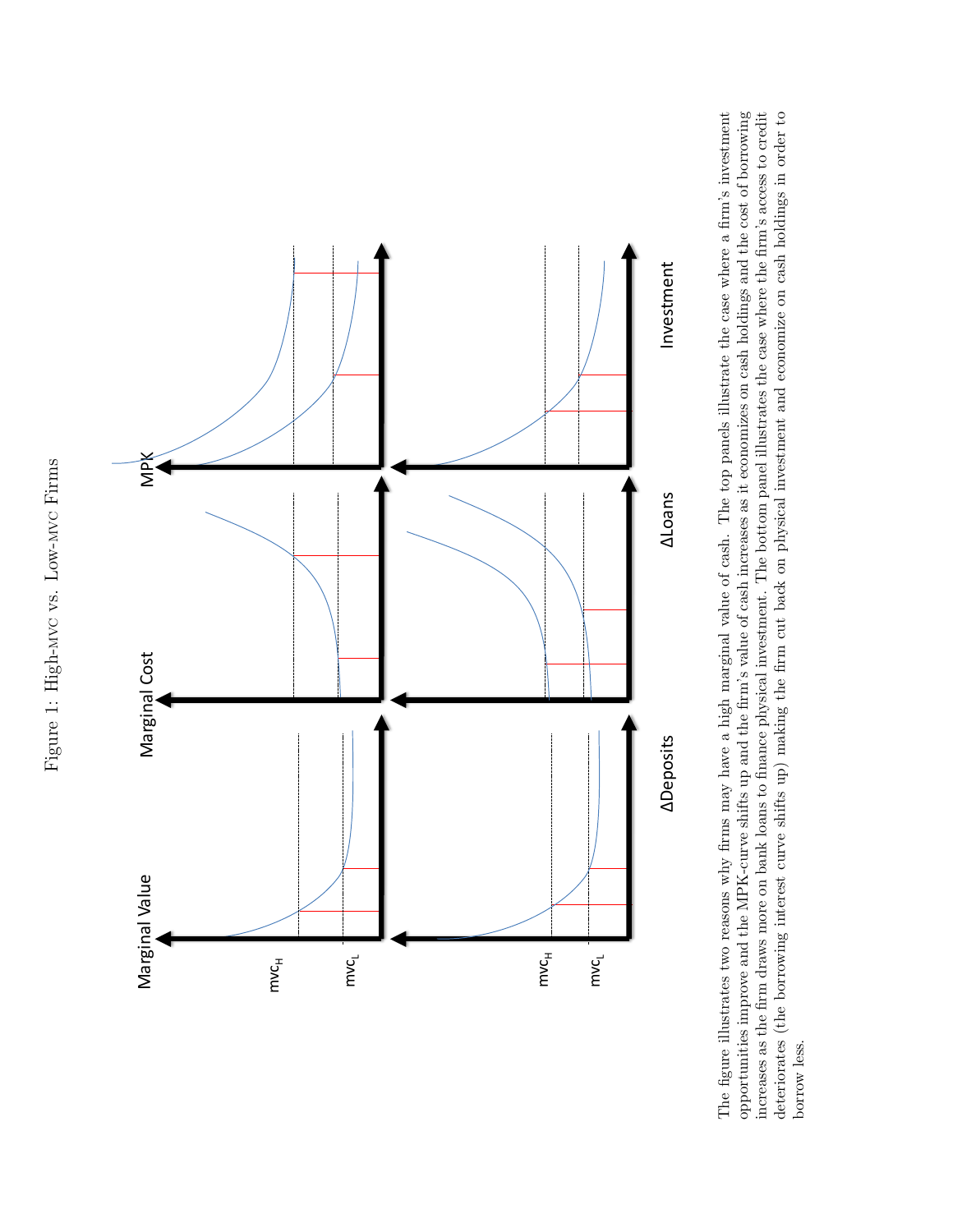

causes the marginal value to increase to  $\text{wvc}^{t+1}_{H}$  and  $\text{wvc}^{t+1}_{H}$ , respectively. High- $\text{wvc}$  firms that operate on the steep segment of the Marginal Value of Cash curve adjust (light/green shaded area) deposi as estimated in Table 4. The initial marginal shadow value of cash for high-MVC and low-MVC firms is MVC<sub>H</sub> and MVC<sub>H</sub>, respectively. A cash shortfall The figure illustrates the effect of a cash flow shortfall on the firm's demand for cash balances (deposits), bank loans, dividend payouts, and investment on a flatter segment of the Marginal Value of Cash curve, adjust (dark/blue shaded area) deposits, dividends, and investment more while they adjust as estimated in Table 4. The initial marginal shadow value of cash for high-MVC and low-MVC firms is MVC<sub>t</sub> and MVCt<sub>1</sub>, respectively. A cash shortfall exercise is most continual to the most continuate of the most continu causes the marginal value to increase to  $M\text{C}_{\text{H}}^{\text{L}+1}$  and  $M\text{C}_{\text{H}}^{\text{L}+1}$ , respectively. High-MVC firms that operate on the steep segment of the Marginal Value  $\epsilon$  can also the marginal Value of the Marg of Cash curve adjust (light/green shaded area) deposits, dividends, and investment little while they adjust bank loans more. Low-MVC firm, operating The figure illustrates the effect of a cash flow shortfall on the firm's demand for cash balances (deposits), bank loans, dividend payouts, and investment on a flatter segment of the Marginal Value of Cash curve, adjust (dark/blue shaded area) deposits, dividends, and investment more while they adjust bank loans little. bank loans little.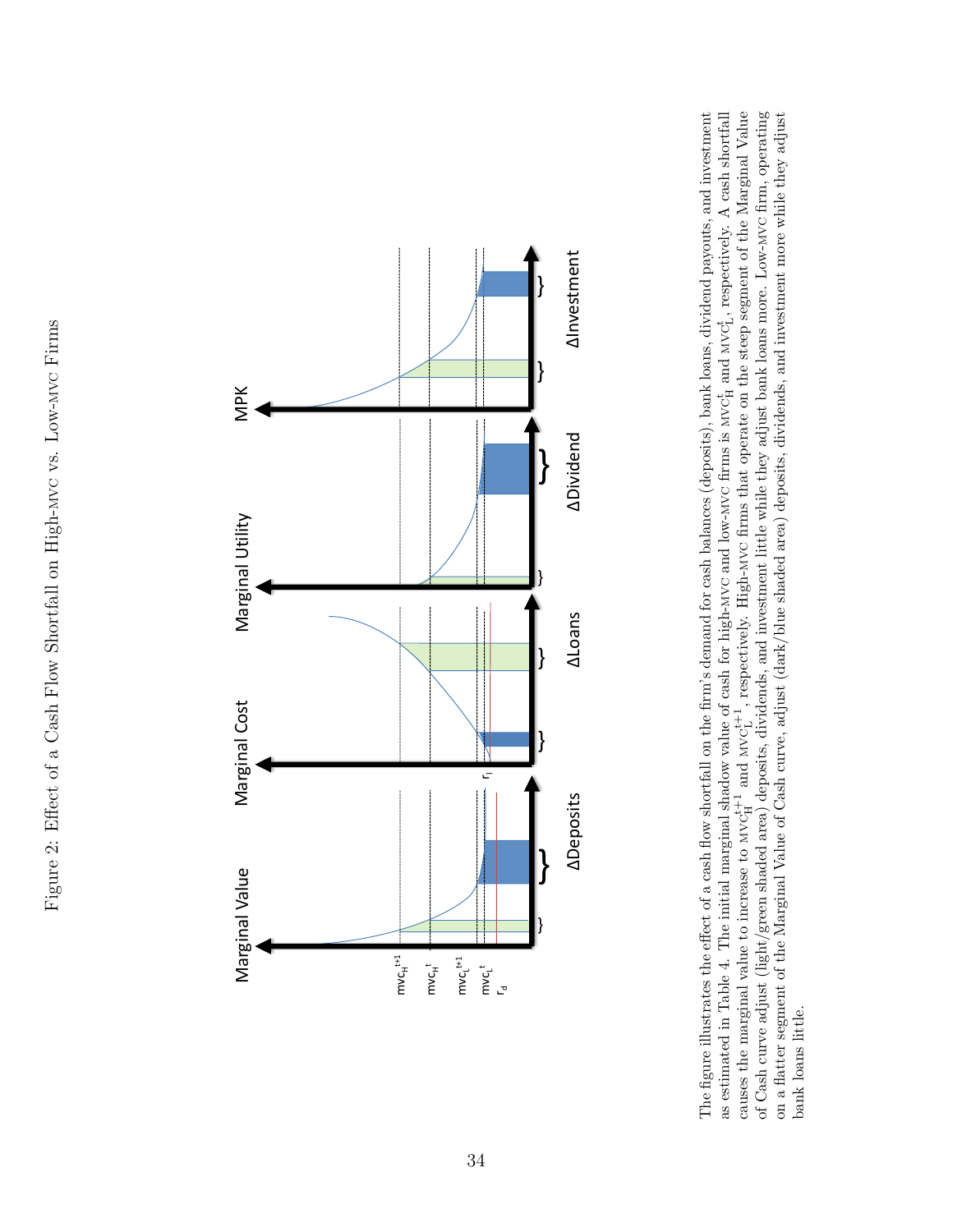

The figure illustrates the distribution of bank shocks defined as the absolute deviation from a bank's average loan loss provisions. The figure illustrates the distribution of bank shocks defined as the absolute deviation from a bank's average loan loss provisions.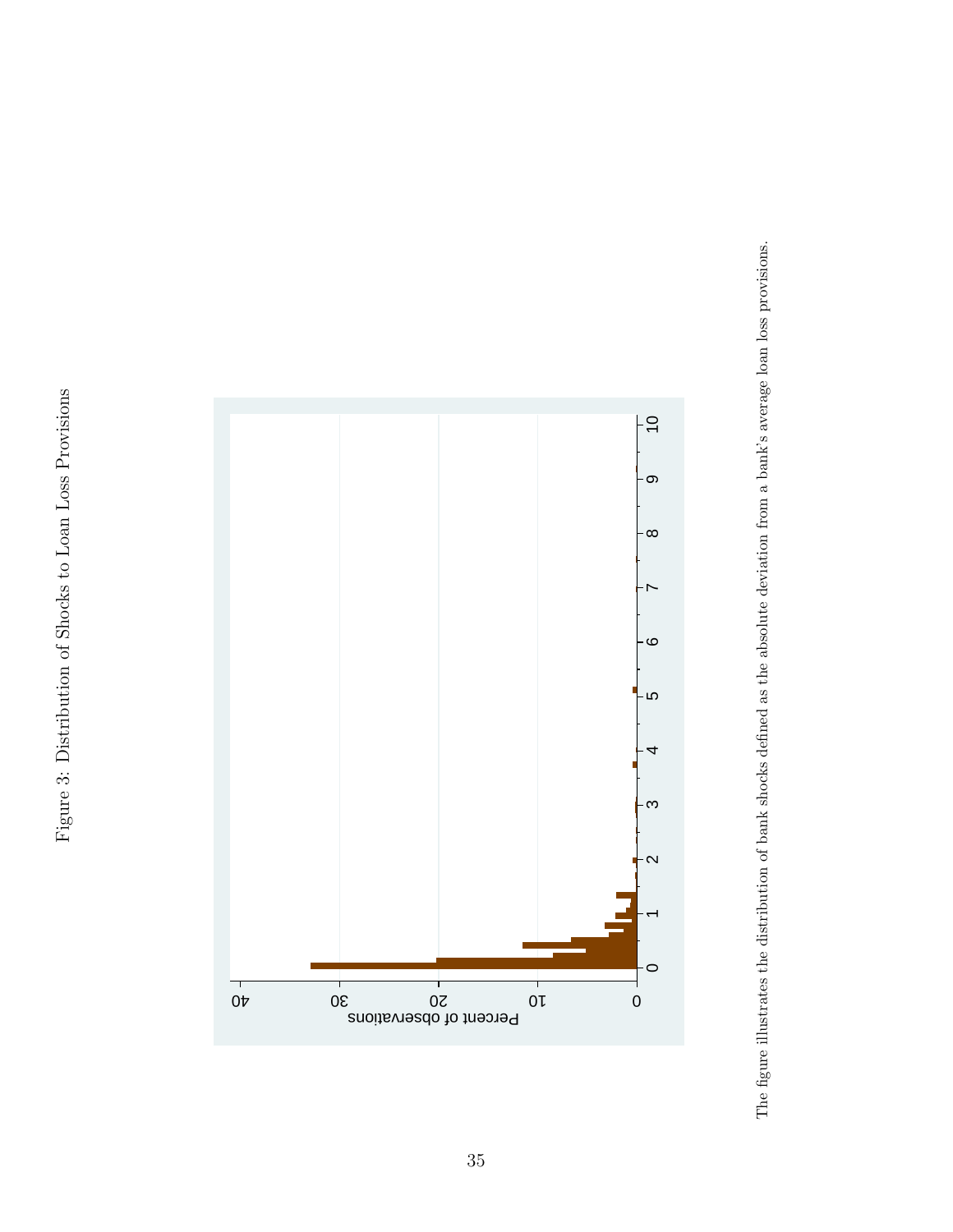|                                   |       | Regression sample |                |
|-----------------------------------|-------|-------------------|----------------|
| Firm-year obs.                    |       | 119,682           |                |
| Firm obs.                         |       | 21,206            |                |
| Percent of total assets           | Mean  | Median            | Std            |
| Firm age (years)                  | 11    | 7                 | $\overline{2}$ |
| Largest Owner Share               | 65    | 62                | 6              |
| Turnover (Sales) (thousands US\$) | 1,530 | 900               | 340            |
| Total Assets (thousands US\$)     | 730   | 400               | 180            |
| Fixed Assets                      | 37    | 31                | 13             |
| Investment in Fixed Assets        | 7     | $\overline{4}$    | 10             |
| Gross Investment                  | 9     | $\overline{7}$    | 16             |
| Deposits                          | 14    | 9                 | 8              |
| Accounts Receivable               | 20    | 16                | 9              |
| Equity                            | 16    | 17                | 11             |
| Liabilities                       | 90    | 88                | 25             |
| Bank Debt                         | 28    | 22                | 12             |
| Accounts Payable                  | 21    | 16                | 9              |
| <b>EBITDA</b>                     | 5     | 4                 | 11             |
| <b>ROA</b>                        | 6     | 6                 | 10             |
| Dividend                          | 4     | $\overline{2}$    | 5              |
| Dividend-Payout                   | 39    | 24                | 48             |
| Dividend/EBITDA                   | 27    | 10                | 59             |

Table 1: Descriptive Statistics: Firm Characteristics

The table displays descriptive statistics for the firms in the regression sample. All values, unless indicated otherwise, are standardized by average firm size (total assets) over the period 1995-2005, reported in percent, and winsorized at the 1 and 99 percent level. Total assets and turnover are reported in thousands of US\$. Conversion of Norwegian kroner to US\$ is performed using the average kroner/dollar-exchange rate over the period 1995-2005. Firm age is the number of years since the firm's incorporation. Largest owner is the ownership percent of the largest owner. Turnover (Sales) is total sales. Total Assets is book value of assets. Fixed Assets is the book value of fixed assets. Investment in Fixed Assets is the change in fixed assets. Gross Investment is the change in fixed assets and inventories plus depreciation. Deposits is the balance outstanding on accounts in deposit-giving institutions. Accounts Receivable is short-term credit given to customers (trade credit extended). Equity is book value of equity. Liabilities is the sum of nonfinancial and financial debt. Bank Debt is loans from commercial and saving banks. Accounts Payable is short-term debt to creditors (trade credit received). EBITDA is earnings before interest, taxes, depreciation, and amortization. ROA is the return of total assets. Dividend is the value of dividends to be paid to shareholders. Dividend Payout is dividend-payments scaled by net income. Dividend/EBITDA is dividend-payments scaled by EBITDA.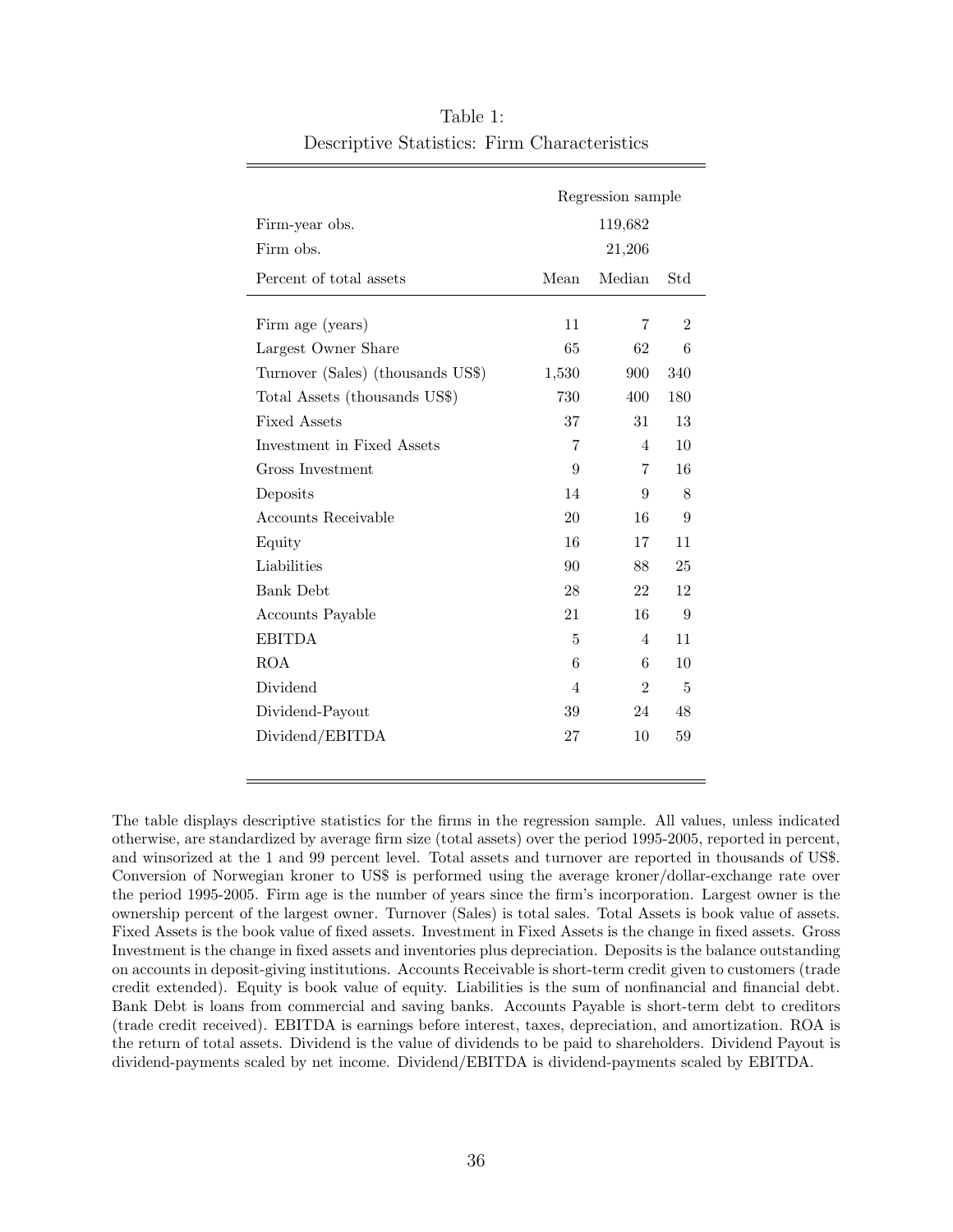|                                       |                               |                                                                                                                                                                                                                                                                                                                             | Decomposition of Cash Flow Identity:                                                                                                                                                                                                                                                                                        |                                                                                                                                                                                                                                                                                                                             | Sensitivity to Cash Flow and Effect of Stock Levels                                                                                                                                                                                                                                                                              |                                                                                                                                                                                                                                                                                   |                                                                                                                                                                                                                                                                                                                              |                                                                                                                                                                                                                                                                                                                             |                                                                                                                                                                                                                                                                                                               |                                                                                                                                                                                                                                                                                   |
|---------------------------------------|-------------------------------|-----------------------------------------------------------------------------------------------------------------------------------------------------------------------------------------------------------------------------------------------------------------------------------------------------------------------------|-----------------------------------------------------------------------------------------------------------------------------------------------------------------------------------------------------------------------------------------------------------------------------------------------------------------------------|-----------------------------------------------------------------------------------------------------------------------------------------------------------------------------------------------------------------------------------------------------------------------------------------------------------------------------|----------------------------------------------------------------------------------------------------------------------------------------------------------------------------------------------------------------------------------------------------------------------------------------------------------------------------------|-----------------------------------------------------------------------------------------------------------------------------------------------------------------------------------------------------------------------------------------------------------------------------------|------------------------------------------------------------------------------------------------------------------------------------------------------------------------------------------------------------------------------------------------------------------------------------------------------------------------------|-----------------------------------------------------------------------------------------------------------------------------------------------------------------------------------------------------------------------------------------------------------------------------------------------------------------------------|---------------------------------------------------------------------------------------------------------------------------------------------------------------------------------------------------------------------------------------------------------------------------------------------------------------|-----------------------------------------------------------------------------------------------------------------------------------------------------------------------------------------------------------------------------------------------------------------------------------|
|                                       | Dividend<br>Paid to<br>Owners | in<br>Deposits<br>Increase                                                                                                                                                                                                                                                                                                  | Repayment<br>% of $\Gamma_{\rm OAMS}$<br>(net)                                                                                                                                                                                                                                                                              | Repayment<br>of Trade<br>Credit<br>(net)                                                                                                                                                                                                                                                                                    | Extension<br>of Trade<br>Credit ${\rm (net)}$                                                                                                                                                                                                                                                                                    | ments<br>(gross)<br>Invest-                                                                                                                                                                                                                                                       | Accrued<br>$\operatorname{Taxes}$                                                                                                                                                                                                                                                                                            | ${\bf \small \begin{array}{c} \text{Interest} \\ \text{Pad} \\ \text{(net)} \end{array}}$                                                                                                                                                                                                                                   | Increase<br>in stock<br>of Securi-<br>ties                                                                                                                                                                                                                                                                    | Reduction<br>in<br>Paid-in<br>Equity                                                                                                                                                                                                                                              |
| EBITDA,                               | (0.26)<br>19.92               | (0.35)                                                                                                                                                                                                                                                                                                                      | $\frac{12.69}{(0.43)}$                                                                                                                                                                                                                                                                                                      | $\frac{0.39}{0.37}$                                                                                                                                                                                                                                                                                                         |                                                                                                                                                                                                                                                                                                                                  | $\frac{6.18}{(0.60)}$                                                                                                                                                                                                                                                             |                                                                                                                                                                                                                                                                                                                              | $-0.83$<br>$(0.03)$                                                                                                                                                                                                                                                                                                         |                                                                                                                                                                                                                                                                                                               |                                                                                                                                                                                                                                                                                   |
| EBITD $A_{t-1}$                       | (0.21)<br>$\rm 0.82$          |                                                                                                                                                                                                                                                                                                                             | $-4.17$<br>(0.46)                                                                                                                                                                                                                                                                                                           |                                                                                                                                                                                                                                                                                                                             |                                                                                                                                                                                                                                                                                                                                  |                                                                                                                                                                                                                                                                                   |                                                                                                                                                                                                                                                                                                                              |                                                                                                                                                                                                                                                                                                                             |                                                                                                                                                                                                                                                                                                               | $\begin{array}{c} 0.62 \\[-4pt] 0.11) \\[-4pt] 0.13) \\[-4pt] 0.13) \\[-4pt] 0.17) \\[-4pt] 0.17) \\[-4pt] 0.17) \\[-4pt] 0.19) \\[-4pt] 0.19) \\[-4pt] 0.19) \\[-4pt] 0.19) \\[-4pt] 0.19) \\[-4pt] 0.10) \\[-4pt] 0.12) \\[-4pt] 0.62 \\[-4pt] 0.12) \\[-4pt] 0.62 \end{array}$ |
| $Outstanding$ Deposits <sub>t-1</sub> | (0.31)<br>$5.93\,$            |                                                                                                                                                                                                                                                                                                                             |                                                                                                                                                                                                                                                                                                                             |                                                                                                                                                                                                                                                                                                                             |                                                                                                                                                                                                                                                                                                                                  |                                                                                                                                                                                                                                                                                   |                                                                                                                                                                                                                                                                                                                              |                                                                                                                                                                                                                                                                                                                             |                                                                                                                                                                                                                                                                                                               |                                                                                                                                                                                                                                                                                   |
| $Outstanding$ Loans $_{t-1}$          | $-4.86$<br>(0.17)             |                                                                                                                                                                                                                                                                                                                             |                                                                                                                                                                                                                                                                                                                             |                                                                                                                                                                                                                                                                                                                             |                                                                                                                                                                                                                                                                                                                                  |                                                                                                                                                                                                                                                                                   |                                                                                                                                                                                                                                                                                                                              |                                                                                                                                                                                                                                                                                                                             |                                                                                                                                                                                                                                                                                                               |                                                                                                                                                                                                                                                                                   |
| Accounts Payable $_{t-1}$             | $-3.65$<br>(0.23)             |                                                                                                                                                                                                                                                                                                                             |                                                                                                                                                                                                                                                                                                                             |                                                                                                                                                                                                                                                                                                                             |                                                                                                                                                                                                                                                                                                                                  |                                                                                                                                                                                                                                                                                   |                                                                                                                                                                                                                                                                                                                              |                                                                                                                                                                                                                                                                                                                             |                                                                                                                                                                                                                                                                                                               |                                                                                                                                                                                                                                                                                   |
| Accounts Receivable <sub>t-1</sub>    | $4.46$<br>(0.23)              |                                                                                                                                                                                                                                                                                                                             |                                                                                                                                                                                                                                                                                                                             |                                                                                                                                                                                                                                                                                                                             |                                                                                                                                                                                                                                                                                                                                  |                                                                                                                                                                                                                                                                                   |                                                                                                                                                                                                                                                                                                                              |                                                                                                                                                                                                                                                                                                                             |                                                                                                                                                                                                                                                                                                               |                                                                                                                                                                                                                                                                                   |
| Capital $Stock_{t-1}$                 | (0.15)<br>$4.76\,$            |                                                                                                                                                                                                                                                                                                                             |                                                                                                                                                                                                                                                                                                                             |                                                                                                                                                                                                                                                                                                                             |                                                                                                                                                                                                                                                                                                                                  |                                                                                                                                                                                                                                                                                   |                                                                                                                                                                                                                                                                                                                              |                                                                                                                                                                                                                                                                                                                             |                                                                                                                                                                                                                                                                                                               |                                                                                                                                                                                                                                                                                   |
| No. Firms<br>$R$ -squared<br>No. Obs. | 119,682<br>23,057<br>0.26     | $\begin{array}{c} 1,22 \\[-4pt] 0.31 \\[-4pt] 0.62 \\[-4pt] 0.62 \\[-4pt] 0.29 \\[-4pt] 0.29 \\[-4pt] 0.29 \\[-4pt] 0.25 \\[-4pt] 0.27 \\[-4pt] 0.25 \\[-4pt] 0.27 \\[-4pt] 0.29 \\[-4pt] 0.23 \\[-4pt] 0.23 \\[-4pt] 0.23 \\[-4pt] 0.23 \\[-4pt] 0.23 \\[-4pt] 0.23 \\[-4pt] 1.19 \\[-4pt] 0.682 \\[-4pt] 1.10 \\[-4pt] 0$ | $\begin{array}{c} 0.39 \\[-4pt] 0.57 \\[-4pt] 0.56 \\[-4pt] 0.60 \\[-4pt] 0.60 \\[-4pt] 0.60 \\[-4pt] 0.55 \\[-4pt] 0.55 \\[-4pt] 0.45 \\[-4pt] 0.22 \\[-4pt] 0.23 \\[-4pt] 0.57 \\[-4pt] 0.22 \\[-4pt] 0.23 \\[-4pt] 0.57 \\[-4pt] 0.39 \\[-4pt] 0.30 \\[-4pt] 0.30 \\[-4pt] 0.30 \\[-4pt] 0.30 \\[-4pt] 0.30 \\[-4pt] 0.$ | $\begin{array}{l} 0.90 \\[-4pt] 0.38 \\[-4pt] 0.48 \\[-4pt] 0.48 \\[-4pt] 0.36 \\[-4pt] 0.36 \\[-4pt] 0.30 \\[-4pt] 0.32 \\[-4pt] 0.32 \\[-4pt] 0.32 \\[-4pt] 0.32 \\[-4pt] 0.32 \\[-4pt] 0.32 \\[-4pt] 0.32 \\[-4pt] 0.32 \\[-4pt] 0.32 \\[-4pt] 0.32 \\[-4pt] 0.32 \\[-4pt] 0.32 \\[-4pt] 0.32 \\[-4pt] 0.32 \\[-4pt] 0.$ | $\begin{array}{l} 21.30 \\ (0.43) \\ (0.41) \\ (0.42) \\ (0.55) \\ (0.57) \\ (0.57) \\ (0.57) \\ (0.57) \\ (0.57) \\ (0.57) \\ (0.57) \\ (0.57) \\ (0.57) \\ (0.57) \\ (0.32) \\ (0.34) \\ (0.37) \\ (0.37) \\ (0.37) \\ (0.38) \\ 23 \\ (0.37) \\ (0.38) \\ (0.39) \\ (0.31) \\ (0.39) \\ (0.31) \\ (0.32) \\ (0.31) \\ (0.32)$ | $\begin{array}{l} 10.67\\ (0.58)\\ (14.37\\ (0.64)\\ (0.64)\\ (0.67)\\ (0.64)\\ (0.76)\\ (0.76)\\ (0.57)\\ (0.57)\\ (0.57)\\ (0.57)\\ 0.12\\ 26.35\\ 57\\ 0.12\\ 23.057\\ 24.82\\ 23.057\\ 24.82\\ 25.08\\ 26.82\\ 27.08\\ 28.08\\ 23.09\\ 24.09\\ 25.08\\ 26.82\\ 27.09\\ 28.08$ | $\begin{array}{lll} 19.62 \\[-4pt] 14 \\[-4pt] 0.14 \\[-4pt] 0.00 \\[-4pt] 0.00 \\[-4pt] 0.00 \\[-4pt] 0.00 \\[-4pt] 0.00 \\[-4pt] 0.00 \\[-4pt] 0.00 \\[-4pt] 0.00 \\[-4pt] 0.00 \\[-4pt] 0.00 \\[-4pt] 0.00 \\[-4pt] 0.00 \\[-4pt] 0.00 \\[-4pt] 0.00 \\[-4pt] 0.00 \\[-4pt] 0.00 \\[-4pt] 0.00 \\[-4pt] 0.00 \\[-4pt] 0.$ | $\begin{array}{l} 0.29 \\[-4pt] 0.03 \\[-4pt] 0.05 \\[-4pt] 0.05 \\[-4pt] 0.05 \\[-4pt] 0.05 \\[-4pt] 0.05 \\[-4pt] 0.05 \\[-4pt] 0.05 \\[-4pt] 0.05 \\[-4pt] 0.05 \\[-4pt] 0.05 \\[-4pt] 0.05 \\[-4pt] 0.05 \\[-4pt] 0.05 \\[-4pt] 0.05 \\[-4pt] 0.05 \\[-4pt] 0.05 \\[-4pt] 0.05 \\[-4pt] 0.05 \\[-4pt] 0.05 \\[-4pt] 0.$ | $\begin{array}{c} 0.24 \\ 0.04 \\ 0.04 \\ 0.05 \\ 0.05 \\ 0.05 \\ 0.05 \\ 0.05 \\ 0.05 \\ 0.05 \\ 0.05 \\ 0.05 \\ 0.05 \\ 0.05 \\ 0.05 \\ 0.04 \\ 0.04 \\ 0.04 \\ 0.05 \\ 0.07 \\ 0.03 \\ 0.03 \\ 0.04 \\ 0.04 \\ 0.04 \\ 0.05 \\ 0.07 \\ 0.03 \\ 0.03 \\ 0.03 \\ 0.04 \\ 0.00 \\ 0.04 \\ 0.00 \\ 0.00 \\ 0.$ | $\frac{0.02}{23,057}$<br>19,682                                                                                                                                                                                                                                                   |
|                                       |                               |                                                                                                                                                                                                                                                                                                                             |                                                                                                                                                                                                                                                                                                                             |                                                                                                                                                                                                                                                                                                                             |                                                                                                                                                                                                                                                                                                                                  |                                                                                                                                                                                                                                                                                   |                                                                                                                                                                                                                                                                                                                              |                                                                                                                                                                                                                                                                                                                             |                                                                                                                                                                                                                                                                                                               |                                                                                                                                                                                                                                                                                   |

The table shows the coefficients from a panel OLS regression of the variable indicated in the column heading on the variables in column one, according interest, taxes, depreciation and amortization. Loans and deposit holdings by firms are outstanding balances on accounts held in deposit-taking and inventory. Regressions include firms from all industries except financial and real estate-related services. All regressions are run with firm and time to regression specification (2) in Section 2. The regressions are performed on the same sample of firms in each column. EBITDA is earnings before (loan-giving) financial institutions. Repayment of Loans (net) is the net reduction in outstanding (bank and non-bank) loans, i.e. the net cash outflow due to repayment of loans. Repayment of Trade Credit (net) is the decrease in accounts payable. Extension of Trade Credit (net) is the increase in accounts receivable. Gross Investment is net (after depreciation) investment in fixed assets and inventory plus depreciation. Accrued Taxes is accounting taxes in a given year. Interest Paid (net) is interest expenses minus interest income; i.e., the net cash outflow due to debt service. Reduction in Paid-in Equity is the net reduction in share capital; i.e., the cash outflow due to write-downs. Capital Stock is the stock of fixed assets fixed effects. No. Firms is the number of unique firms in the regression and No. Obs. denotes the number of firm-year observations. All variables The table shows the coefficients from a panel OLS regression of the variable indicated in the column heading on the variables in column one, according to regression specification (2) in Section 2. The regressions are performed on the same sample of firms in each column. EBITDA is earnings before interest, taxes, depreciation and amortization. Loans and deposit holdings by firms are outstanding balances on accounts held in deposit-taking (loan-giving) financial institutions. Repayment of Loans (net) is the net reduction in outstanding (bank and non-bank) loans, i.e. the net cash outflow due to repayment of loans. Repayment of Trade Credit (net) is the decrease in accounts payable. Extension of Trade Credit (net) is the increase in accounts receivable. Gross Investment is net (after depreciation) investment in fixed assets and inventory plus depreciation. Accrued Reduction in Paid-in Equity is the net reduction in share capital; i.e., the cash outflow due to write-downs. Capital Stock is the stock of fixed assets and inventory. Regressions include firms from all industries except financial and real estate-related services. All regressions are run with firm and time fixed effects. No. Firms is the number of unique firms in the regression and No. Obs. denotes the number of firm-year observations. All variables Taxes is accounting taxes in a given year. Interest Paid (net) is interest expenses minus interest income; i.e., the net cash outflow due to debt service.

are annual, measured in millions Norwegian kroner, standardized by firm average size, and winsorized at the 1st and 99th percentiles. Firm clustered

are annual, measured in millions Norwegian kroner, standardized by firm average size, and winsorized at the 1st and 99th percentiles. Firm clustered

standard errors are reported in parentheses. Sample: 1995–2005.

standard errors are reported in parentheses. Sample: 1995-2005.

# Table 2:

Decomposition of Cash Flow Identity: Sensitivity to Cash Flow and Fffect of Stock I expls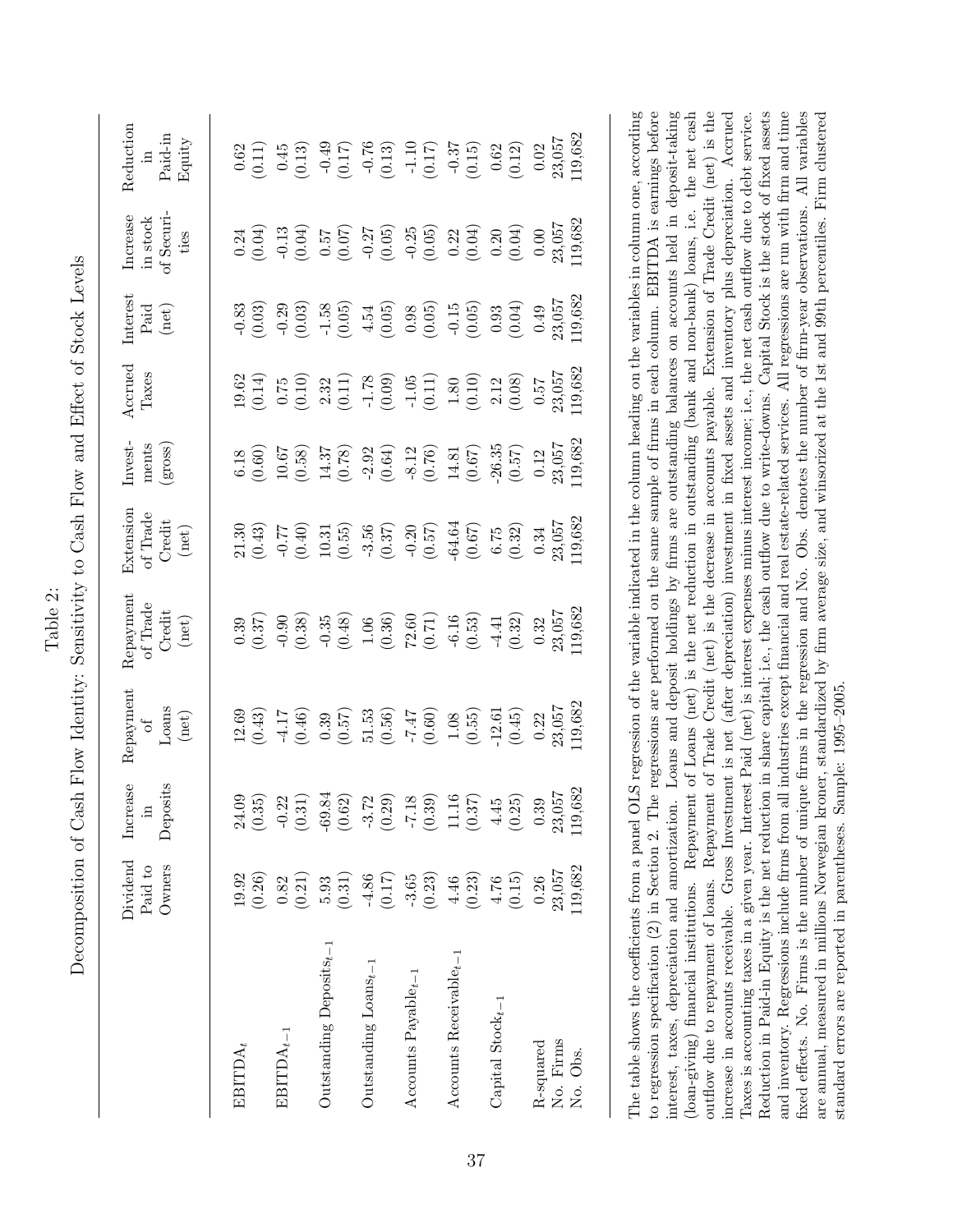|                                           | Descriptive Statistics by Subgroup of Firms:<br>Split by High-MVC vs. Low-MVC Firms |                                                      |                   |                        |                   |                          |                           |                          |                                                                              |
|-------------------------------------------|-------------------------------------------------------------------------------------|------------------------------------------------------|-------------------|------------------------|-------------------|--------------------------|---------------------------|--------------------------|------------------------------------------------------------------------------|
| percent                                   | Firm-Year<br>Obs. in<br>Group                                                       | ${\rm Total} \atop {\rm Assets} \atop ({\rm mill.})$ | Dividend<br>Ratio | Deposit<br>Ratio       | $_{\rm{Ratio}}$   | Trade<br>Credit<br>Ratio | Capital<br>Stock<br>Ratio | Invest-<br>ment<br>Ratio | $\begin{array}{c} \text{Sales} \\ \text{Growth} \\ \text{Ratio} \end{array}$ |
| AVERAGE CASH HOLDINGS<br>High-MVC         | 32,522<br>25,896                                                                    | $6.27***$<br>4.83                                    | $2.03***$<br>7.59 | $2.78***$<br>$28.6$    | $43.1***$<br>24.1 | $21.4***$<br>17.3        | $75.6***$<br>$53.3$       | $8.42$ *<br>$8.14$       | $2.16***$<br>3.64                                                            |
| OW-MVC                                    |                                                                                     |                                                      |                   |                        |                   |                          |                           |                          |                                                                              |
| <b>DIVIDENDS</b><br>$\rm High\mbox{-}MVC$ | 39,983                                                                              | $\frac{5.31***}{5.77}$                               | $0.00^{***}$      | $\frac{8.62***}{18.7}$ | $41.6***$<br>25.0 | $21.5***$<br>$16.8$      | $69.7***$<br>$63.0$       | $8.48***$                | $2.50***$<br>3.35                                                            |
| DAIN-MAC                                  | 63,504                                                                              |                                                      | 13.1              |                        |                   |                          |                           | 8.83                     |                                                                              |

Table 3:

The table shows the average value of key variables by subgroup according to two sample splits performed on the regression sample in Table 2. In the split by average cash holdings, firms are split into the High-MVC (Low-MVC) group according to their average of cash holdings, scaled by average firm size, over the sample. In the split by dividends, firm-year observations are split into the High-MVC (Low-MVC) group according to dividends scaled by average firm size. The High-MVC group is the lower 30% percentile of the distribution for the cash split and all firm-years with 0 dividends average firm size. Investment Ratio is the change in fixed assets and inventory scaled by average firm size. Sales Growth Ratio is change in the log of sales scaled by average firm size. Sample: 1995-2005. \*\*\*, \*\*, and \* indicate significant difference at the 1, 5, and 10 percent level respectively in a of sales scaled by average firm size. Sample: 1995–2005. ∗∗∗, ∗∗, and ∗ indicate significant difference at the 1, 5, and 10 percent level respectively in a (more than 30% of the observations) for the dividend split. Firm-Year Observations in Group indicates the number of firm-year observations in each subgroup. Total Assets is measured in millions of Norwegian 1998-kroner. Dividend Ratio is the value of dividends paid out scaled by average firm size. Deposit Ratio is the outstanding amount of deposits scaled by average firm size. Loan Ratio is the outstanding amount of loans scaled by average firm size. Trade Credit Ratio is accounts payable scaled by average firm size. Capital Stock Ratio is the value of fixed assets and inventory scaled by The table shows the average value of key variables by subgroup according to two sample splits performed on the regression sample in Table 2. In the split by average cash holdings, firms are split into the High-MVC (Low-MVC) group according to their average of cash holdings, scaled by average firm size, over the sample. In the split by dividends, firm-year observations are split into the High-MVC (Low-MVC) group according to dividends scaled by average firm size. The High-MVC group is the lower  $30\%$  percentile of the distribution for the cash split and all firm-years with 0 dividends (more than 30% of the observations) for the dividend split. Firm-Year Observations in Group indicates the number of firm-year observations in each subgroup. Total Assets is measured in millions of Norwegian 1998-kroner. Dividend Ratio is the value of dividends paid out scaled by average firm size. Deposit Ratio is the outstanding amount of deposits scaled by average firm size. Loan Ratio is the outstanding amount of loans scaled by average firm size. Trade Credit Ratio is accounts payable scaled by average firm size. Capital Stock Ratio is the value of fixed assets and inventory scaled by average firm size. Investment Ratio is the change in fixed assets and inventory scaled by average firm size. Sales Growth Ratio is change in the log two-sided t-test with unequal variances of difference between the group means. two-sided t-test with unequal variances of difference between the group means.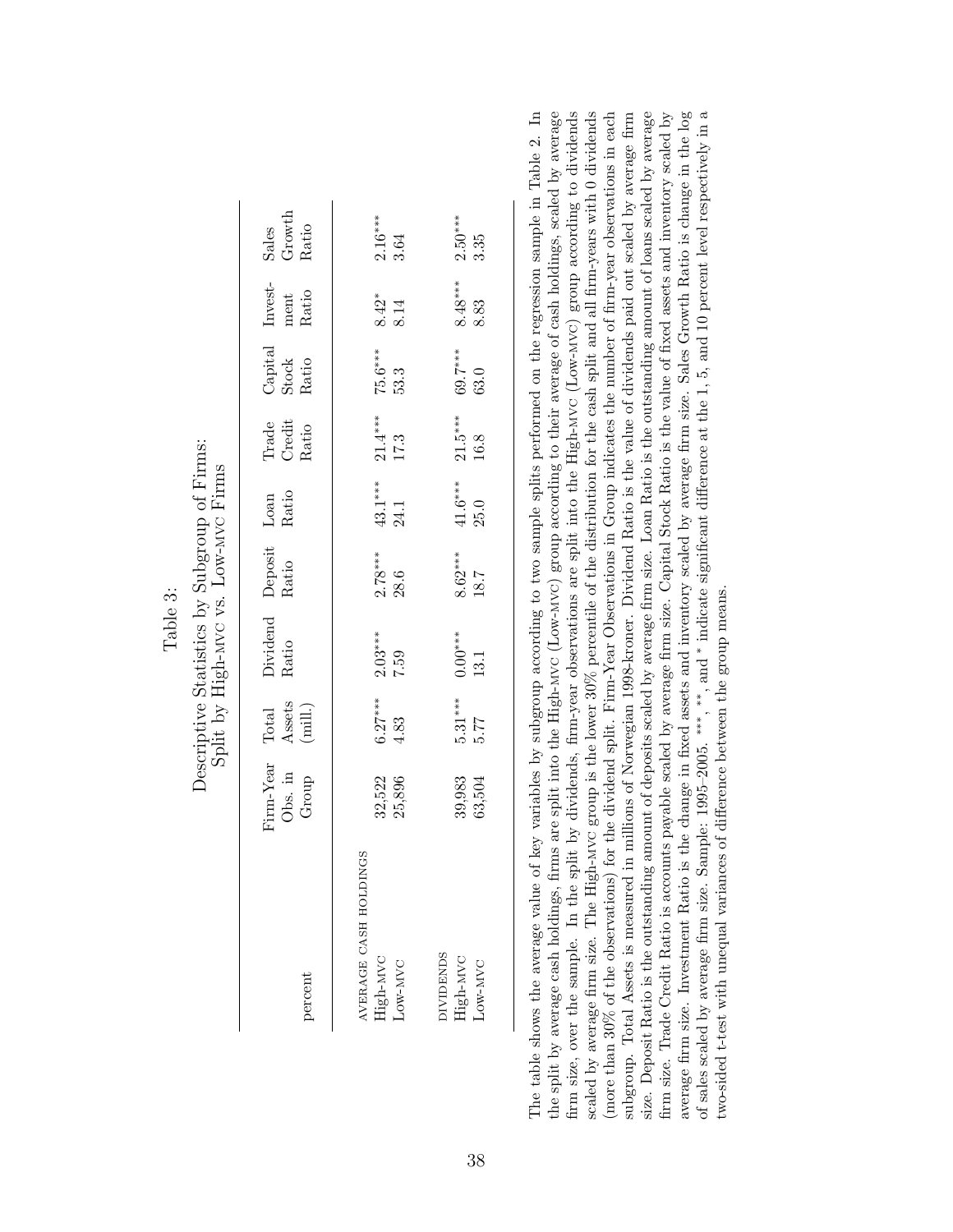| ₩           |  |
|-------------|--|
| υ<br>L<br>3 |  |

Sensitivity to Current and Lagged Cash Flow:<br>Split by High- $\rm{MVC}$  vs. Low- $\rm{MVC}$  Firms Sensitivity to Current and Lagged Cash Flow: Split by High-MVC vs. Low-MVC Firms

|                                      | Paid to<br>Owners                                                                                         | Deposits<br>Dividend Increase          | Repayment<br>of<br>Loans<br>$(\text{net})$ | Repayment<br>of Trade<br>Credit<br>(net)                                                                                                             | $Invest-$<br>(gross)<br>ments                           | <b>Dividend</b><br>Paid to<br>Owners                                                                  | Deposits<br>Increase<br>$\Xi$           | Repayment<br>$\begin{array}{c} \text{Loans} \\ \text{(net)} \end{array}$                                                     | Repayment<br>of Trade<br>Credit<br>(net)      | Invest-<br>(gross)<br>ments              |
|--------------------------------------|-----------------------------------------------------------------------------------------------------------|----------------------------------------|--------------------------------------------|------------------------------------------------------------------------------------------------------------------------------------------------------|---------------------------------------------------------|-------------------------------------------------------------------------------------------------------|-----------------------------------------|------------------------------------------------------------------------------------------------------------------------------|-----------------------------------------------|------------------------------------------|
|                                      |                                                                                                           |                                        | High-MVC Firms                             |                                                                                                                                                      |                                                         |                                                                                                       |                                         | Low-MVC Firms                                                                                                                |                                               |                                          |
| AVERAGE CASH HOLDINGS<br>EBITD $A_t$ |                                                                                                           |                                        | $18.19***$<br>(0.97)                       |                                                                                                                                                      | $\begin{array}{c} 8.75^{**} \\ (1.36) \end{array}$      |                                                                                                       |                                         |                                                                                                                              |                                               |                                          |
| $\mathrm{EBITDA}_{t-1}$              | 11.74***<br>(0.43)<br>1.75***<br>(0.27)                                                                   | $4.03***$<br>(0.20)<br>-0.30<br>(0.20) | $-6.12***$<br>(0.94)                       | $5.48***$<br>(0.77)<br>(1.19<br>-1.19                                                                                                                | $12.59***$<br>(1.16)                                    | <b>28.48***</b><br>(0.51)<br>-0.22****<br>(0.48)                                                      | $44.24***$<br>(0.72)<br>-1.15<br>(0.80) | $\begin{array}{l} \textbf{5.63}^{\ast\ast\ast} \ \textbf{(0.63)} \ \textbf{-2.16}^{\ast\ast\ast} \ \textbf{-10} \end{array}$ | $-4.39***$<br>$(0.62)$<br>$-1.75$<br>$(0.64)$ | $4.71***$<br>(0.95)<br>6.22***<br>(0.97) |
| <b>DIVIDENDS</b><br>EBITD $A_t$      |                                                                                                           | $17.20***$<br>(0.38)                   | $13.68***$<br>0.57<br>ಲ                    |                                                                                                                                                      |                                                         |                                                                                                       | $36.19***$<br>(0.67)                    |                                                                                                                              |                                               |                                          |
| $\mathrm{EBITDA}_{t-1}$              | $\begin{array}{c} \textbf{4.36}^{***} \ \textbf{(0.12)} \ \textbf{0.27}^{**} \ \textbf{0.11} \end{array}$ | $0.57***$<br>(0.33)                    | 1.56)<br>$-4.20$<br>$(0.56)$               | $\begin{array}{c} \textbf{3.29}^{***} \\ \textbf{(0.48)} \\ \textbf{-1.28}^{**} \\ \textbf{60} \\ \textbf{(0.49)} \\ \textbf{(0.49)} \\ \end{array}$ | $(0.77)$<br>$(0.77)$<br>$10.77$<br>$(0.77)$<br>$(0.71)$ | $\begin{array}{l} \textbf{34.32}^{***} \ \textbf{(0.47)}\ 0.98^{**} \ \textbf{0.98}^{**} \end{array}$ | $-2.88***$<br>(0.70)                    | $5.48***$<br>(0.63)<br>-3.85<br>(0.72)                                                                                       | $-6.24***$<br>(0.56)<br>0.40**<br>0.40**      | $11.25***$<br>(0.97)<br>10.12<br>1.00)   |
|                                      |                                                                                                           |                                        |                                            |                                                                                                                                                      |                                                         |                                                                                                       |                                         |                                                                                                                              |                                               |                                          |

the table. In the split by average cash holdings, firms are split into the High-MVC (Low-MVC) group according to their average cash holdings over the sample. In the split by dividends, firm-year observations are split into the High-MVC (Low-MVC) group according to dividends scaled by average firm size. The High-MVC (LOW-MVC) group is defined as the upper (lower)  $30\%$  percentile of the distribution. Sample period is 1995-2005. In the split by average cash holding there are 32,522 high-MVC firm-year observations o The table shows the coefficients from panel OLS regressions of the column headings variables on the variables reported in Table 2 according to two sample splits. The regression specification is model (2) in Section 2, but for brevity, the estimated coefficients on lagged stock levels are omitted from are 39,983 high-MVC firm-year observations and 63,504 low-MVC firm-year observations. Estimated coefficients in bold script indicates significance at the 5 percent level. Firm clustered standard errors are reported in parentheses. \*\*\*, \*\*, and \* indicate significant difference between High-MVC and The table shows the coefficients from panel OLS regressions of the column headings variables on the variables reported in Table 2 according to two sample splits. The regression specification is model (2) in Section 2, but for brevity, the estimated coefficients on lagged stock levels are omitted from  $t_1, t_2, t_3, t_4, t_5, t_6, t_7, t_8, t_9, t_{10}$ . the table. In the split by average cash holdings, firms are split into the High-MVC (Low-MVC) group according to their average cash holdings over the sample. In the split by dividends, firm-year observations are split into the High-MVC (Low-MVC) group according to dividends scaled by average firm<br>For the High-Minimage firm-year observations are split into the High-MVC size. The High-MVC (Low-MVC) group is defined as the upper (lower) 30% percentile of the distribution. Sample period is 1995-2005. In the split by average cash holding there are 32,522 high-MVC firm-year observations and 25,892 low-MVC firm-year observations. In the split by dividens there are 39,983 high-MVC firm-year observations and 63,504 low-MVC firm-year observations. Estimated coefficients in bold script indicates significance at the 5 percent level. Firm clustered standard errors are reported in parentheses. ∗∗∗, ∗∗, and ∗ indicate significant difference between High-MVC and Low-MVC group coefficients at the 1, 5, and 10 percent level in a two-sided Wald test. Low-MVC group coefficients at the 1, 5, and 10 percent level in a two-sided Wald test.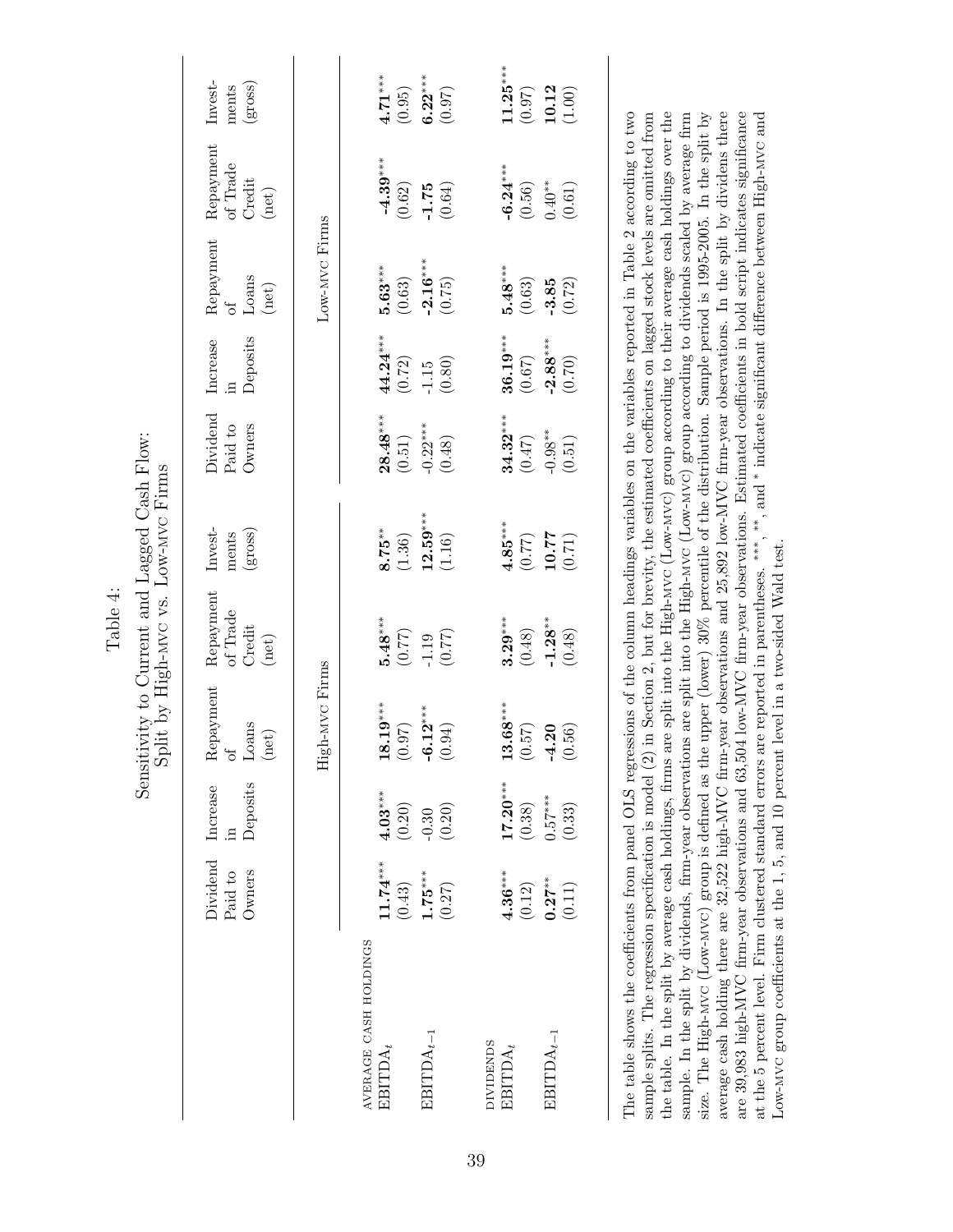|                                       |            | Bank Size Group Assets |            |
|---------------------------------------|------------|------------------------|------------|
|                                       | Below 1bn. | $1bn - 50bn$           | Above 50bn |
| Firm-Year Obs.                        | 7,027      | 56,276                 | 41,273     |
| Percent of Sample                     | 6.7        | 53.8                   | 39.5       |
| Number of Banks                       | 92         | 104                    | 7          |
| Total Assets (mill.)                  | 669        | 18,477                 | 264,568    |
| Ratio of Loans to Assets              | 86.9       | 88.5                   | 80.9       |
| Ratio of Loans in Sample to All Loans | 4.4        | 3.1                    | $1.5\,$    |
| Ratio of Loans to Households          | 82.0       | 67.7                   | 50.7       |
| Ratio of Loans to Foreign Sector      | 0.3        | 1.2                    | 8.4        |
| Loan Loss Provisions Shock            | $-0.07$    | $-0.01$                | 0.03       |
| Maximum Shock in Group                | 2.28       | 2.35                   | 0.85       |
|                                       |            |                        |            |

#### Table 5: Descriptive Statistics by Bank Size Group

The table shows the average (unless otherwise indicated) value of key variables in each bank size group (in billions of 1998 kroner). Firm-Year Obs. indicates the number of firm-year observations in each subgroup. Percent of Sample is the share of firm-year observations in percent of the sample. Total Assets is average bank size in million 1998-kroner. Ratio of Loans to Assets is the size of a bank's loan portfolio relative to its assets in percent. Ratio of Loans in Sample to All Loans is the volume of loans held by a bank against all firms in the sample in percent of its loan portfolio. Ratio of Loans to Households is the percent of banks' loan portfolio comprised of households loans (incl. mortgages). Ratio of Loans to Foreign Sector is the percent of banks' loan portfolio comprising loans to foreign financial institutions, public sector institutions, households and non-financial firms. Loan Loss Provisions Shock is the value of shocks to loan loss provisions used in the regressions. A shock is the deviation-from-average provisions measured in percent of a bank's loan portfolio. In the regressions, the shock is further demeaned each year across firms due to time fixed effects, that is, the table displayed the value of the shock across all firms that use a bank in the particular size group. Maximum Shock in Group is the maximum shock for the banks in each subgroup. Sample: 1995–2005.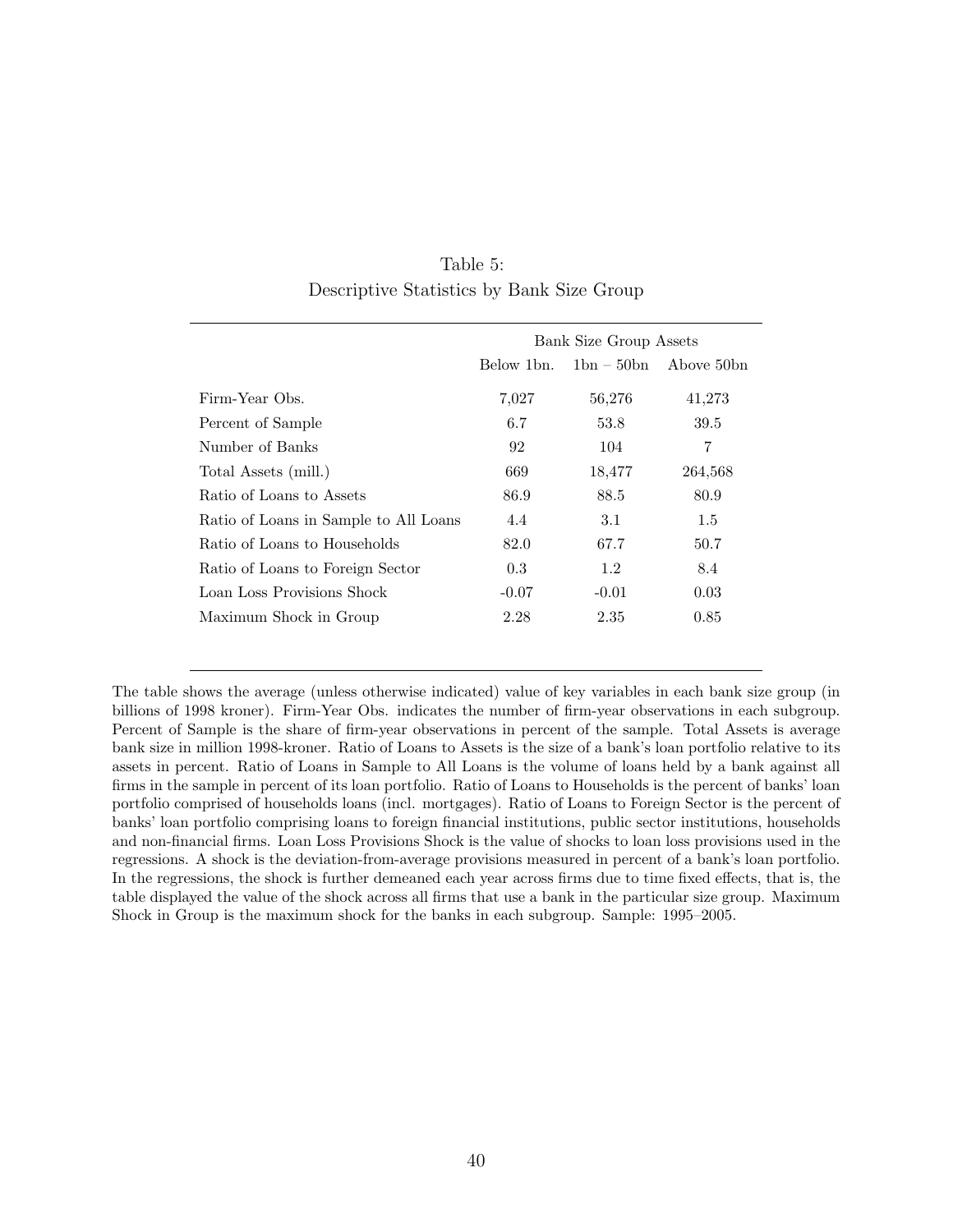|                                                     | Dividend<br>Paid to<br>Owners | Deposits<br>Increase<br>$\mathbf{m}$ | Repayment of<br>$_{\rm Loans}$<br>(net)       | Repayment<br>of Trade<br>Credit<br>(net)      | $Invest-$<br>$\left( \text{gross} \right)$<br>ments | Dividend<br>Owners<br>Paid to               | Deposits<br>Increase<br>$\Xi$               | Repayment<br>Loans<br>(net)<br>ð                                      | Repayment<br>of Trade<br>${\bf Credit}$<br>(net)        | Invest-<br>ments<br>$\left( \text{gross} \right)$ |
|-----------------------------------------------------|-------------------------------|--------------------------------------|-----------------------------------------------|-----------------------------------------------|-----------------------------------------------------|---------------------------------------------|---------------------------------------------|-----------------------------------------------------------------------|---------------------------------------------------------|---------------------------------------------------|
|                                                     |                               |                                      | High-MVC Firms                                |                                               |                                                     |                                             |                                             | Low-MVC Firms                                                         |                                                         |                                                   |
| AVERAGE CASH HOLDINGS (OLS)                         |                               |                                      |                                               |                                               |                                                     |                                             |                                             |                                                                       |                                                         |                                                   |
| EBITD $A_{t/t-1}$                                   | $14.48***$<br>(0.30)          | $3.91***$<br>(0.22)                  | $15.10***$<br>(1.00)                          | $\frac{5.62***}{(0.75)}$                      | $20.97***$<br>(1.22)                                | $33.19***$<br>(0.55)                        | $51.58***$<br>$(0.91)$                      | $13***$                                                               |                                                         | $10.02***$<br>(1.10)                              |
| $\texttt{EBITDA}_t\texttt{.} \texttt{Prov}_{t/t-1}$ | (0.72)<br>$-0.92$             | (0.54)<br>0.24                       | $-8.77*$<br>(2.39)                            | $-1.97$<br>(1.80)                             | $10.75$<br>(2.93)                                   | $\frac{0.80}{(1.23)}$                       | $-3.46$<br>(2.04)                           | $\begin{array}{c} (0.85) \\ -1.62^* \\ (1.91) \end{array}$            | $-6.51***$<br>(0.70)<br>(0.73<br>0.73                   | $2.91$<br>(2.47)                                  |
| ${\rm Prov}_t$                                      | $-0.12$<br>(0.06)             | (0.05)<br>0.01                       | $-0.55*$<br>$(0.22)$                          | $-0.06$<br>(0.16)                             | (0.26)<br>0.54                                      | $-0.19$<br>$(0.13)$                         | $-0.23$<br>(0.22)                           |                                                                       | $\begin{array}{c} 0.02 \\ 0.17 \end{array}$             | $\begin{array}{c} 0.08 \\ (0.26) \end{array}$     |
| $Prov_{t-1}$                                        | (0.06)<br>0.09                | (0.05)<br>$-0.02$                    |                                               | $\begin{array}{c} 0.13 \\ (0.16) \end{array}$ | $-0.61$<br>(0.26)                                   | $\begin{array}{c} 0.13 \\ 0.13 \end{array}$ | $\begin{array}{c} 0.06 \\ 0.21 \end{array}$ | $\begin{array}{c} 0.05^{*}\\ (0.20)\\ 0.12^{**}\\ (0.20) \end{array}$ | $\begin{array}{c} 0.01 \\ 0.16 \end{array}$             | $-0.16$<br>(0.26)                                 |
| $EBITDA_{t-1}$ . $Prov_{t-1}$                       | $-0.49$<br>$(0.64)$           | (0.48)<br>$-0.33$                    | $\begin{array}{c} 0.67 \\ (2.15) \end{array}$ | $-1.41$<br>(1.62)                             | $-0.69^{\dagger}$<br>(2.64)                         | $1.01$<br>(1.14)                            | $-0.66$<br>(1.89)                           | $-2.48$<br>(1.77)                                                     | $-0.35$<br>(1.46)                                       | $5.98^{\dagger}$<br>(2.28)                        |
| AVERAGE CASH HOLDINGS (IV)                          |                               |                                      |                                               |                                               |                                                     |                                             |                                             |                                                                       |                                                         |                                                   |
| $\text{EBITDA}_{t/t-1}$                             | $13.13***$<br>(0.63)          | $3.94***$<br>(0.35)                  | $16.21***$<br>$(1.81)$                        | $6.72***$<br>(1.44)                           | $18.45***$<br>(2.32)                                | $31.71***$<br>$(1.01)$                      | $51.17***$<br>(1.56)                        | $\begin{array}{c} {\bf 8.17}^{***} \ \text{(1.46)} \end{array}$       | $-7.11***$<br>(1.23)                                    | $9.43***$<br>(2.04)                               |
| EBITDA <sub>t</sub> .Pro $v_{t/t-1}$                | $-6.58$<br>(2.69)             | (1.13)<br>$1.84*$                    | $-21.76***$<br>$(6.54)$                       | $\frac{-13.31^{**}}{(4.39)}$                  | $27.16**$<br>(8.25)                                 | $-3.58$<br>(2.96)                           | $-7.53*$<br>(4.86)                          | $-2.48***$<br>(3.50)                                                  | $-2.01**$<br>(3.76)                                     | $5.25**$<br>( $5.25$ )                            |
| ${\rm Prov}_t$                                      | $-0.24*$<br>(0.11)            | (0.09)<br>$-0.01$                    | $-1.26$<br>$(0.44)$                           | (0.31)<br>0.21                                | $\begin{array}{c} 0.42 \\ 0.52 \end{array}$         | $0.22*$<br>(0.25)                           | $-0.36$<br>$(0.42)$                         | $-0.56$<br>(0.37)                                                     | $\begin{array}{c} 0.08 \\ 0.32 \end{array}$             | (15.0)                                            |
| $Prov_{t-1}$                                        | (0.15)<br>0.08                | (0.10)<br>0.05                       | $1.26**$<br>(0.46)                            | $\begin{array}{c} 0.15 \\ (0.35) \end{array}$ | (0.52)<br>$\textbf{-0.71}$                          | $-0.06$<br>$(0.25)$                         | (0.27)                                      | $-0.08**$<br>(0.33)                                                   | $\left(\begin{matrix} 0.01 \\ 0.31 \end{matrix}\right)$ | $-0.03$<br>(0.43)                                 |
| $EBITDA_{t-1} \cdot Prov_{t-1}$                     | $-2.26**$<br>(1.53)           | (1.05)<br>1.14                       | $-1.53$<br>(5.63)                             | $-2.41$<br>(3.71)                             | $5.80$<br>(6.67)                                    | $4.70**$<br>(2.99)                          | $\frac{4.36}{(4.23)}$                       | $-0.81$<br>(3.06)                                                     | $-2.00$<br>(3.07)                                       | $\frac{3.05}{(4.35)}$                             |

Table 6:

a panel OLS and a panel instrumental variables regression, respectively, where firms are split into the High-MVC (Low-MVC) group acoording to their average cash holdings over the sample. The High-MVC (Low-MVC) group is de The table shows the coefficients from regressions of the column headings variables on the variables reported in Equation (4) according to a sample split by average cash holdings.<br>The regression specification is model (4) The table shows the coefficients from regressions of the column headings variables on the variables reported in Equation (4) according to a sample split by average cash holdings. The regression specification is model (4) in Section 2, but for brevity, the estimated coefficients on lagged stock levels are omitted from the table. The table reports results from  $\ldots$  are  $\ldots$  of  $\ldots$  are  $\ldots$  and a panel OLS and a panel instrumental variables regression, respectively, where firms are split into the High-MVC (Low-MVC) group according to their average cash holdings over the sample. The High-MVC (Low-MVC) group is defined as the upper (lower) 30% percentile of the distribution. Sample period is 1995-2005. The number of firm-year observations in the High-MVC group for OLS and IV are 32,522 and 21,023, resp. The number of firm-year observations in the Low-MVC group for OLS and IV are 25,896 and 16,765, resp. Estimated coefficients in bold script indicate significance at the 5 percent level. Firm clustered standard errors are reported in parentheses. ∗∗∗, ∗∗, ∗, and † indicate significant difference between High-MVC and Low-MVC group coefficients at the 1, 5, 10, and 15 percent level in a two-sided Wald test. The tal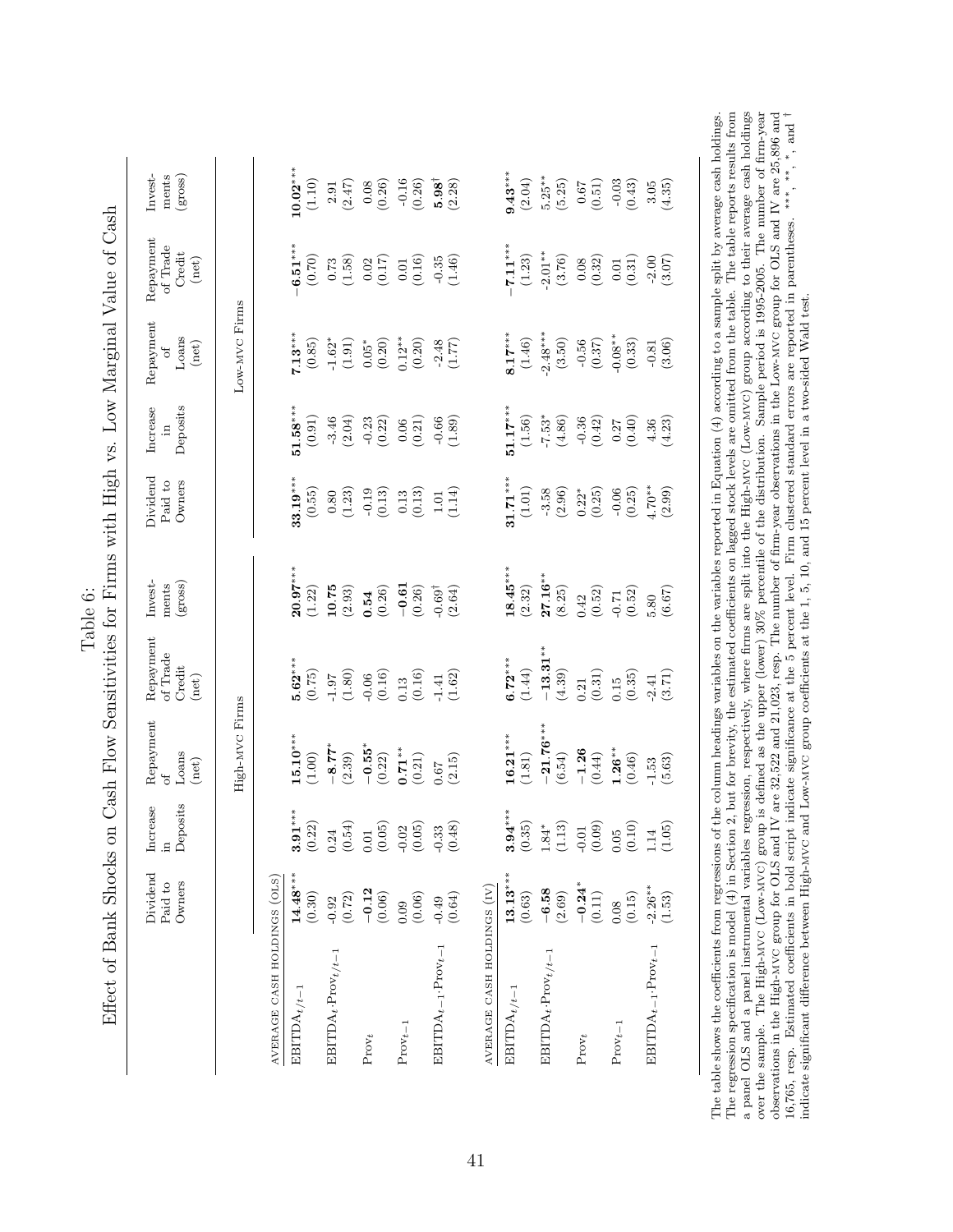|                                                       | Dividend<br>Owners<br>Paid to | Deposits<br>Increase<br>.<br>크                                                                                                   | Repayment<br>L <sub>oans</sub><br>(net)<br>$\delta$                                                                                                                                                                                                                                                                                | Repayment<br>of Trade<br>Credit<br>$(\mathrm{net})$                               | Invest-<br>ments<br>(gross)                                         | Dividend<br>Owners<br>Paid to                                    | Deposits<br>Increase<br>$\ddot{a}$                                            | Repayment<br>$_{\rm Loans}$<br>(net)<br>$\sigma$                                   | Repayment<br>of Trade<br>${\bf Credit}$<br>(net)                                                             | Invest-<br>(gross)<br>ments                                                                                                        |
|-------------------------------------------------------|-------------------------------|----------------------------------------------------------------------------------------------------------------------------------|------------------------------------------------------------------------------------------------------------------------------------------------------------------------------------------------------------------------------------------------------------------------------------------------------------------------------------|-----------------------------------------------------------------------------------|---------------------------------------------------------------------|------------------------------------------------------------------|-------------------------------------------------------------------------------|------------------------------------------------------------------------------------|--------------------------------------------------------------------------------------------------------------|------------------------------------------------------------------------------------------------------------------------------------|
|                                                       |                               |                                                                                                                                  | High-MVC Firms                                                                                                                                                                                                                                                                                                                     |                                                                                   |                                                                     |                                                                  |                                                                               | Low-MVC Firms                                                                      |                                                                                                              |                                                                                                                                    |
| DIVIDENDS (OLS)<br>EBITD $A_{t/t-1}$                  | $4.98***$                     | $*$ $*$<br>18.41                                                                                                                 | $2.57***$                                                                                                                                                                                                                                                                                                                          |                                                                                   | $.5.30***$                                                          |                                                                  |                                                                               |                                                                                    | $6.52***$                                                                                                    |                                                                                                                                    |
|                                                       | (0.17)                        | $\left(0.53\right)$                                                                                                              | $(0.87)$                                                                                                                                                                                                                                                                                                                           |                                                                                   | (1.13)                                                              |                                                                  | (1.07)                                                                        |                                                                                    | $(0.84)$                                                                                                     |                                                                                                                                    |
| $\texttt{EBITDA}{}_{t}\!\cdot\!\texttt{Prov}_{t/t-1}$ | $-0.77$<br>(0.35)             |                                                                                                                                  | $\begin{array}{c} -3.97^\dagger \\ (1.97) \end{array}$                                                                                                                                                                                                                                                                             |                                                                                   | $\textbf{8.68}^{**}$<br>(2.59)                                      |                                                                  |                                                                               |                                                                                    |                                                                                                              | $0.90***$<br>$(1.50)$<br>$-0.21**$<br>$(3.48)$                                                                                     |
| ${\rm Prov}_t$                                        | $\left(0.03\right)$<br>0.00   | $\begin{array}{c} -2.48 \\ (1.25) \\ -0.04 \\ (0.08) \end{array}$                                                                |                                                                                                                                                                                                                                                                                                                                    | $2.80***$<br>$(0.73)$<br>$-2.03$<br>$(1.54)$<br>$-0.21**$<br>$(0.12)$<br>$(0.12)$ | (0.60)                                                              | <b>38.42***</b><br>(0.77)<br>(0.77)<br>-0.81<br>(1.95)<br>(0.13) | $\begin{array}{c} 0.99 \\ -0.01 \\ 0.01 \\ -0.04 \\ -0.17 \\ \end{array}$     | <b>5.11**</b><br>(1.03)<br>(1.03)<br>(1.17<br>(1.03)<br>(1.59)<br>(1.59)<br>(1.59) |                                                                                                              | $\begin{array}{c} 0.25 \\ (0.26) \\ -0.20 \\ (0.24) \end{array}$                                                                   |
| $Prov_{t-1}$                                          | (0.03)<br>0.06                |                                                                                                                                  |                                                                                                                                                                                                                                                                                                                                    |                                                                                   | $-0.45$<br>(0.20)                                                   | $\frac{0.13}{(0.13)}$                                            |                                                                               |                                                                                    |                                                                                                              |                                                                                                                                    |
| $EBTDA_{t-1} \cdot Prov_{t-1}$                        | (0.28)<br>0.33                | $\begin{array}{c} -0.28 \\ (0.09) \\ -0.96 \\ (0.07) \end{array}$                                                                | $\begin{array}{c} (91.1) \\ (11.0) \\ (21.0) \\ (11.0) \\ (21.0) \\ (21.0) \\ (31.0) \\ (41.0) \\ (51.0) \\ (61.0) \\ (71.0) \\ (81.0) \\ (91.0) \\ (11.0) \\ (12.0) \\ (12.0) \\ (12.0) \\ (12.0) \\ (12.0) \\ (12.0) \\ (12.0) \\ (12.0) \\ (12.0) \\ (12.0) \\ (12.0) \\ (12.0) \\ (12.0) \\ (12.0) \\ (12.0) \\ (12.0) \\ (12$ | $\frac{0.18}{(1.26)}$                                                             | $\frac{0.88}{(2.12)}$                                               | $-0.71$<br>(1.49)                                                |                                                                               |                                                                                    | $\begin{array}{c} 0.53 \\ (1.91) \\ (0.16^{**} \\ (0.14) \\ (0.00 \\ (0.14) \\ (0.14) \\ (1.57) \end{array}$ | $-2.08$<br>(2.80)                                                                                                                  |
| DIVIDENDS (IV)                                        |                               |                                                                                                                                  |                                                                                                                                                                                                                                                                                                                                    |                                                                                   |                                                                     |                                                                  |                                                                               |                                                                                    |                                                                                                              |                                                                                                                                    |
| $\text{EBITDA}_{t/t-1}$                               | $4.21***$<br>(0.20)           | $*$<br>18.71                                                                                                                     | $12.83***$<br>$(1.07)$                                                                                                                                                                                                                                                                                                             | $\frac{2.96***}{(0.89)}$                                                          | $14.83**$<br>(1.38)                                                 | $38.62**$<br>(0.96)                                              | $39.47***$<br>(1.32)                                                          | $5.46***$<br>(1.34)                                                                | $7.13***$<br>(1.02)                                                                                          |                                                                                                                                    |
| $EBITDA_t \cdot Prov_{t/t-1}$                         | $-1.69$<br>$(0.61)$           | $\begin{array}{c} (0.65) \\ -1.56 \\ (2.17) \\ 0.08 \\ (0.16) \\ -0.17 \\ (0.17) \\ -0.95^{***} \\ (1.85) \\ (1.85) \end{array}$ | $-6.00$<br>(3.45)                                                                                                                                                                                                                                                                                                                  | $-5.55$<br>(2.69)                                                                 | $\textbf{12.39}^\dagger$ (4.57)                                     | $-5.77$<br>(3.46)                                                | $-3.50$<br>(4.68)                                                             | $-2.93$<br>(4.06)                                                                  | (3.31)                                                                                                       | $\begin{array}{c} \textbf{19.33}^{**} \ \textbf{(1.88)} \ \textbf{(1.81)} \ \textbf{1.13}^{\dagger} \ \textbf{(6.15)} \end{array}$ |
| Prov $_t$                                             | (0.05)<br>$-0.03$             |                                                                                                                                  | $-0.84$<br>(0.32)                                                                                                                                                                                                                                                                                                                  | $-0.22$<br>(0.24)                                                                 | (0.39)                                                              | (0.12)                                                           |                                                                               |                                                                                    | (0.24)                                                                                                       | (0.46)                                                                                                                             |
| $\mbox{Prov}_{t-1}$                                   | (0.06)<br>$0.03\,$            |                                                                                                                                  | $\begin{array}{c} \mathbf{1.05} \\ \mathbf{0.31} \\ \mathbf{0.71} \\ \mathbf{0.14} \end{array}$                                                                                                                                                                                                                                    | $\binom{0.23}{0.25}$                                                              |                                                                     |                                                                  |                                                                               |                                                                                    |                                                                                                              | $-0.28$<br>(0.43)                                                                                                                  |
| $EBITDA_{t-1}$ . $Prov_{t-1}$                         | (0.54)<br>$0.08^*$            |                                                                                                                                  |                                                                                                                                                                                                                                                                                                                                    | $\frac{2.79}{(2.50)}$                                                             | $\begin{array}{c} 0.64 \\ 0.37) \\ 2.79 \\ \hline 2.99 \end{array}$ | $\begin{array}{c} 0.17 \\ 0.23 \\ 4.53^* \\ (2.65) \end{array}$  | $-0.22$<br>$(0.31)$<br>$0.23$<br>$(0.30)$<br>$7.02$ <sup>**</sup><br>$(3.47)$ | $\begin{array}{c} 0.64 \\ 0.36) \\ 0.49 \\ 0.33) \\ -0.71 \\ \end{array}$          | $\begin{array}{c} 0.13 \\ 0.25 \\ 2.08 \\ \hline 2.83 \end{array}$                                           | (5.04)                                                                                                                             |

 $Table 6—continued$  ${\scriptstyle\text{Table}\xspace}$  6—continued

a panel OLS and a panel instrumental variables regression, respectively, where firm-year observations are split into the High-MVC (Low-MVC) group acording to the magnitude of dividends scaled by average firm size paid by The table shows the coefficients from regressions of the column headings variables on the variables reported in Equation  $(4)$  according to a sample split by dividend-payments.<br>The regression specification is model  $(4)$  The number of firm-year observations in the Low-MVC group for OLS and IV are 30,983 and 19,582, resp. Estimated coefficients in bold script indicate significance at the 5 The table shows the coefficients from regressions of the column headings variables on the variables reported in Equation (4) according to a sample split by dividend-payments. The regression specification is model (4) in Section 2, but for brevity, the estimated coefficients on lagged stock levels are omitted from the table. The table reports results from  $\ldots$  and  $\ldots$  and  $\ldots$  and  $\ldots$  and a panel OLS and a panel instrumental variables regression, respectively, where firm-year observations are split into the High-MVC (Low-MVC) group according to the magnitude of dividends scaled by average firm size paid by firm *i* in year t. The High-MVC group is defined as the upper 30% percentile of the distribution while the Low-MVC groups<br>commisses all firm wear with a distribution commis comprises all firm-years with 0 dividends. Sample period is 1995-2005. The number of firm-year observations in the High-MVC group for and IV are 63,504 and 41,837, resp. percent level. Firm clustered standard errors are reported in parentheses. ∗∗∗, ∗∗, ∗, and † indicate significant difference between High-MVC and Low-MVC group coefficients at the 1, 5, 10, and 15 percent level in a two-sided Wald test.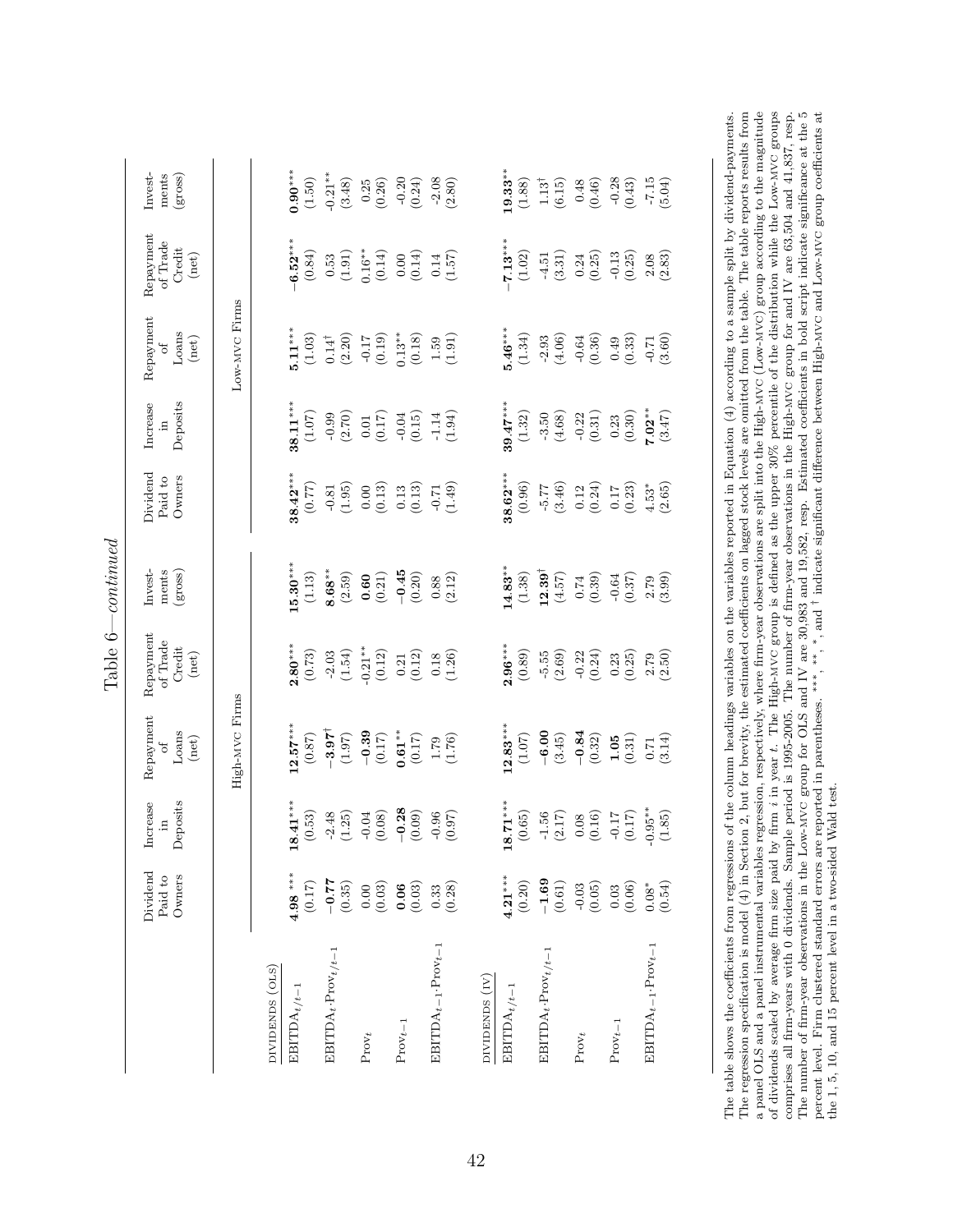| J<br>I<br>ł | $\frac{1}{2}$<br>j<br>ĺ<br>ĺ<br>I<br>l<br>į<br>í<br>j<br>I<br>$\overline{\mathbf{r}}$<br>Î |
|-------------|--------------------------------------------------------------------------------------------|
|-------------|--------------------------------------------------------------------------------------------|

|                                              | Dividend<br>Owners<br>Paid to               | Deposits<br>Increase<br>$\Xi$                 | epayment<br>Loans<br>$(\text{net})$<br>$\mathfrak{b}$<br>$\tilde{\mathbb{E}}$ | Repayment<br>of Trade<br>Credit<br>(net) | Invest-<br>ments<br>(gross)                 | Dividend<br>Owners<br>Paid to | Deposits<br>Increase<br>$\Xi$ | Repayment<br>L <sub>oans</sub><br>$(\text{net})$<br>đ       | Repayment<br>of Trade<br>Credit<br>(net) | Invest-<br>ments<br>(gross)                 |
|----------------------------------------------|---------------------------------------------|-----------------------------------------------|-------------------------------------------------------------------------------|------------------------------------------|---------------------------------------------|-------------------------------|-------------------------------|-------------------------------------------------------------|------------------------------------------|---------------------------------------------|
|                                              |                                             |                                               | h-MVC Firms<br>Ηġ                                                             |                                          |                                             |                               |                               | Low-MVC Firms                                               |                                          |                                             |
| AVERAGE CASH HOLDINGS<br>EBITD $A_{t/t-1}$   | $13.15***$<br>(0.46)                        | $4.32***$<br>(0.30)                           | $3.77***$<br>(1.46)                                                           | $5.38***$<br>(1.11)                      | $25.66***$<br>$(1.80)$                      | $3.28***$<br>(0.92)           | $50.37***$<br>(1.39)          | $\frac{1}{(1.27)}$                                          | $6.02***$<br>(1.08)                      | $13.11***$<br>(1.69)                        |
| $\text{EBITDA}_t\text{-}\text{Prov}_{t/t-1}$ | $-1.28^{\dagger}$<br>(0.90)                 | $\begin{array}{c} 0.25 \\ (0.59) \end{array}$ | $-8.33***$<br>$(2.88)$                                                        | $-2.32$<br>(2.20)                        | $12.90^*$<br>(3.56)                         | $1.55^{\dagger}$<br>(1.69)    | $-1.08$<br>(2.55)             |                                                             | (1.98)                                   | $4.10*$<br>(3.09)                           |
| ${\rm Prov}_t$                               | $-0.10$<br>(0.09)                           | (0.02)                                        | (0.28)<br>$-0.01$                                                             | $-0.15$<br>(0.21)                        | $\begin{array}{c} 0.65 \\ 0.35 \end{array}$ | $-0.24$<br>(0.20)             | $-0.32$<br>(0.30)             | $-0.41**$<br>(2.32)<br>(0.10<br>$-0.10$<br>(0.27)<br>(0.26) | $-0.01$<br>(0.23)                        | $0.47$ $(0.36)$                             |
| $Prov_{t-1}$                                 | (0.09)<br>$0.14\,$                          | (0.06)<br>$-0.04$                             | $0.66***$<br>(0.28)                                                           | $-0.02$<br>(0.22)                        | (0.35)<br>$-0.53$                           | (0.19)<br>$-0.17$             | (0.29)<br>$-0.25$             |                                                             | $-0.31$<br>(0.23)                        | $-0.01$<br>(0.35)                           |
| $EBITDA_{t-1} \cdot Prov_{t-1}$              | (6.79)                                      | $-1.08**$<br>(0.52)                           | (2.53)<br>0.81                                                                | $-0.75$<br>(1.93)                        | $-1.12$ <sup>*</sup><br>(3.13)              | (1.47)                        | $4.30**$<br>(2.22)            | $-1.97$<br>(2.03)                                           | $-3.67$<br>(1.73)                        | $6.90^*$<br>(2.70)                          |
| EBITD $A_{t/t-1}$<br><b>DIVIDENDS</b>        | $5.71***$<br>$(0.32)$                       | $17.87***$<br>(0.49)                          | $4.04***$<br>(0.97)                                                           | $2.09***$<br>(0.75)                      | (1.21)                                      | $12.76***$<br>(0.93)          | $38.73**$<br>(1.16)           | $7.68***$<br>(1.34)                                         | $5.93***$<br>(1.06)                      | (1.74)                                      |
| EBITDA <sub>t</sub> .Pro $v_{t/t-1}$         | $-1.16$<br>(0.60)                           | $-0.85$<br>(0.91)                             | $-5.23^{\dagger}$<br>(1.81)                                                   | $-2.25$<br>(1.39)                        | $9.91***$<br>(2.26)                         | $(1.54)$                      | (1.93)                        | $-1.03^{\dagger}$<br>(2.22)                                 | $1.68$<br>(1.75)                         | $0.13***$<br>(2.89)                         |
| ${\rm Prov}_t$                               | $(0.07)$<br>$0.05\,$                        | $-0.01$ (0.11)                                | $0.05^*$<br>(0.21)                                                            | $0.32^{**}$<br>(0.16)                    | $\begin{array}{c} 0.62 \\ 0.26 \end{array}$ | $-0.15$<br>(0.16)             | $-0.24$<br>(0.20)             | $-0.53^{\circ}$<br>(0.22)                                   | $0.23**$<br>(0.18)                       | $\begin{array}{c} 0.55 \\ 0.29 \end{array}$ |
| $Prov_{t-1}$                                 | $\begin{array}{c} 0.11 \\ 0.07 \end{array}$ | $-0.16$<br>(0.10)                             | $0.55^{*}$<br>(0.20)                                                          | $0.13***$<br>(0.15)                      | $-0.58$<br>(0.25)                           | (0.17)                        | $-0.34$<br>(0.21)             | $-0.03*$<br>(0.24)                                          | $0.25***$<br>(0.19)                      | $-0.29$<br>(0.32)                           |
| $EBITDA_{t-1} \cdot Prov_{t-1}$              | $-0.65$ <sup>*</sup><br>(0.52)              | $-0.01$<br>(0.80)                             | $1.65$<br>(1.59)                                                              | $-1.11^{\dagger}$<br>(1.23)              | (1.99)                                      | $1.98*$<br>(1.37)             | $1.59$<br>$(1.71)$            | $-1.50$<br>(1.96)                                           | $-0.47^{\dagger}$<br>(1.55)              | $-0.64$<br>(2.56)                           |
|                                              |                                             |                                               |                                                                               |                                          |                                             |                               |                               |                                                             |                                          |                                             |

The table shows the coefficients from the regressions reported in Table 6, estimated with the Arellano-Bond Dynamic Panel GMM estimator.

The table shows the coefficients from the regressions reported in Table 6, estimated with the Arellano-Bond Dynamic Panel GMM estimator.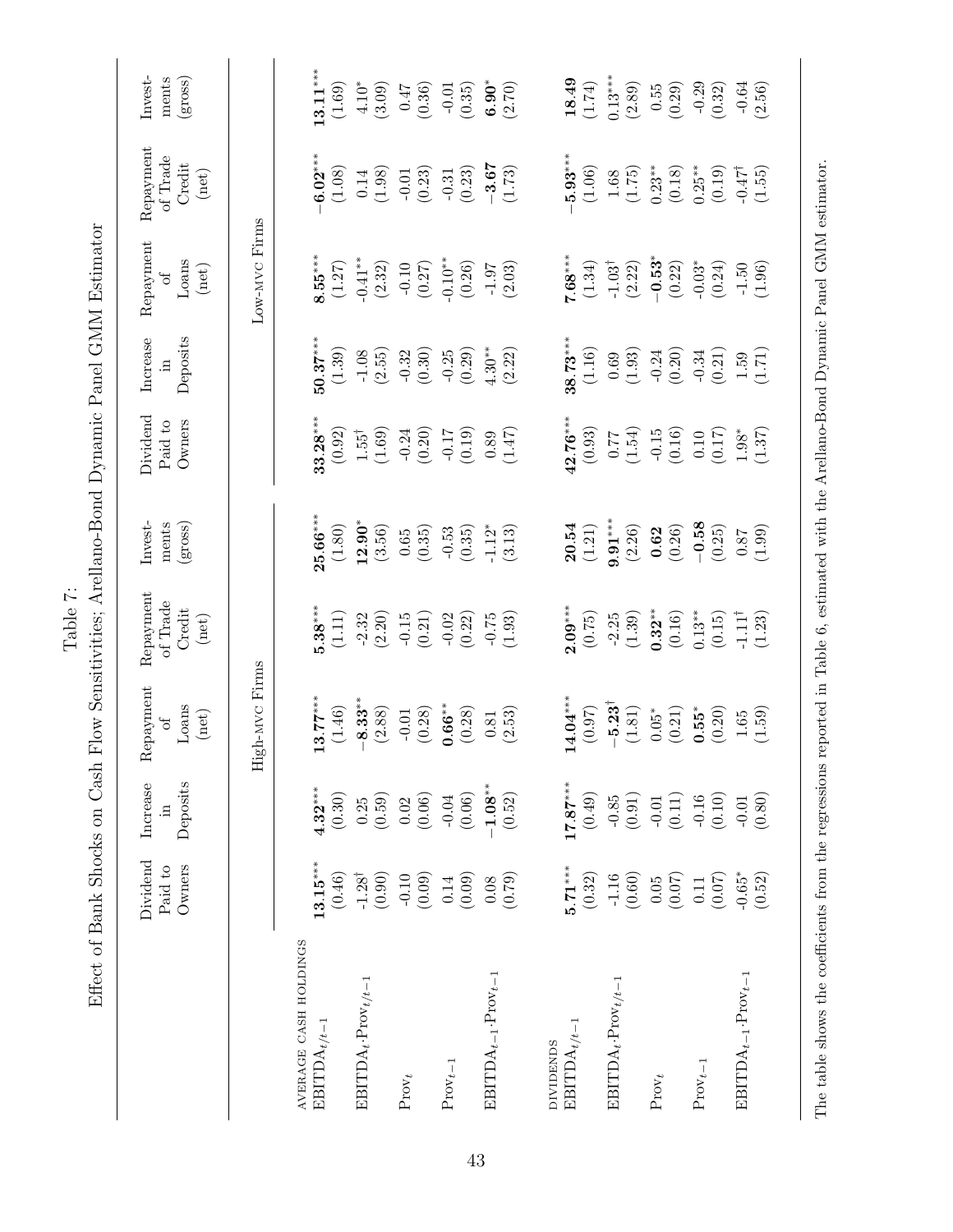| I<br>$\vdots$ | F<br>F<br>Ī<br>֡֡֡֡֡֡֡<br>2<br>2<br>۱<br>با<br>؟<br>ا |
|---------------|-------------------------------------------------------|
|               |                                                       |
|               | ı<br>$\frac{1}{1}$<br>į                               |

|                                                                                                                                                                                                                                                                                                               | Dividend<br>Owners<br>Paid to | Deposits<br>Increase<br>$\Xi$ | Repayment<br>Loans<br>(net)<br>$\sigma$ | Repayment<br>of Trade<br>Credit<br>(net) | Invest-<br>(gross)<br>ments                                     | <b>Dividend</b><br>Owners<br>Paid to          | Deposits<br>Increase<br>$\Xi$ | Repayment<br>L <sub>oans</sub><br>(net)<br>đ       | Repayment<br>of Trade<br>Credit<br>(net) | Invest-<br>ments<br>$(\mathrm{gross})$       |
|---------------------------------------------------------------------------------------------------------------------------------------------------------------------------------------------------------------------------------------------------------------------------------------------------------------|-------------------------------|-------------------------------|-----------------------------------------|------------------------------------------|-----------------------------------------------------------------|-----------------------------------------------|-------------------------------|----------------------------------------------------|------------------------------------------|----------------------------------------------|
|                                                                                                                                                                                                                                                                                                               |                               |                               | High-MVC Firms                          |                                          |                                                                 |                                               |                               | Low-MVC Firms                                      |                                          |                                              |
| AVERAGE CASH HOLDINGS (OLS)                                                                                                                                                                                                                                                                                   |                               |                               |                                         |                                          |                                                                 |                                               |                               |                                                    |                                          |                                              |
| EBITD $A_t$                                                                                                                                                                                                                                                                                                   | $11.72***$<br>(0.44)          | $3.89***$<br>(0.21)           | $18.85***$<br>(1.00)                    | $5.83***$<br>$(0.81)$                    | $8.53***$<br>(1.41)                                             | $27.69***$<br>(0.57)                          | $44.01***$<br>$(0.82)$        | $7.13***$<br>(0.73)                                | $4.58***$<br>(0.70)                      | $4.74***$<br>$(1.07)$                        |
| EBITD $A_{t-1}$                                                                                                                                                                                                                                                                                               | $1.77***$<br>(0.28)           | $-0.42^\dagger$<br>(0.21)     | $-6.30***$<br>(0.97)                    | (0.79)<br>$-0.87$                        | $12.88***$<br>(1.19)                                            | $-0.19***$<br>$\left(0.52\right)$             | $-1.82^{\dagger}$<br>(0.92)   | $-1.83***$<br>(0.88)                               | $-1.24$<br>(0.72)                        | $5.41***$<br>$\left( 1.11\right)$            |
| $EBITDA_t$ . $Prov_t$                                                                                                                                                                                                                                                                                         | (1.13)<br>$-1.96$             | $0.03***$<br>(0.60)           | (3.08)<br>$-3.14$                       | $-2.22$<br>(1.99)                        | (3.98)<br>5.37                                                  | (1.48)                                        | $-4.76**$<br>(2.38)           | (1.85)<br>$-1.44$                                  | $1.23$<br>(1.90)                         | (2.79)                                       |
| $EBITDA_t \cdot Prov_{t-1}$                                                                                                                                                                                                                                                                                   | $-0.02$<br>(1.16)             | $\frac{0.20}{(0.59)}$         | $-5.59^{\dagger}$<br>(3.03)             | $(1.98)$<br>0.18                         |                                                                 | (1.42)                                        | $1.01$<br>(2.39)              | $\ensuremath{^{-0.24^{\dagger}}}\xspace$<br>(1.92) | $-0.42$<br>(1.80)                        | $2.40$<br>$(2.75)$                           |
| $EBITDA_{t-1} \cdot Prov_{t-1}$                                                                                                                                                                                                                                                                               | $-0.50$<br>(0.95)             | $-0.25$<br>(0.48)             | (3.10)<br>1.49                          | (1.97)<br>$1.54\,$                       | $\begin{array}{c} 5.39 \\ (4.02) \\ 0.78 \\ (3.74) \end{array}$ | $\begin{array}{c} 1.82 \\ (1.47) \end{array}$ | $1.21$<br>(2.35)              | $-2.38$<br>(1.89)                                  | $-0.24$<br>(1.85)                        | $5.74 \newline \overline{\phantom{0}}(2.68)$ |
| Prov <sub>t</sub>                                                                                                                                                                                                                                                                                             | (0.06)<br>$-0.11$             | $\binom{0.01}{0.05}$          | $-0.52^{*}$<br>(0.24)                   | $-0.05$<br>$(0.16)$                      | (0.29)<br>0.53                                                  | $-0.11$<br>(0.13)                             | $-0.08$<br>(0.21)             | $0.08^{*}$<br>(0.20)                               | (0.17)                                   | (0.08)                                       |
| $Prov_{t-1}$                                                                                                                                                                                                                                                                                                  | (0.08)<br>0.08                | (0.03)                        | $0.67*$<br>(0.23)                       | (0.17)<br>0.12                           | $-0.60$<br>(0.28)                                               | $\begin{array}{c} 0.09 \\ 0.13 \end{array}$   | $-0.01$<br>(0.21)             | $(0.10^*$<br>(0.19)                                | $\frac{0.02}{0.17}$                      | $-0.16$<br>(0.25)                            |
| The table shows the coefficients from panel regressions of the column headings variables on the variables reported in Equation $(4)$ according to a<br>sample split by average cash holdings. The regression specification is model $(4)$ in Section 2, but for brevity, the estimated coefficients on lagged |                               |                               |                                         |                                          |                                                                 |                                               |                               |                                                    |                                          |                                              |

group according to their average cash holdings over the sample. The High-MVC (Low-MVC) group is defined as the upper (lower) 30% percentile of the Estimated coefficients in bold script indicate significance at the 5 percent level. Firm clustered standard errors are reported in parentheses. \*\*\*, \*\*, stock levels are omitted from the table. The table reports results from a panel OLS regression where firms are split into the High-MVC (Low-MVC) distribution. Sample period is 1995-2005. The number of firm-year observations in the High-MVC and Low-MVC group are 32,522 and 25,896, resp. stock levels are omitted from the table. The table reports results from a panel OLS regression where firms are split into the High-MVC (Low-MVC) group according to their average cash holdings over the sample. The High-MVC (Low-MVC) group is defined as the upper (lower) 30% percentile of the distribution. Sample period is 1995-2005. The number of firm-year observations in the High-MVC and Low-MVC group are 32,522 and 25,896, resp. Estimated coefficients in bold script indicate significance at the 5 percent level. Firm clustered standard errors are reported in parentheses. ∗∗∗, ∗∗, and \* indicate significant difference between High-MVC and Low-MVC group coefficients at the 1, 5, and 10 percent level in a two-sided Wald test. and ∗ indicate significant difference between High-MVC and Low-MVC group coefficients at the 1, 5, and 10 percent level in a two-sided Wald test.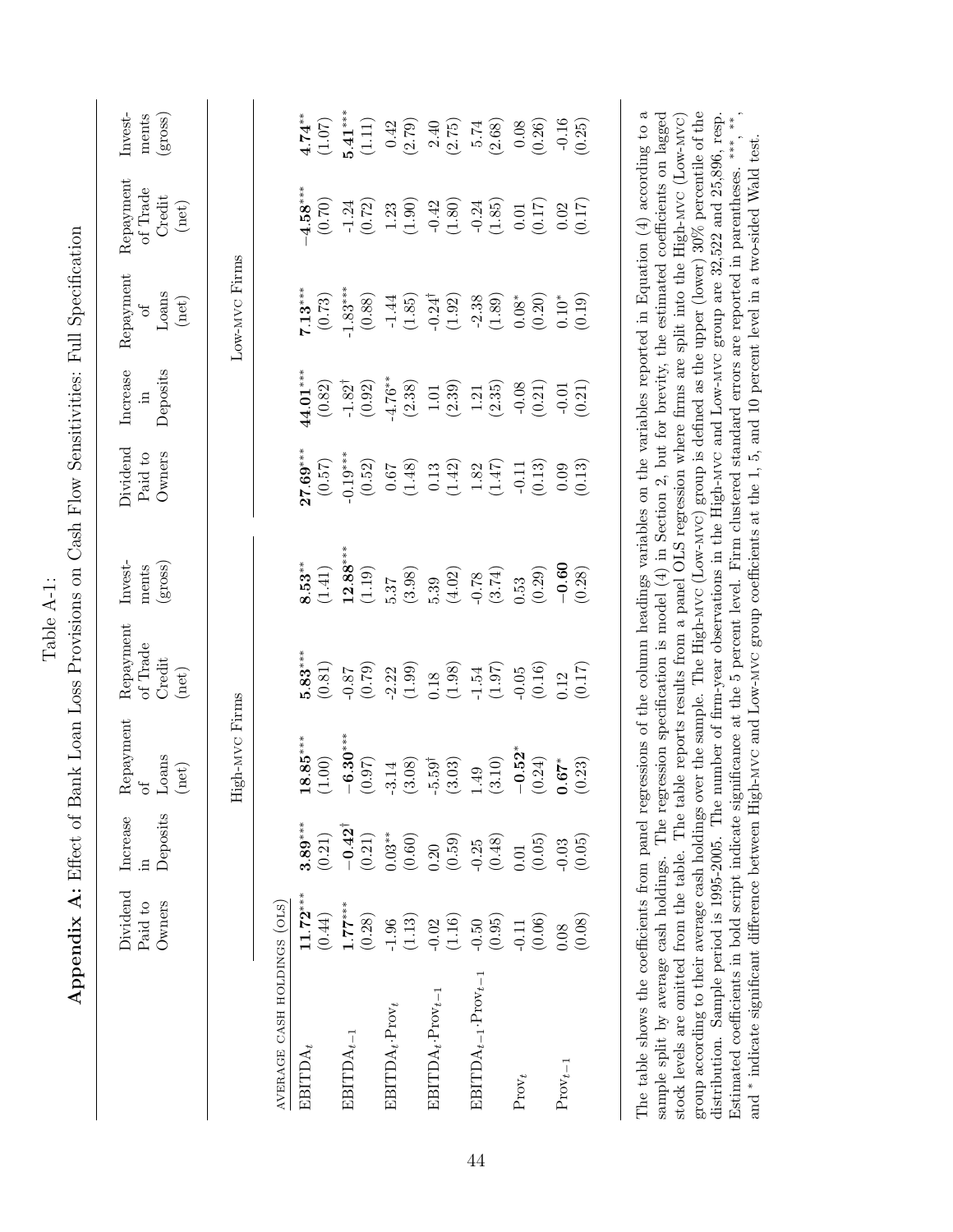## Appendix B

#### 5.1 Interpreting cash flows trade-offs via Euler equations

We present Euler equations for a stylized model which provides an interpretation of cash flow sensitivities. The purpose of this appendix, thus, is not to provide a model of financing constraints but to illustrate how cash flow sensitivities contain information about the relative marginal costs of different sources of finance.

Consider a firm whose owner maximizes the discounted sum of future dividends. We denote the maximized value by  $V_t$ :  $V_t = \max \sum_{t=0}^{\infty} \beta^t U(\text{Div}_t)$ , where the maximum is taken with respect to decision variables and constraints to be spelled out.  $\beta$  is a discount factor, U is a concave utility function, and  $DV_t$  is period t dividends. Cash flow (EBITDA) is determined from an increasing concave production function with output  $f(\kappa_{t-1})$  where  $\kappa_t$  is physical capital at the end of period  $t$ .  $f$  is increasing, concave, and differentiable with law of motion  $K_t = K_{t-1} + I_t$  where  $I_t$  is investment during period t (depreciation is ignored for simpler notation). Dividends equal cash flow minus interest paid plus increases in outstanding loans minus increases in deposits minus gross investments. We denote the stock of loans and deposits at the end of period  $t$  by  $L_t$  and  $DEF_t$ , respectively.

The loan interest rate  $r^{b}(\mathbf{L}_{t})$ , paid at the beginning of period  $t + 1$ , is a positive convex increasing function of the amount of loans outstanding. Depositing  $\rho_{EPt}$  in period t returns in period  $t+1$  the amount  $DEF<sub>t</sub>r<sup>d</sup> + s(DEF<sub>t</sub>)$  and where the return is composed of a constant deposit rate of interest,  $r^d$ , plus a "shadow value,"  $s$ (DEP<sub>t</sub>), where s is a positive, differentiable, increasing, concave function.<sup>33</sup> The shadow value of cash is a simple way of capturing that firms hold cash to insure against future states with low cash flows where external finance is limited or costly. A positive shadow value of cash is implied by models such as that of Almeida et al. (2004).<sup>34</sup> For the purpose of interpreting our results, we prefer not to take a

<sup>33</sup>Using a shadow value, rather than a shadow interest rate, delivers simpler expressions.

<sup>&</sup>lt;sup>34</sup>In their three-period model, firms may hoard cash in an initial period to invest in a "short-term" project in an interim period, and the marginal value of cash is the marginal return to that investment, realized in a final period.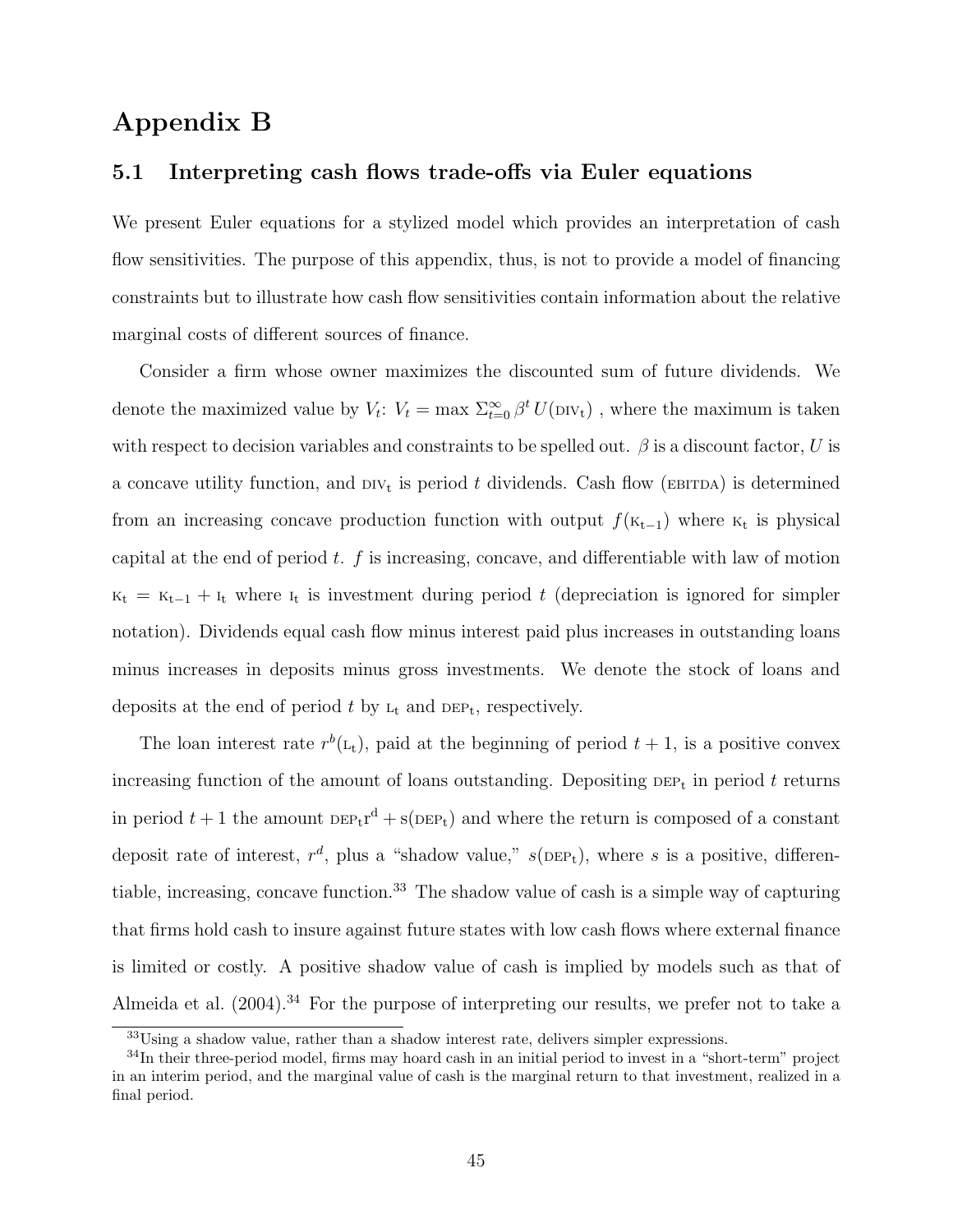stand on the exact mechanism—the point being that the trade-offs we study will occur as long as such a concave shadow value exists. It is convenient to capture these features by assuming that cash delivers a direct valuable service—the overall monetary return to holding cash is then  $DEF_t r^d + s(DEF_t)$ . We assume that the shadow value of deposits (cash) is positive and concave.

All variables are chosen simultaneously, but in an accounting sense we can write dividends as a residual from the simplified cash flow identity: We derive Euler equations for deposits, loans, and real capital—see Cochrane (2005), p. 5, for a similar derivation of the general Euler equation. Starting from values that are optimally chosen, the Euler equations are derived from permutations of the optimal choice variables. The firm's owner can decide to lower current dividends by a fraction ("one dollar") which decreases current utility by  $U'(\text{div})$ , deposit the cash and in the next period take out the one dollar plus the interest to be used for dividends next period. This would increase next period's utility by  $U'(\text{Div}_{t+1})(1+r^d+s')$ . At the optimum the owner will be indifferent to this permutation and therefore the marginal utility of receiving dividends today will equal the discounted marginal utility times the gross return from postponing dividends one period, which provides the Euler equation:  $U'(\text{Div}_t) =$  $\beta U'(\text{Div}_{t+1})(1+r^d+s'(\text{DEP}_t))$ . Alternatively, the owner may decrease dividends, repay loans, and increase dividends the following period by the same amount plus saved interest, leading to the Euler equation for loans:  $U'(\text{Div}_t) = \beta U'(\text{Div}_{t+1})(1 + r_t^b + L_t \frac{dr^b}{dL})$ . Similarly, we can derive the standard Euler equation for investment:  $U'(\text{Div}_t) = \beta U'(\text{Div}_{t+1})(1 + f'(K_t))$ . Equating the right-hand side of those Euler equations and denoting the marginal value of cash,  $\beta U'(\text{Div}_{t+1})(1 + r^d + s'(\text{per}))$ , by MVC<sub>t</sub>, we have in optimum that the marginal value of cash equals the marginal value or cost of other uses of funds in the cash flow identity

$$
MVC_t \equiv \beta U'(DV_{t+1})(1 + r^d + s'_t) = \beta U'(DV_{t+1})(1 + r^b + L_t \frac{dr^b}{dt})
$$
  
=  $\beta U'(DV_{t+1})(1 + f'(K_t)) = U'(DV_t)$ . (5)

In words, the marginal value of cash equals the marginal cost of borrowing equals the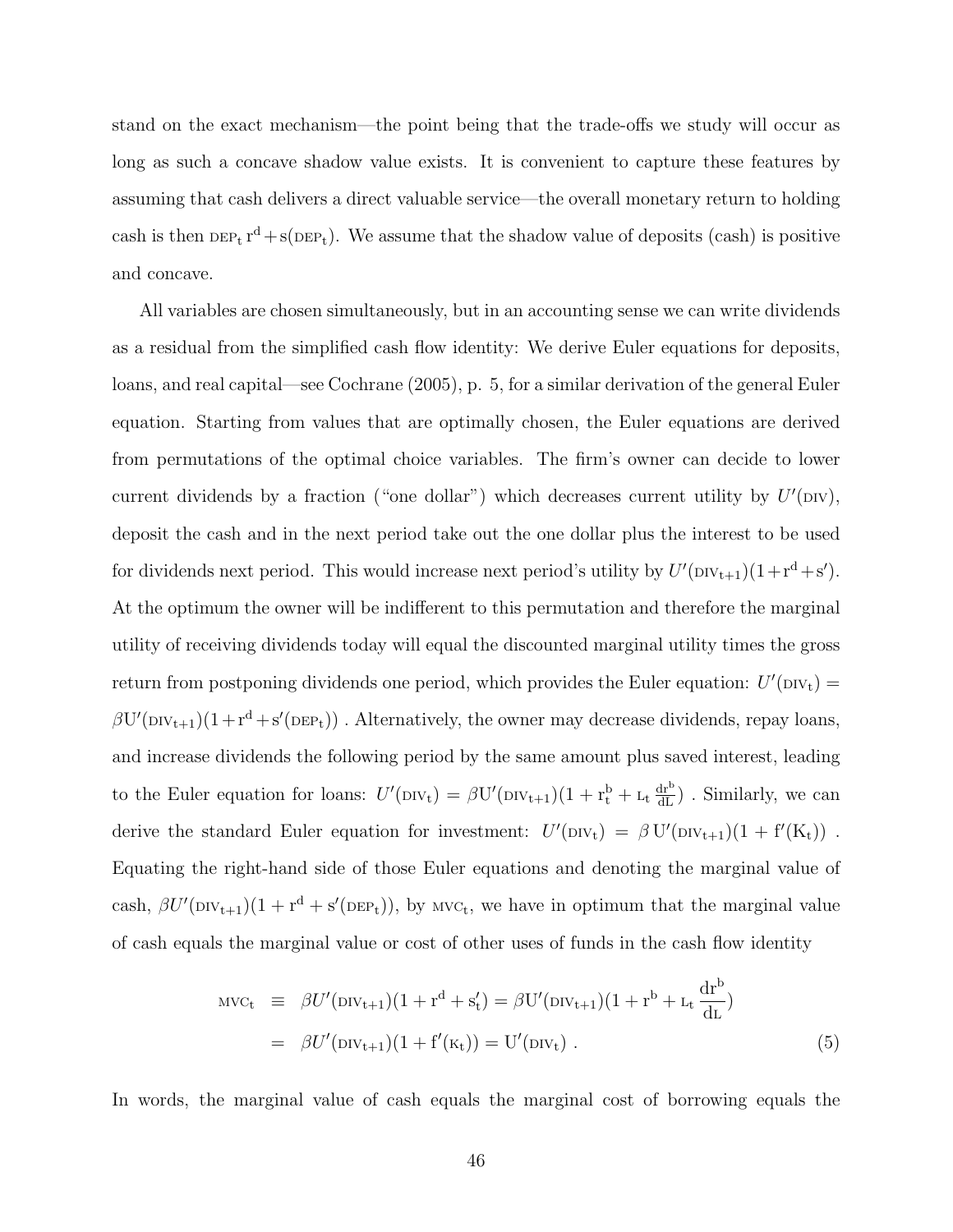marginal value of physical capital equals the marginal value of dividend pay-outs.

We can derive cash flow sensitivities from this identity. If we write (5) as

$$
r^{d} + s'(\text{DEP}_{t}) = r_{t}^{b} + L_{t} \frac{dr^{b}}{dt} = f'(K_{t}) = \frac{U'(\text{DIV}_{t})}{\beta U'(\text{DIV}_{t+1})} - 1
$$
(6)

and linearize using a simple first order Taylor series expansion (ignoring second derivatives of  $r<sup>b</sup>$ ) we obtain expressions for the cash flow sensitivities as detailed in the following subsection. The solutions are (with all functions except utility evaluated at period  $t$  values):

$$
\Delta \text{DIV}_{t} = \frac{1}{1 + U_{t}^{\prime\prime}/(\beta U_{t+1}^{\prime} s^{\prime\prime}) + U_{t}^{\prime\prime}/(\beta U_{t+1}^{\prime} 2r^{b\prime}) + U_{t}^{\prime\prime}/(\beta U_{t+1}^{\prime} f^{\prime\prime})} \Delta c_{F_{t}} ,
$$
\n
$$
\Delta \text{DEP}_{t} = \frac{1}{\beta U_{t+1}^{\prime} s^{\prime\prime}/U_{t}^{\prime\prime} + 1 + s^{\prime\prime}/2r^{b\prime} + s^{\prime\prime}/f^{\prime\prime}} \Delta c_{F_{t}} ,
$$
\n
$$
\Delta L_{t} = \frac{1}{\beta U_{t+1}^{\prime} 2r^{b\prime}/U_{t}^{\prime\prime} + 2r^{b\prime}/s^{\prime\prime} + 1 + 2r^{b\prime}/f^{\prime\prime}} \Delta c_{F_{t}} ,
$$
\n
$$
\Delta K_{t} = \frac{1}{\beta U_{t+1}^{\prime} f^{\prime\prime}/U_{t}^{\prime\prime} + f^{\prime\prime}/s^{\prime\prime} + f^{\prime\prime}/2r^{b\prime} + 1} \Delta c_{F_{t}} .
$$
\n(7)

The intuition of the cash flow sensitivity of cash is the same as formula (5) of Almeida et al.  $(2004)$ . In their model, cash is hoarded in period t for the purpose of investing in a shortterm production function in period  $t + 1$  and their cash flow sensitivity of cash depends on the second derivative of a short-term production function relative to the second derivative of a long-term production function.<sup>35</sup>

From equations (7), we observe that the dividend sensitivity of cash is relatively high when  $U''_t/U'_{t+1}$  is low (the owner pays large dividends at t), the deposit sensitive is relatively high  $s''$  is low (the owner holds large deposits), the loan repayment sensitivity is relatively high when  $r^{b'}$  is low (the owner have a low or zero loan balance), and the investment sensitivity is relatively high when  $f''$  is low (investments are high). Under our assumptions, which we believe are reasonable for small firms, the cash flow sensitivities show these patterns independently of why a firm, say, holds low cash balances.

<sup>35</sup>In our sample, several firms do not pay dividend and the derivations above ignore the non-negativity constraints on dividends—we outline the first order conditions for this case in Appendix B. It is clear that dividends will be zero in period t if  $U'(0) < \text{MVC}_t$ .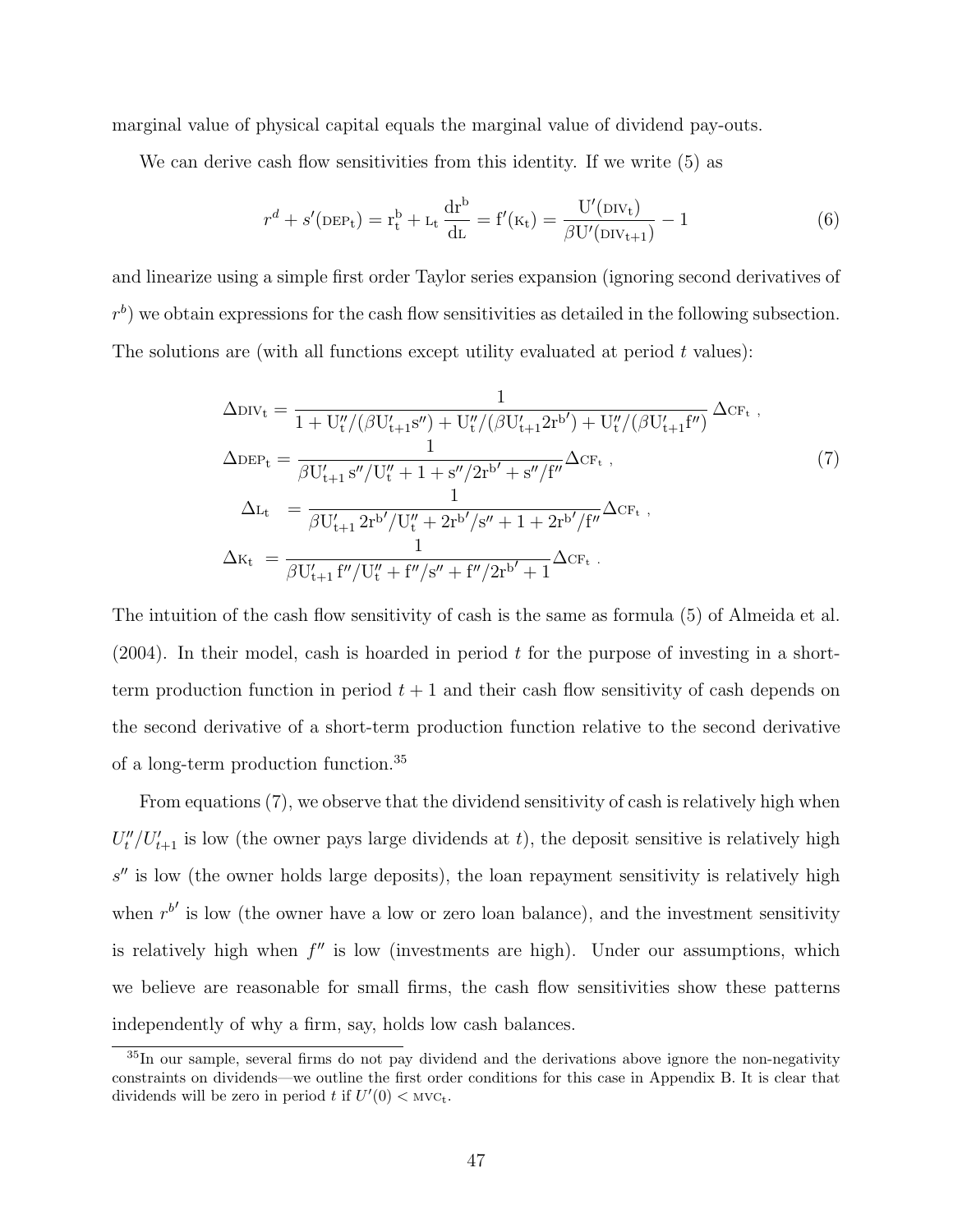#### Deriving the cash flow sensitivities

From the identities

$$
s''\Delta\text{DEP}_t = \frac{2dr^b}{d\textbf{L}}\Delta\textbf{L}_t = f''_tI_t = \frac{U''_t}{\beta U'_{t+1}}\Delta\textbf{D}\textbf{I}V_t\ ,
$$

we relate the cash flow components to dividends. This delivers an intuitive interpretation although one could relate to, say, deposits in a similar fashion in the case of zero dividends. We have  $\beta U_{t+1}'s''\Delta_{\text{DEF}} = U_t''\Delta_{\text{DIV}_t}$ . The right-hand side is the change in marginal utility of dividends associated with a change in dividends of ∆DIV while the left-hand side is the change in marginal value of cash associated with a change in deposits of  $\Delta_{\text{DEP}_t}$ —this change is proportional to  $s''$  which captures how fast the marginal value of cash changes with deposit balances and, because deposits transfer funds to the next period, it is further proportional to the discounted marginal utility of dividends in period  $t + 1$ . The marginal utility of dividends will be equal to the marginal value of cash before the allocation of cash flows and the marginal utility will equal MVC also after allocation of cash flows, which is why the change in the marginal values need to be equal.  $U''$  is negative and so is  $s''$ , implying that dividends and deposits will both increase or both decrease as illustrated in Figure 2. For loans  $2\beta U_{t+1}' r^{b'} \Delta L_t = U_t'' \Delta \text{div},$  implying that the change in marginal utility will equal two times the change in borrowing rate times the change in the stock of loans times  $\beta U_{t+1}'$ <sup>36</sup> The borrowing rate will increase with borrowing, so  $r^{b'} > 0$ , and net lending will change in the opposite direction of dividends as can also be seen from Figure 2. Finally, investment (the change in the physical capital stock) will satisfy  $\beta U_{t+1}' f'' I_t = U_t'' \Delta \text{DV}_t$ , with a similar interpretation. Because the marginal product of capital,  $f'$ , is declining,  $f''$  is negative and the change in the capital stock is of the same sign as the change in dividends.

Dividends, deposits, loans, and investments sum (in our approximation) to total cash flows ("CF") and expressing all components in terms of dividends using the relations just

<sup>&</sup>lt;sup>36</sup>The factor 2 occurs because there is an effect on the marginal borrowing rate and because the stock of loans change. A similar pattern would occur for deposits if there was a change in the deposit rate but this is not our preferred interpretation of the s function.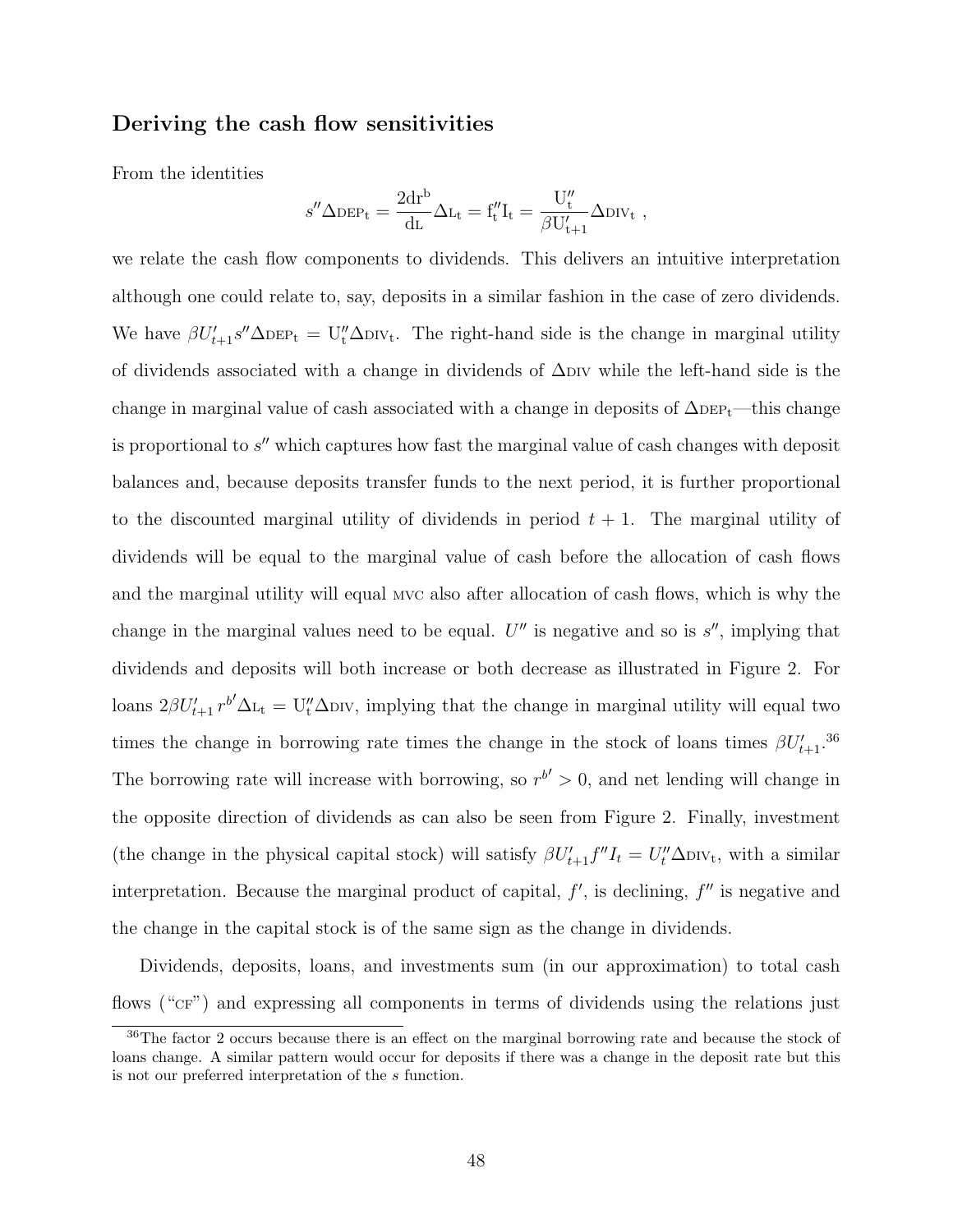discussed, we obtain

$$
\Delta \text{div}_{t} + \frac{U''_{t}}{\beta U'_{t+1} s''} \Delta \text{div} + \frac{U''_{t}}{2\beta U'_{t+1} r^{b'}} \Delta \text{div} + \frac{U''_{t}}{\beta U'_{t+1} f''} \Delta \text{div}_{t} = c_{F_{t}} ,
$$

from which

$$
\Delta \text{div}_t = \frac{1}{1+U_t''/(\beta U_{t+1}'s'') + U_t''/(\beta U_{t+1}' 2r^{b'}) + U_t''/(\beta U_{t+1}' f'')} \, \text{CF}_t.
$$

We observe that the change in dividends paid out is inversely proportional to the second derivative of the utility function relative to the second derivatives of the costs or benefits of other sources and uses of funds. This is intuitive, because dividends will increase or decrease simultaneously with deposits, loans, and capital while keeping marginal utility equal to marginal product and interest rates. The faster marginal utility changes relative to those interest rates and marginal product, the less dividends will change while maintaining the identities. For deposits we obtain

$$
\Delta_{\rm DEPt} = \frac{1}{(\beta U'_{t+1} s''/U''_t + 1 + s''/2r^{b'} + s''/f'')}^{\rm CF_{t}} ,
$$

which says that deposits adjust in an amount inversely proportional to the rate at which the marginal shadow interest rate on cash changes compared to the other derivatives.

Similarly, we have

$$
\Delta_{L_t} = \frac{1}{\beta U'_{t+1} 2r^{b'}/U''_t + 2r^{b'}/s'' + 1 + 2r^{b'}/f''} c_{F_t}.
$$

Again, the change in loan demand is inversely proportional to the (relative) speed at which the lending rate changes with loans demanded. Finally, we have that gross investment (the change in capital in our approximation which ignores depreciation) is

$$
I_t = \frac{1}{\beta U_{t+1}'f''/U_t'' + f''/s'' + f''/2r^{b'} + 1} c_{F_t} \; .
$$

Firms adjust capital in an amount inversely proportional to the rate of decline in the marginal product of capital.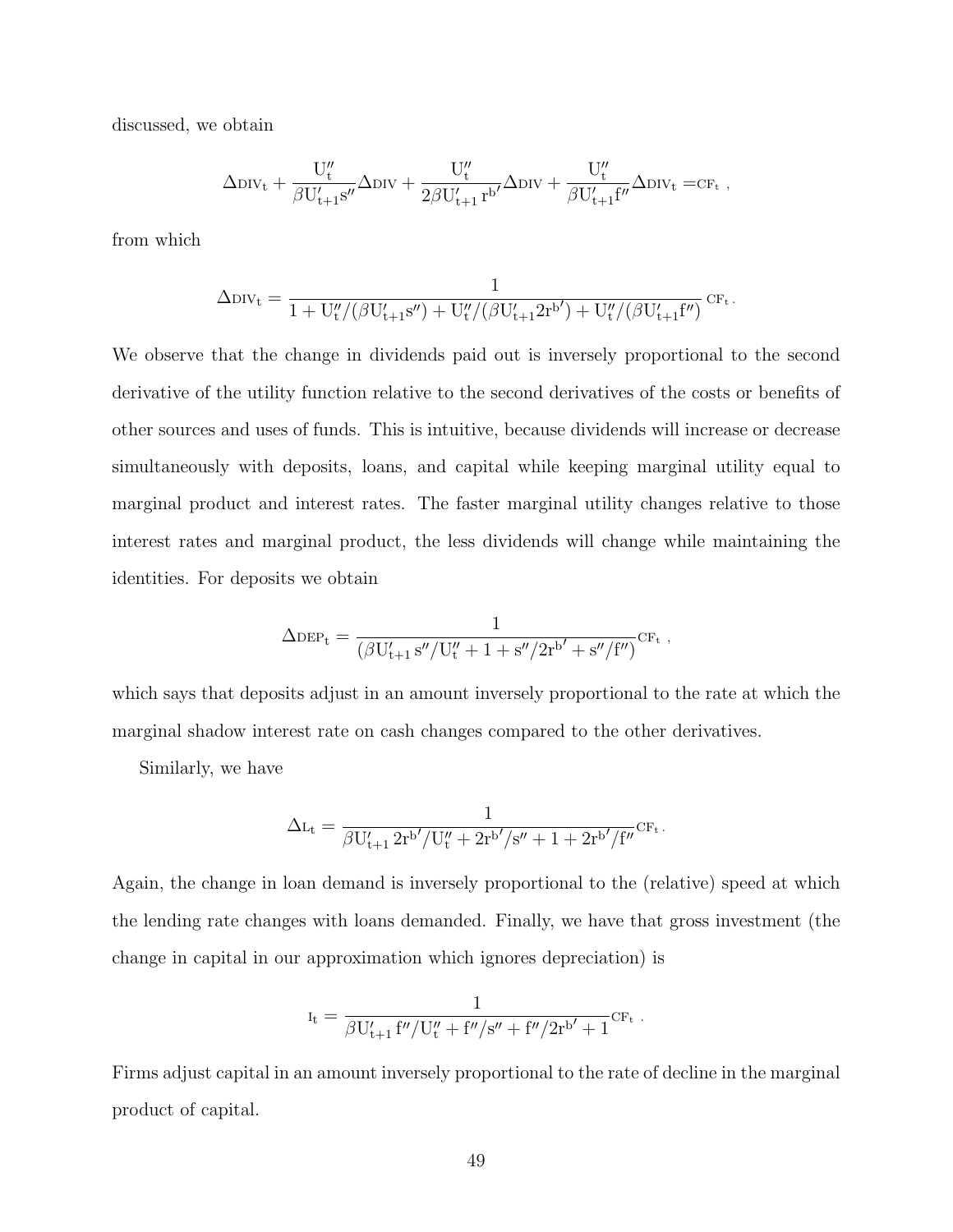## The deterministic model with binding constraint on period  $t$  dividends

If the non-negativity constraint for dividends is binding, the Euler equations are replaced by inequalities. Consider for instance capital. If no dividends are paid out it must be because the value of the marginal dollar is higher when invested than paid out as dividends (disregarding the case where the firm utilize the full cash flows for loan repayment). Assuming dividends in period  $t + 1$  are non-zero, the "Euler equation" for capital becomes an inequality

$$
U'(0) < \beta U'(\text{div}_{t+1})(1 + f'(k_t)) .
$$

(To handle the possibility of zero dividends in period  $t + 1$  one needs the more general value function framework sketched in Section 2.) Intuitively, this situation will occur when the marginal product of capital is relatively high and the MV-curve for dividends is relatively flat. This may be a state when earnings are low and the firm has few funds ( $\kappa$  low and  $f'(\kappa)$ ) is a decreasing function in  $\kappa$ ), or it may arise because the productivity of capital,  $f'(\kappa)$ , is especially high caused by technological or particular market conditions.

Even if dividend payments are zero, the firm can, at the margin, trade off repayment of loans against investment and in optimum the marginal value of each use will have to be equal (assuming no non-negativity constraint binds for investments or loans) giving the equality

$$
\beta U'(\text{div}_{t+1})(1+r^b + L_t \frac{dr^b}{dt}) = \beta U'(\text{div}_{t+1})(1+f'(K_{t+1}).
$$

Similarly, a firm can trade off cash holdings against loan repayment and in equilibrium (ignoring non-negativity constraints for loans) we would have:

$$
\beta U'(\text{div}_{t+1})(1+r^b + L_t \frac{dr^b}{dt}) = \beta U'(\text{div}_{t+1})(1+r^d + s'(\text{def})) .
$$

In this case a firm will have a high marginal value of cash in the sense that keeping the cash